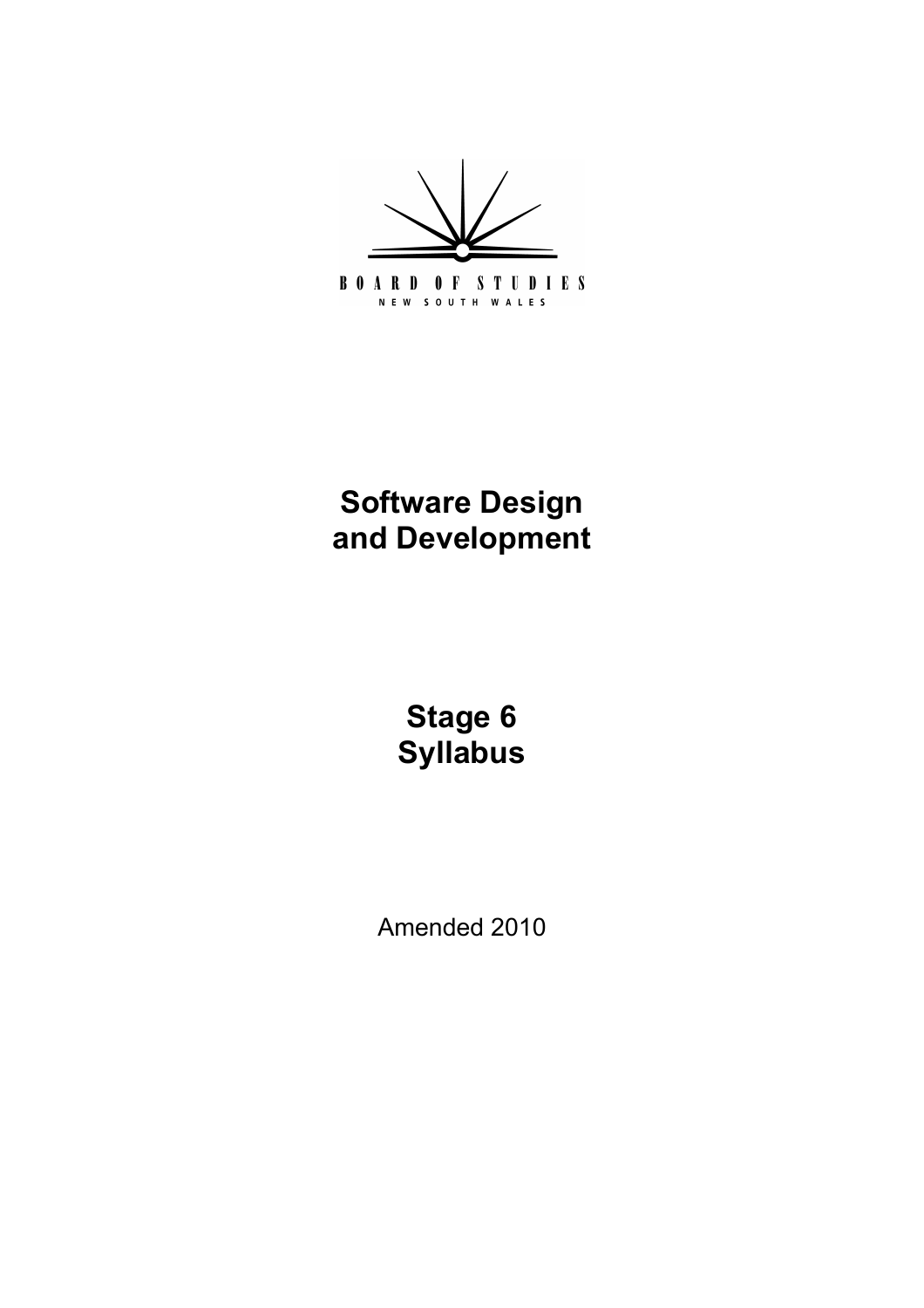#### **Original published version updated:**

September 1999 – Board Bulletin/Official Notices Vol 8 No 7 (BOS 54/99) June 2009 – Assessment and Reporting information updated September 2010

© 2010 Copyright Board of Studies NSW for and on behalf of the Crown in right of the State of New South Wales.

This document contains Material prepared by the Board of Studies NSW for and on behalf of the State of New South Wales. The Material is protected by Crown copyright.

All rights reserved. No part of the Material may be reproduced in Australia or in any other country by any process, electronic or otherwise, in any material form or transmitted to any other person or stored electronically in any form without the prior written permission of the Board of Studies NSW, except as permitted by the *Copyright Act 1968*. School students in NSW and teachers in schools in NSW may copy reasonable portions of the Material for the purposes of bona fide research or study. Teachers in schools in NSW may make multiple copies, where appropriate, of sections of the HSC papers for classroom use under the provisions of the school's Copyright Agency Limited (CAL) licence.

When you access the Material you agree:

- to use the Material for information purposes only
- to reproduce a single copy for personal bona fide study use only and not to reproduce any major extract or the entire Material without the prior permission of the Board of Studies NSW
- to acknowledge that the Material is provided by the Board of Studies NSW
- not to make any charge for providing the Material or any part of the Material to another person or in any way make commercial use of the Material without the prior written consent of the Board of Studies NSW and payment of the appropriate copyright fee
- to include this copyright notice in any copy made
- not to modify the Material or any part of the material without the express prior written permission of the Board of Studies NSW.

The Material may contain third party copyright materials such as photos, diagrams, quotations, cartoons and artworks. These materials are protected by Australian and international copyright laws and may not be reproduced or transmitted in any format without the copyright owner's specific permission. Unauthorised reproduction, transmission or commercial use of such copyright materials may result in prosecution.

The Board of Studies has made all reasonable attempts to locate owners of third party copyright material and invites anyone from whom permission has not been sought to contact the Copyright Officer, ph (02) 9367 8289, fax (02) 9279 1482.

Published by Board of Studies NSW GPO Box 5300 Sydney NSW 2001 Australia

Tel: (02) 9367 8111 Fax: (02) 9367 8484 Internet: www.boardofstudies.nsw.edu.au

*2010630*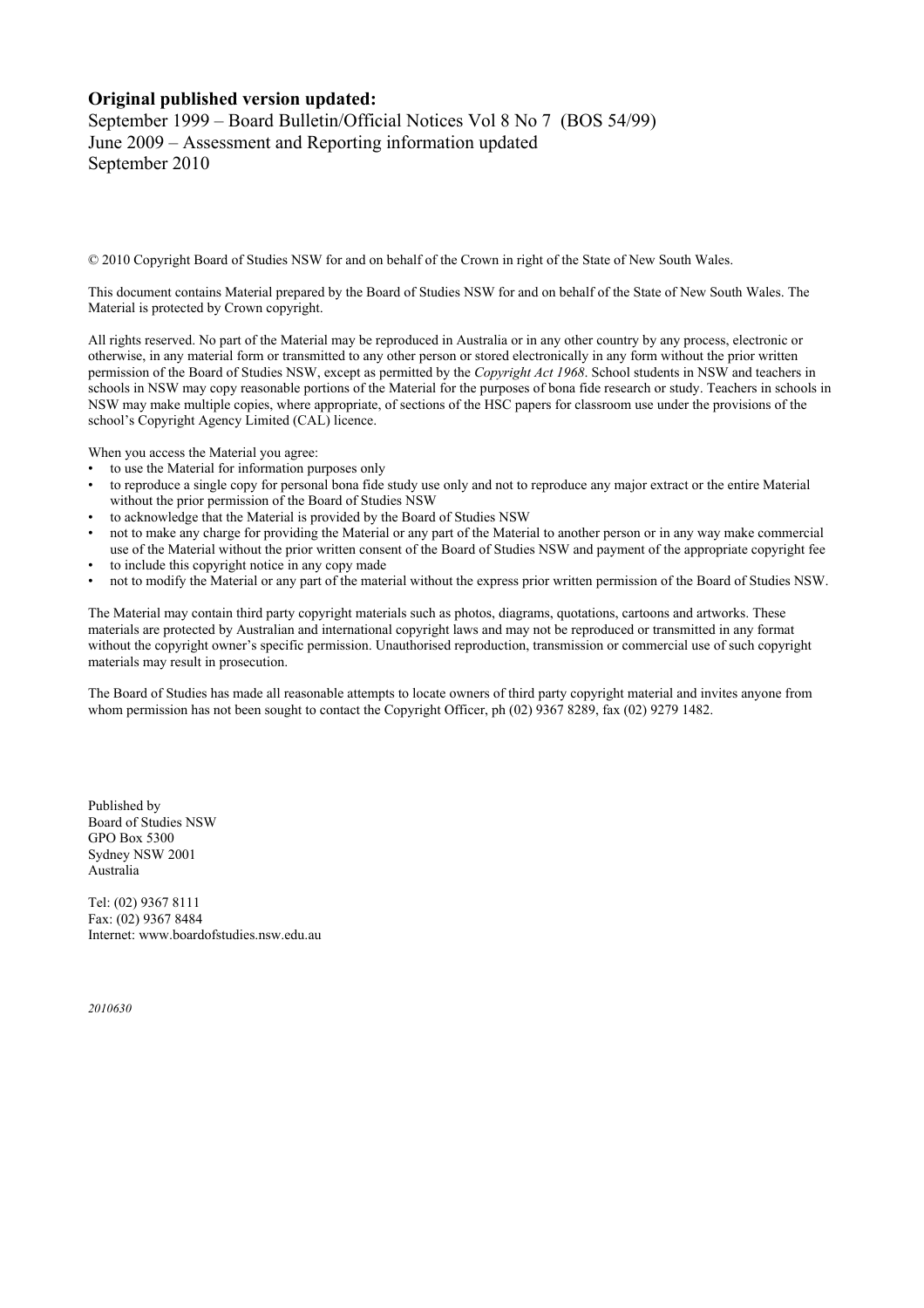# **Contents**

| 1              |     |  |                                                                        |  |  |
|----------------|-----|--|------------------------------------------------------------------------|--|--|
| $\overline{2}$ |     |  |                                                                        |  |  |
| 3              |     |  |                                                                        |  |  |
| 4              |     |  |                                                                        |  |  |
| 5              |     |  |                                                                        |  |  |
| 6              |     |  |                                                                        |  |  |
| 7              |     |  |                                                                        |  |  |
|                | 7.1 |  |                                                                        |  |  |
|                | 7.2 |  |                                                                        |  |  |
| 8              |     |  | Content: Software Design and Development Stage 6 Preliminary Course 14 |  |  |
|                | 8.1 |  |                                                                        |  |  |
|                | 8.2 |  |                                                                        |  |  |
|                | 8.3 |  |                                                                        |  |  |
| 9              |     |  |                                                                        |  |  |
|                | 9.1 |  |                                                                        |  |  |
|                | 9.2 |  |                                                                        |  |  |
|                | 9.3 |  |                                                                        |  |  |
|                | 9.4 |  |                                                                        |  |  |
| 10             |     |  |                                                                        |  |  |
| 11             |     |  |                                                                        |  |  |
| 12             |     |  |                                                                        |  |  |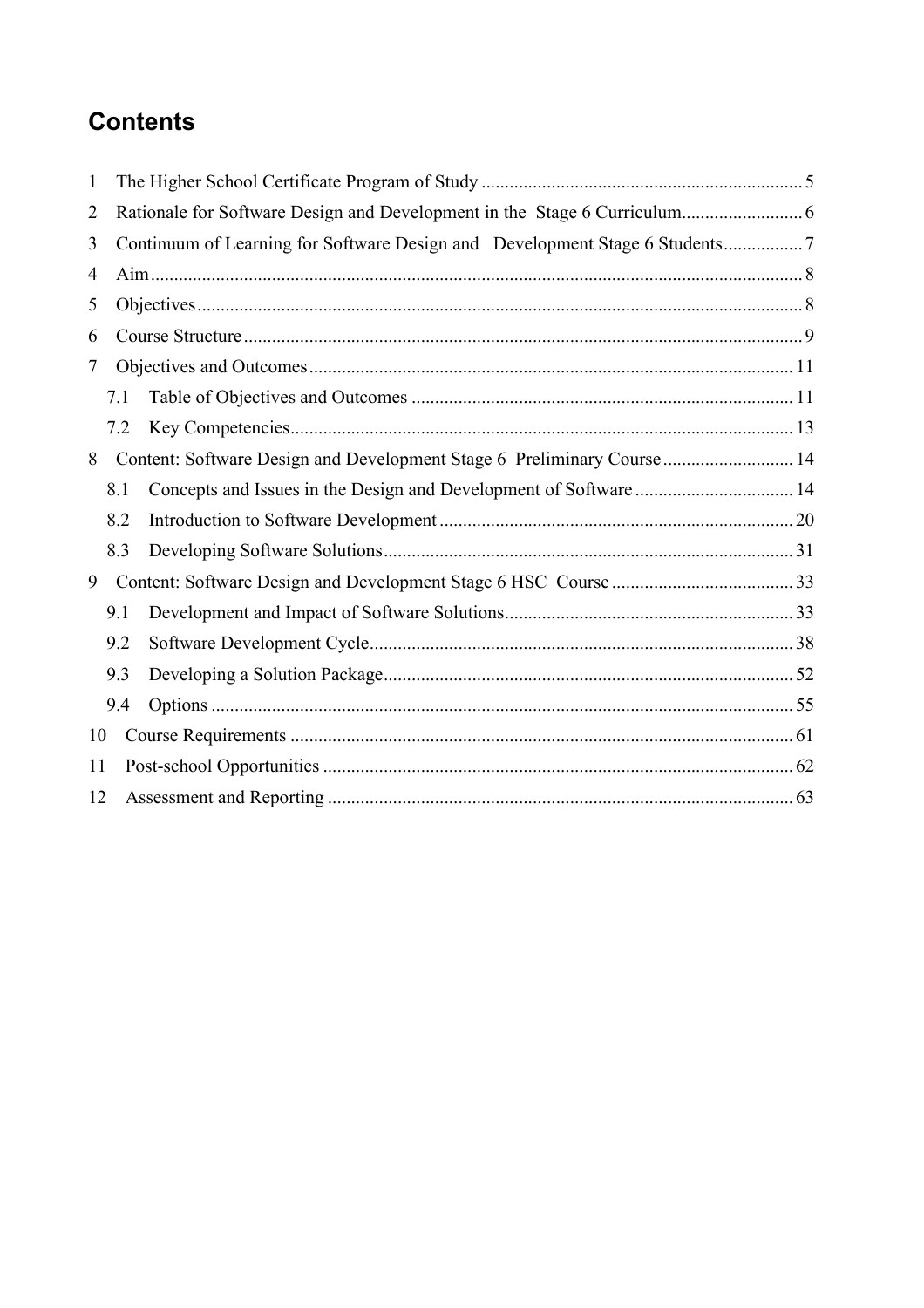## **1 The Higher School Certificate Program of Study**

The purpose of the Higher School Certificate program of study is to:

- provide a curriculum structure which encourages students to complete secondary education;
- foster the intellectual, social and moral development of students, in particular developing their:
	- knowledge, skills, understanding and attitudes in the fields of study they choose
	- capacity to manage their own learning
	- desire to continue learning in formal or informal settings after school
	- capacity to work together with others
	- respect for the cultural diversity of Australian society;
- provide a flexible structure within which students can prepare for:
	- further education and training
	- employment
	- full and active participation as citizens;
- provide formal assessment and certification of students' achievements;
- provide a context within which schools also have the opportunity to foster students' physical and spiritual development.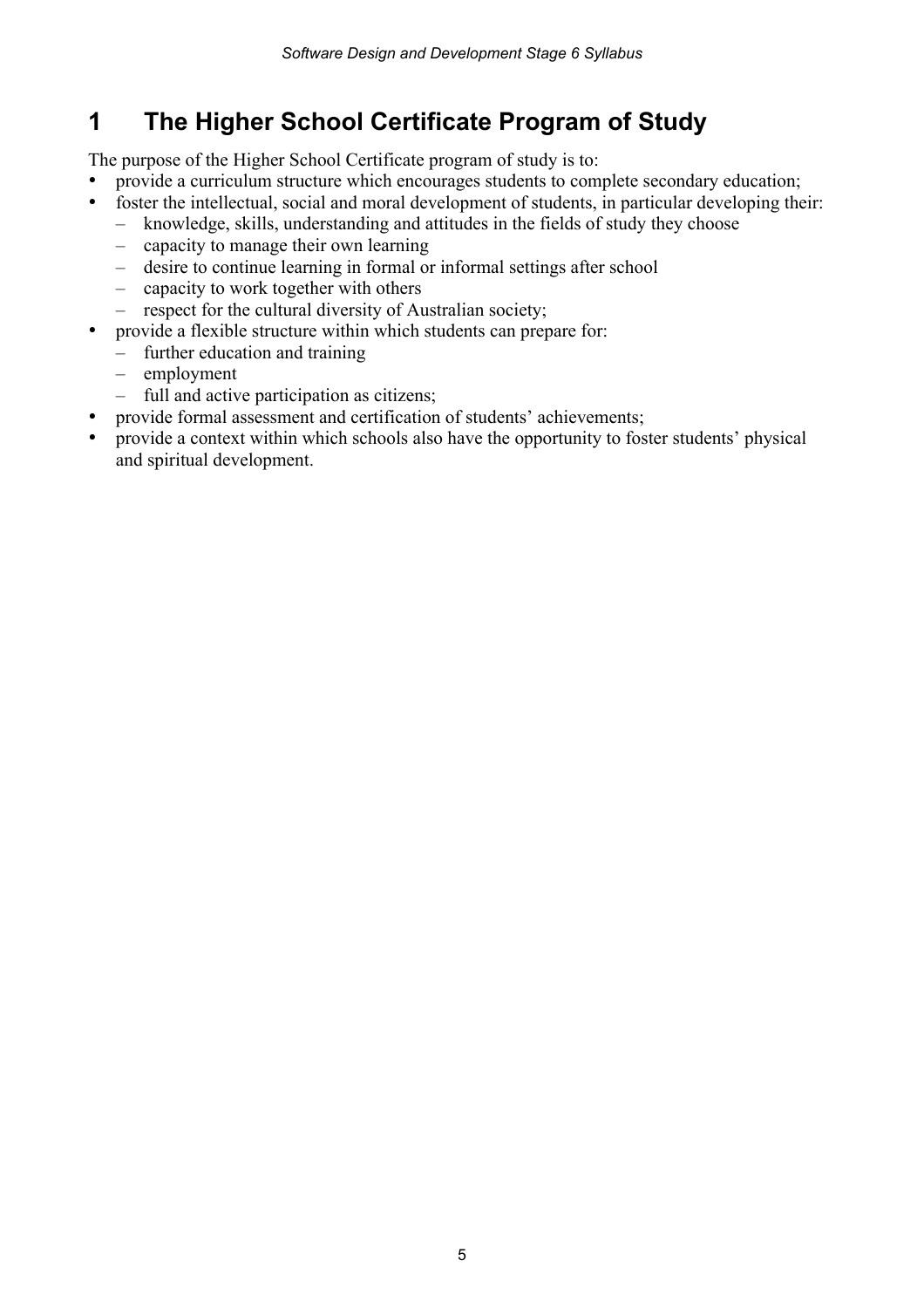## **2 Rationale for Software Design and Development in the Stage 6 Curriculum**

For the purposes of the *Software Design and Development Stage 6 Syllabus*, software design and development refers to the creativity, knowledge, values and communication skills required to develop computer programs. The subject provides students with a systematic approach to problemsolving, an opportunity to be creative, excellent career prospects and interesting content.

While a variety of computer applications are used in this subject, they are not the primary focus. The focus of this subject is the development of computer-based solutions that require the design of computer software.

There are many different approaches that can be taken to develop software. An understanding of these and the situations in which they are applied is essential in software development. So too is an understanding of how hardware and software are interrelated and need each other to function. In order to develop solutions that meet the needs of those who will use them, communication, personal and team skills are required by the developers. Together, these considerations provide the basis for the course.

The major focus of the course reflects the traditional structural approach to software development and the top-down development of source code. Although there are other more modern approaches available, the framework of fundamental concepts taught in this course leads to deeper understanding by students, enabling greater flexibility in developing software solutions using newly available technology and languages in the future.

Students interested in the fields of software development and computer science will find this subject of value. The subject is not only for those who seek further study or careers in this field, but also for those who wish to understand the underlying principles of software design and development. Students with software development skills wishing to acquire team and communication skills will find this subject relevant.

The computing field, particularly in the area of software design and development, offers opportunities for creativity and problem-solving and a collaborative work environment where working with people and exploring issues is an integral part of the job. It is critical that students of both genders have the knowledge, understanding and skills necessary to pursue the many new, exciting and highly paid employment opportunities that exist in the field.

The study of Software Design and Development promotes intellectual, social and ethical growth. It provides the flexibility to be able to adapt in a field that is constantly changing, yet vital to the Australian economy.

On completion, the subject provides students with options in the workforce, TAFE and university study. Further, the study of this subject enables students to take part in debates on the suitability, applicability and appropriateness of software solutions to issues in Australian society and the world at large. To this end, Software Design and Development contributes to the overall purpose of the Stage 6 curriculum.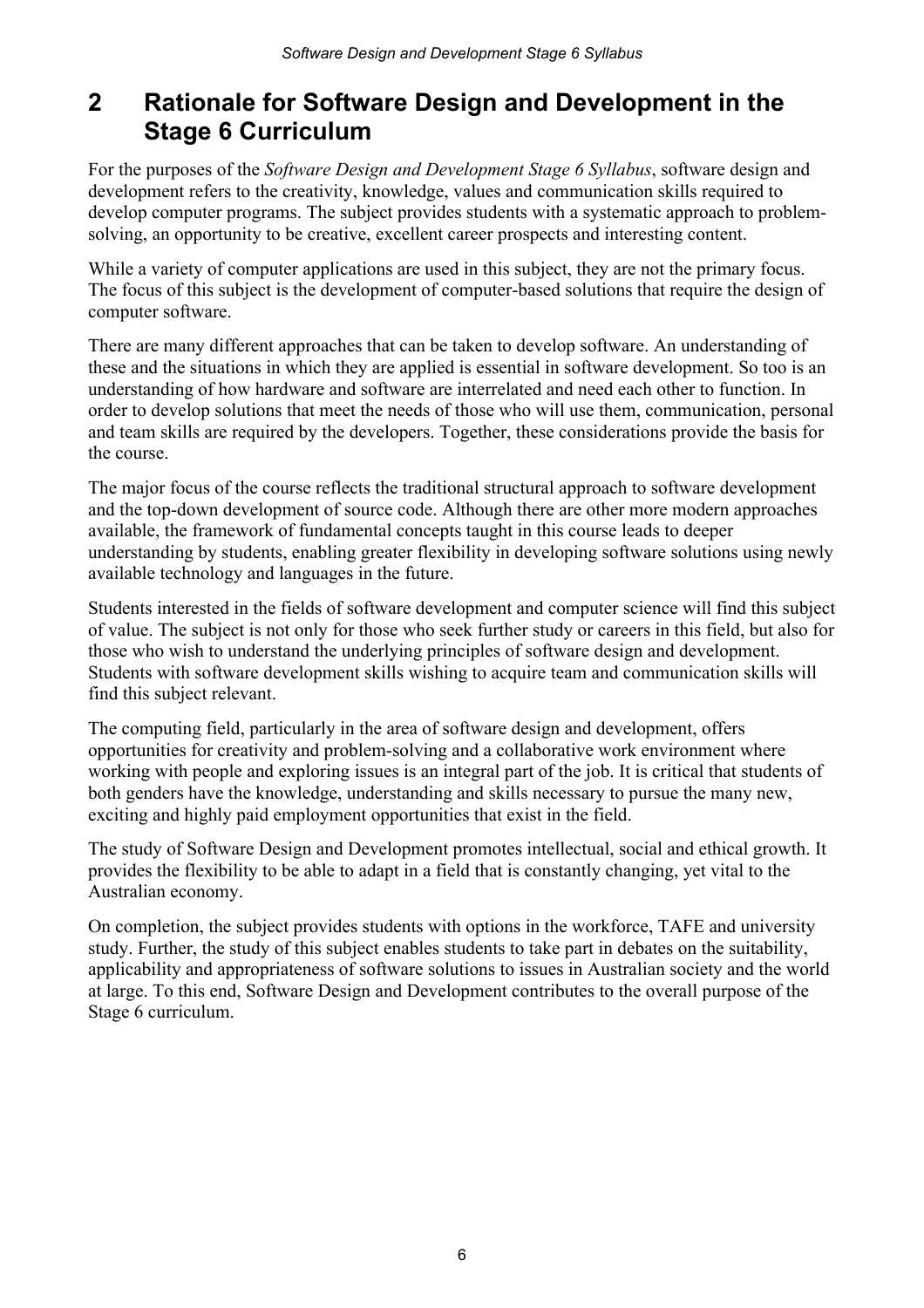## **3 Continuum of Learning for Software Design and Development Stage 6 Students**

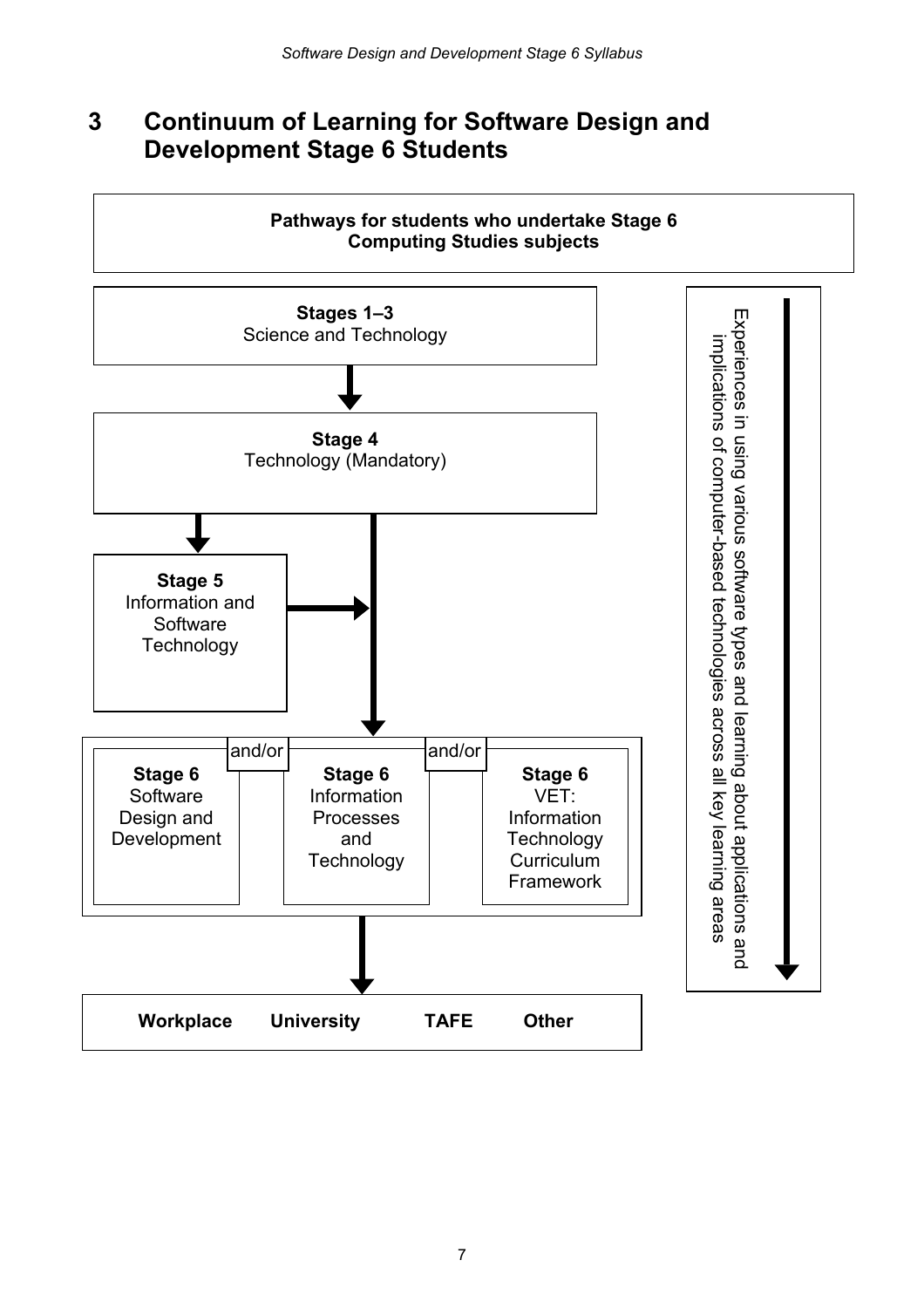# **4 Aim**

The *Software Design and Development Stage 6 Syllabus* is designed to develop in students the knowledge, understanding, skills and values to solve problems through the creation of software solutions.

# **5 Objectives**

Students will develop:

- 1. knowledge and understanding about how software solutions utilise and interact with other elements of computer systems
- 2. knowledge and understanding of the historical developments that have led to current practices in software design and development, and of emerging trends and technologies in this field
- 3. knowledge and understanding of legal, social and ethical issues and their effect on software design and development
- 4. skills in designing and developing software solutions
- 5. skills in management appropriate to the design and development of software solutions
- 6. skills in teamwork and communication associated with the design and development of software solutions.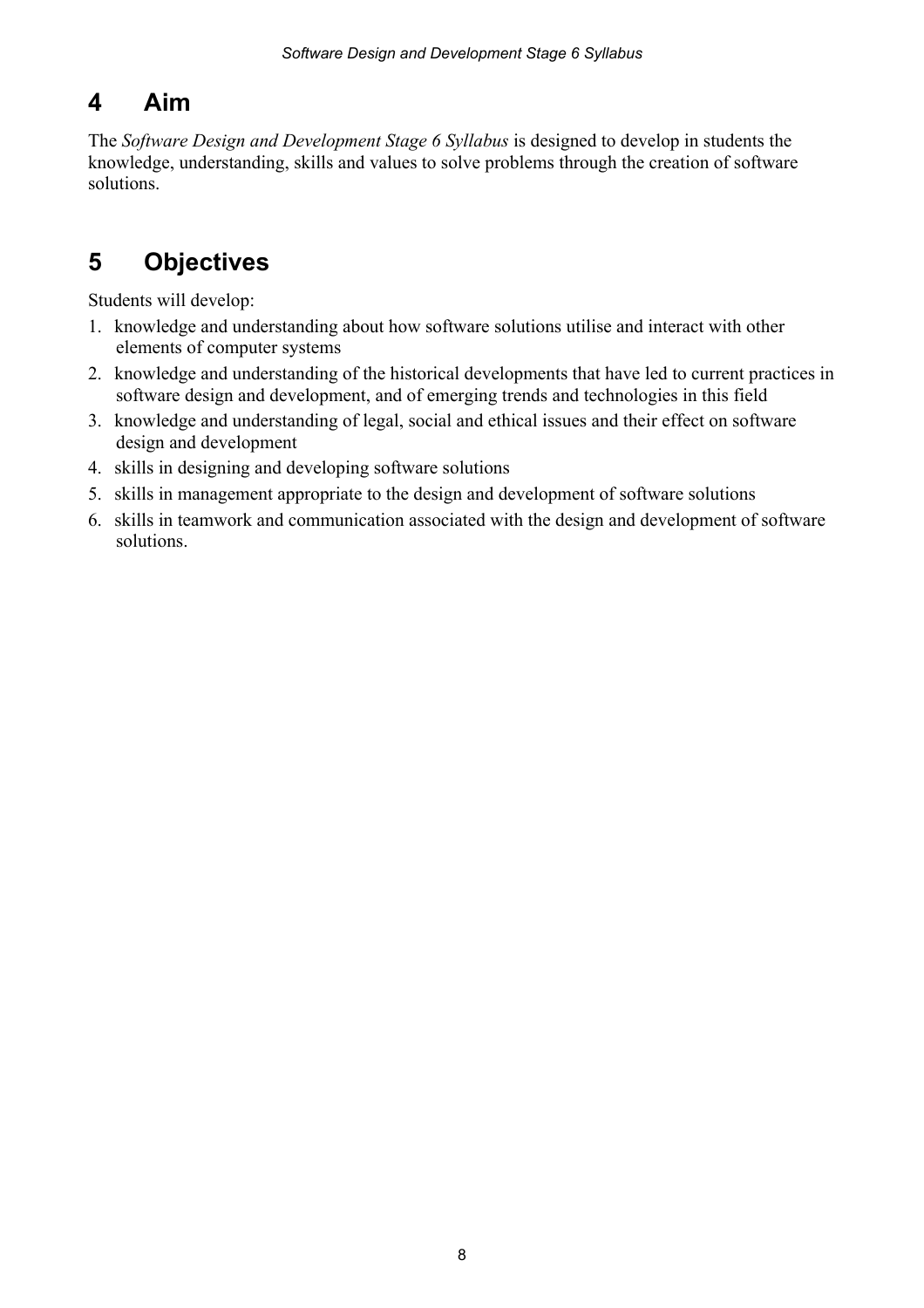# **6 Course Structure**

The following table provides an overview of the arrangement and relationship between components of the Preliminary course and the HSC course for Software Design and Development Stage 6. The percentage values refer to indicative course time.

| <b>Preliminary Course</b><br>Core strands (100% total time)                                                                                                                                                                                                                                                               | <b>HSC</b> Course<br>Core strands (80% total time)                                                                                                                                                                                                                                                                 |  |  |
|---------------------------------------------------------------------------------------------------------------------------------------------------------------------------------------------------------------------------------------------------------------------------------------------------------------------------|--------------------------------------------------------------------------------------------------------------------------------------------------------------------------------------------------------------------------------------------------------------------------------------------------------------------|--|--|
| Concepts and Issues in the Design and<br><b>Development of Software</b><br>30%<br>Social and ethical issues<br>Hardware and software<br>Software development approaches<br>$\bullet$                                                                                                                                      | <b>Development and Impact of Software Solutions</b><br><b>15%</b><br>Social and ethical issues<br>$\bullet$<br>Application of software development approaches<br>$\bullet$                                                                                                                                         |  |  |
| <b>Introduction to Software Development</b> 50%<br>Defining and understanding the problem<br>$\bullet$<br>Planning and designing software solutions<br>$\bullet$<br>Implementing software solutions<br>$\bullet$<br>Testing and evaluating software solutions<br>$\bullet$<br>Maintaining software solutions<br>$\bullet$ | 40%<br><b>Software Development Cycle</b><br>Defining and understanding the problem<br>$\bullet$<br>Planning and designing software solutions<br>$\bullet$<br>Implementing software solutions<br>$\bullet$<br>Testing and evaluating software solutions<br>$\bullet$<br>Maintaining software solutions<br>$\bullet$ |  |  |
| 20%<br><b>Developing Software Solutions</b>                                                                                                                                                                                                                                                                               | <b>Developing a Solution Package</b><br>25%                                                                                                                                                                                                                                                                        |  |  |
|                                                                                                                                                                                                                                                                                                                           | <b>Options</b><br>20%<br>Study one of the following options:<br>Programming paradigms<br>OR.<br>The interrelationship between software and<br>$\bullet$<br>hardware                                                                                                                                                |  |  |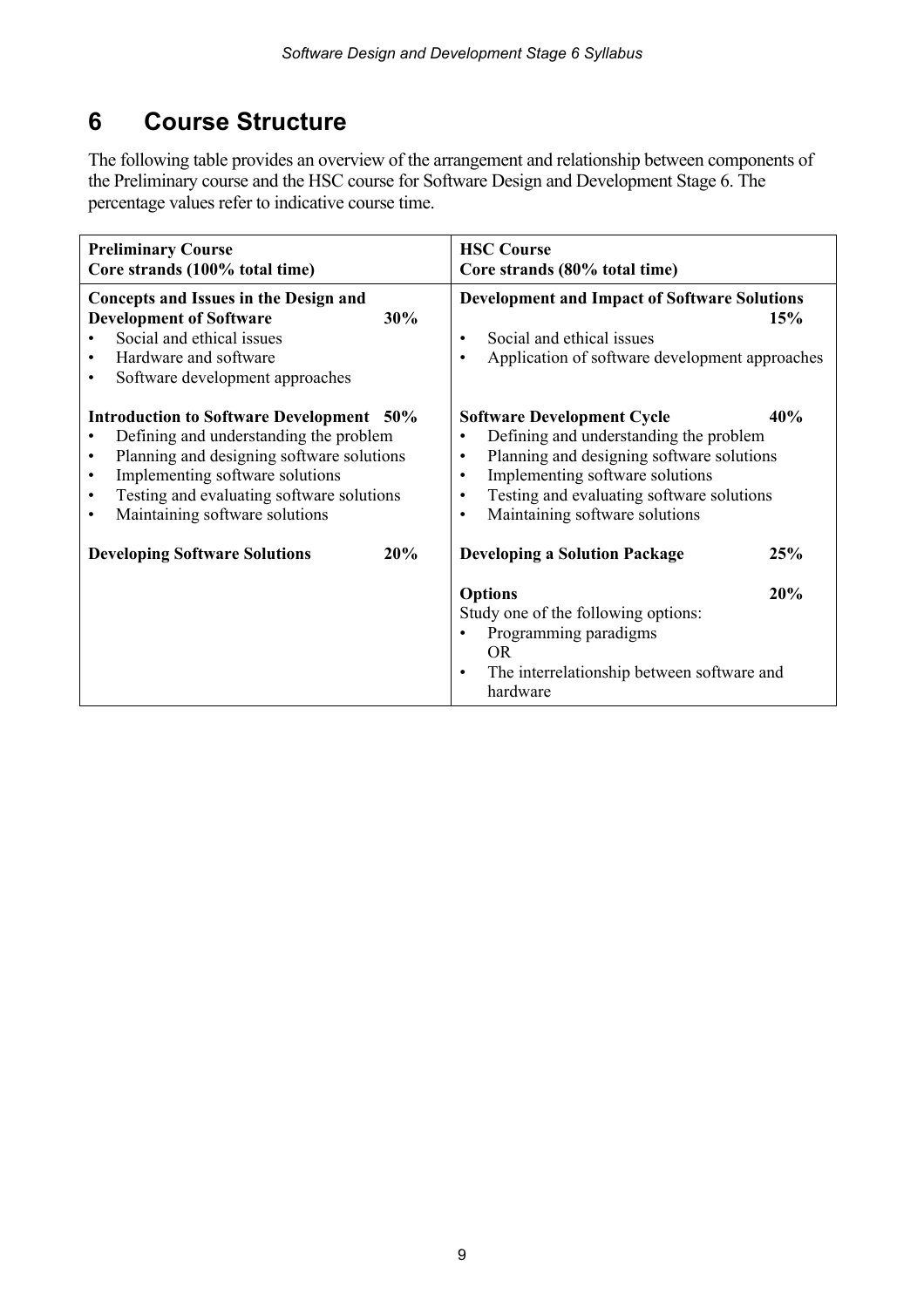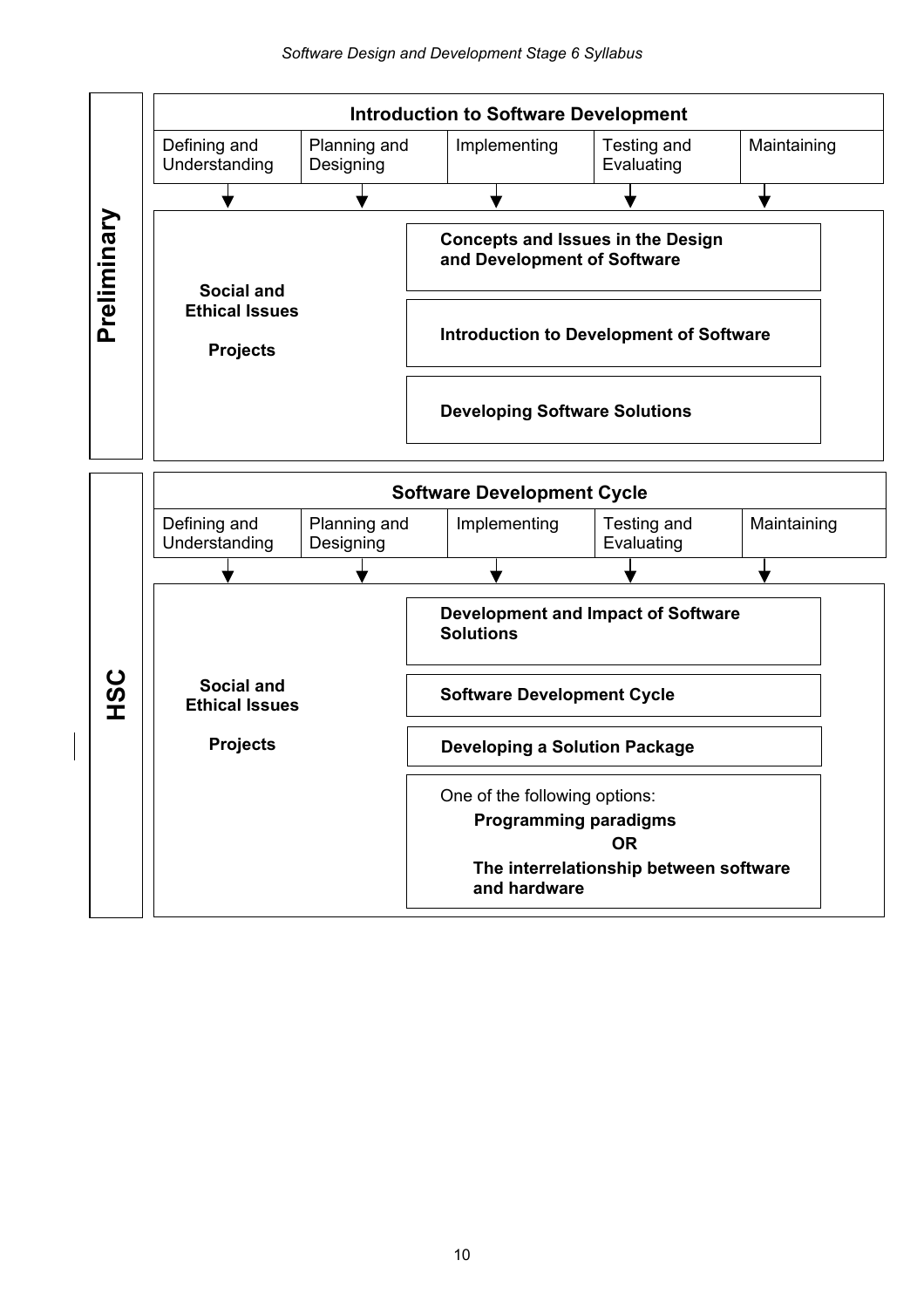# **7 Objectives and Outcomes**

## **7.1 Table of Objectives and Outcomes**

| <b>Objectives</b> |                                                                                                                                                                                                              | <b>Preliminary outcomes</b>        |                                                                                                                                                                                                                                                                                                                        | <b>HSC</b> outcomes  |                                                                                                                                                                                                                                                                      |
|-------------------|--------------------------------------------------------------------------------------------------------------------------------------------------------------------------------------------------------------|------------------------------------|------------------------------------------------------------------------------------------------------------------------------------------------------------------------------------------------------------------------------------------------------------------------------------------------------------------------|----------------------|----------------------------------------------------------------------------------------------------------------------------------------------------------------------------------------------------------------------------------------------------------------------|
| 1.                | Students will develop:<br>knowledge and<br>understanding about how<br>software solutions utilise<br>and interact with other<br>elements of computer<br>systems                                               | A student:<br>P1.1<br>P1.2<br>P1.3 | describes the functions of<br>hardware and software<br>describes and uses<br>appropriate data types<br>describes the interactions<br>between the elements of a<br>computer system                                                                                                                                      | A student:<br>H1.3   | H1.1 explains the interrelationship<br>between hardware and software<br>H1.2 differentiates between various<br>methods used to construct software<br>solutions<br>describes how the major<br>components of a computer system<br>store and manipulate data            |
| 2.                | knowledge and<br>understanding of the<br>historical developments that<br>have led to current practices<br>in software design and<br>development, and of<br>emerging trends and<br>technologies in this field | P2.1<br>P <sub>2.2</sub>           | describes developments in<br>the levels of programming<br>languages<br>describes the effects of<br>program language<br>developments on current<br>practices                                                                                                                                                            | H2.1<br>H2.2         | explains the implications of the<br>development of different languages<br>explains the interrelationship<br>between emerging technologies<br>and software development                                                                                                |
| 3.                | knowledge and<br>understanding of legal,<br>social and ethical issues and<br>their effect on software<br>design and development                                                                              | P3.1                               | identifies the issues relating<br>to the use of software<br>solutions                                                                                                                                                                                                                                                  | H3.1                 | identifies and evaluates legal, social<br>and ethical issues in a number of<br>contexts<br>H3.2 constructs software solutions that<br>address legal, social and ethical<br>issues                                                                                    |
| 4.                | skills in designing and<br>developing software<br>solutions                                                                                                                                                  | P4.1<br>P4.2<br>P <sub>4.3</sub>   | analyses a given problem in<br>order to generate a<br>computer-based solution<br>investigates a structured<br>approach in the design and<br>implementation of a<br>software solution<br>uses a variety of<br>development approaches to<br>generate software solutions<br>and distinguishes between<br>these approaches | H4.1<br>H4.2<br>H4.3 | identifies needs to which software<br>solutions are appropriate<br>applies appropriate development<br>methods to solve software<br>problems<br>applies a modular approach to<br>implement well structured software<br>solutions and evaluates their<br>effectiveness |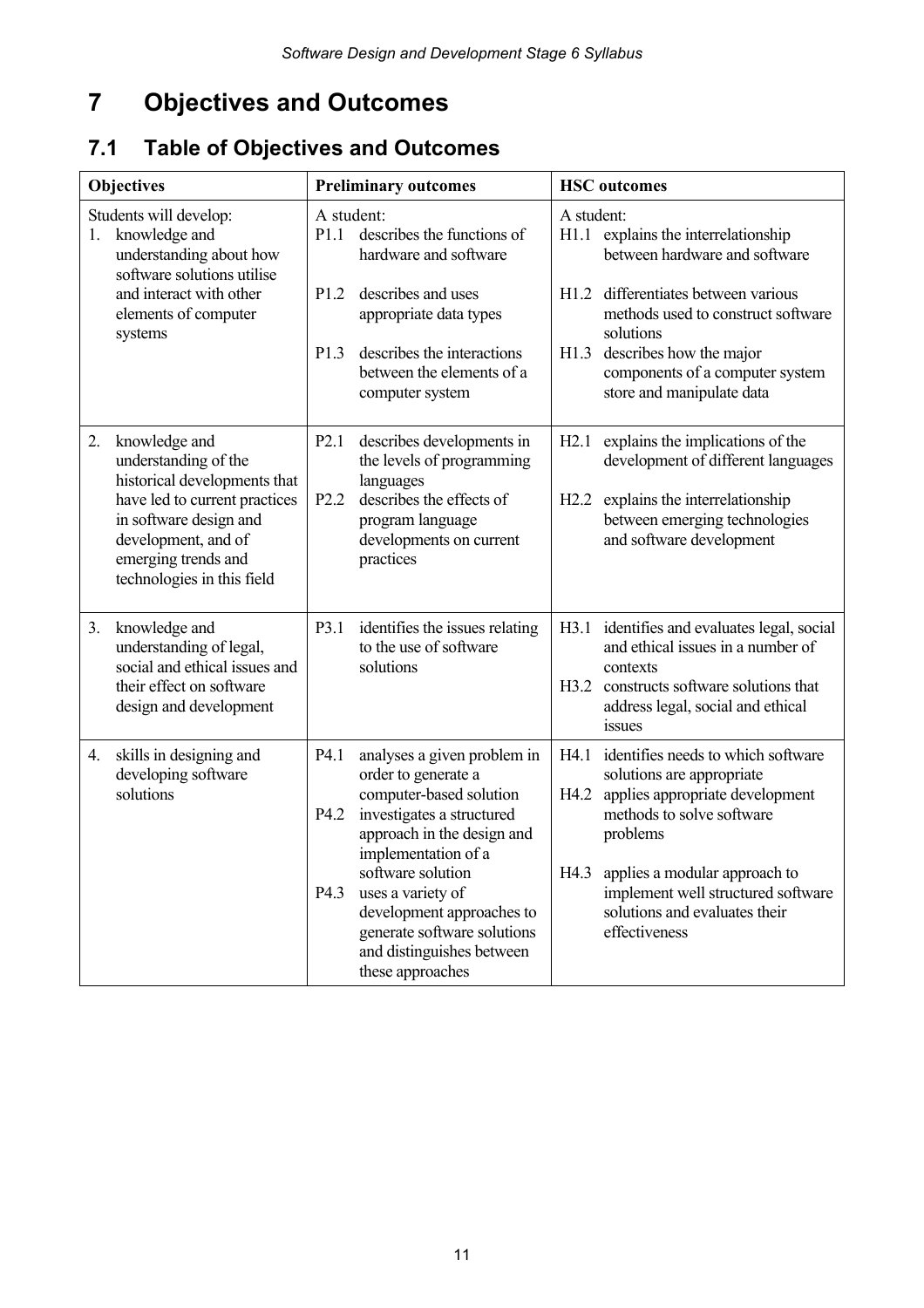| <b>Objectives</b> |                                                                                               | <b>Preliminary outcomes</b> |                                                                                              | <b>HSC</b> outcomes |                                                                                                               |
|-------------------|-----------------------------------------------------------------------------------------------|-----------------------------|----------------------------------------------------------------------------------------------|---------------------|---------------------------------------------------------------------------------------------------------------|
| 5.                | skills in management<br>appropriate to the design<br>and development of<br>software solutions | P <sub>5.1</sub>            | uses and justifies the need<br>for appropriate project<br>management techniques              | H5.1                | applies project management<br>techniques to maximise the<br>productivity of the software<br>development       |
|                   |                                                                                               | P <sub>5.2</sub>            | uses and develops<br>documentation to<br>communicate software<br>solutions to others         | H5.2                | creates and justifies the need for the<br>various types of documentation<br>required for a software solution  |
|                   |                                                                                               |                             |                                                                                              | H5.3                | selects and applies appropriate<br>software to facilitate the design and<br>development of software solutions |
| 6.                | skills in teamwork and<br>communication associated<br>with the design and                     | P <sub>6.1</sub>            | describes the skills<br>involved in software<br>development                                  |                     | H6.1 assesses the skills required in the<br>software development cycle                                        |
|                   | development of software<br>solutions                                                          | P <sub>6.2</sub>            | communicates with<br>appropriate personnel<br>throughout the software<br>development process |                     | H6.2 communicates the processes<br>involved in a software solution to<br>an inexperienced user                |
|                   |                                                                                               | P <sub>6.3</sub>            | designs and constructs<br>software solutions with<br>appropriate interfaces                  |                     | H6.3 uses and describes a collaborative<br>approach during the software<br>development cycle                  |
|                   |                                                                                               |                             |                                                                                              |                     | H6.4 develops and evaluates effective<br>user interfaces, in consultation<br>with appropriate people          |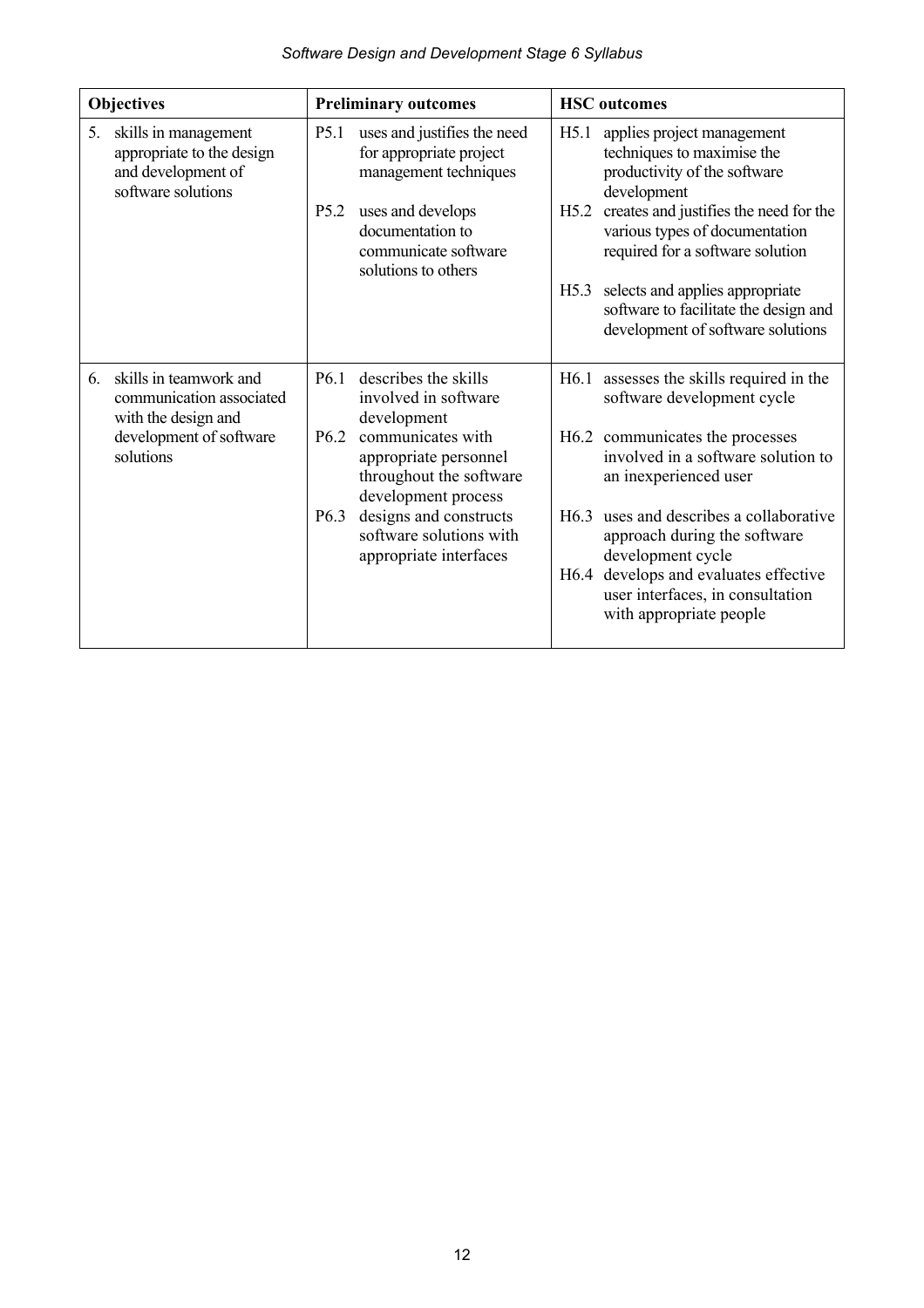## **7.2 Key Competencies**

Software Design and Development provides a context within which to develop general competencies considered essential for the acquisition of effective, higher-order thinking skills necessary for further education, work and everyday life.

The key competencies are explicitly addressed in the Software Design and Development syllabus to enhance student learning. The key competency of *collecting, analysing and organising information* is addressed through the planning stage, when students are required to determine what the problem is and how it may best be solved.

*Communicating ideas and information* is a skill developed by students so that they can both understand the nature of the problem to be solved and ensure that the proposed solution meets the users' needs.

*Planning and organising activities and working with others and in teams* are integral to the development of software and are addressed in Preliminary and HSC courses, mainly through the development of software solutions using effective project management techniques.

*Using mathematical ideas and techniques* is addressed as students formulate algorithms, investigate data structures with consideration to how they are presented internally, and construct timelines or analyse statistical evidence.

During investigations, students will need to select and use appropriate information technologies, thereby developing the key competency of *using technology*.

Finally, the exploration of issues and investigation and solution of problems contributes towards the students' development of the key competency *solving problems*.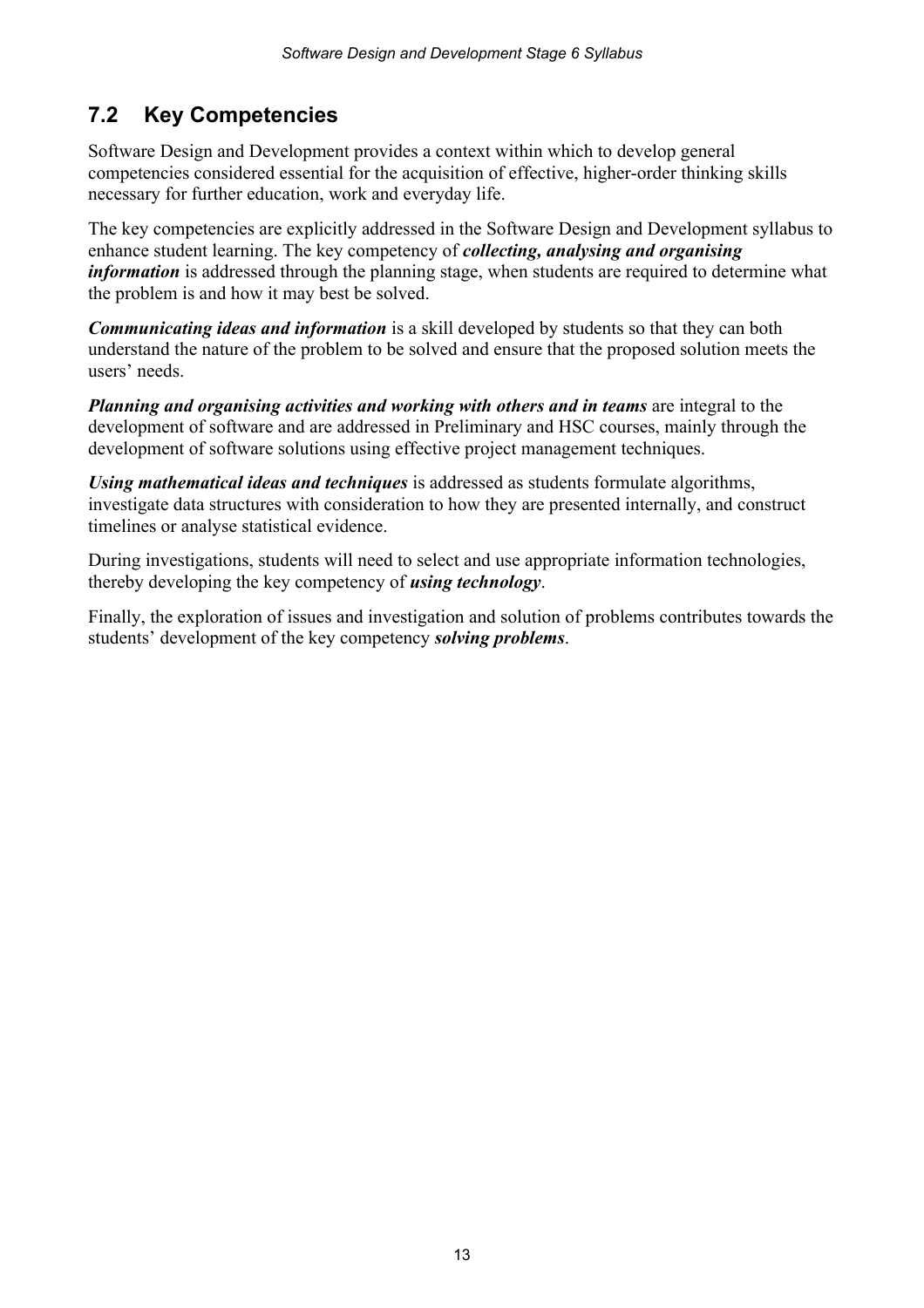## **8 Content: Software Design and Development Stage 6 Preliminary Course**

### **8.1 Concepts and Issues in the Design and Development of Software**

#### **8.1.1 Social and ethical issues**

Students are introduced to the widespread use of software in society and are asked to consider how the software originated and what issues needed to be considered during its development. One way in which students can achieve this is to reflect on a range of existing software applications.

This topic identifies social and ethical issues that arise in the development and use of software. Students should be made aware of these issues early in the course so that they can act in a socially responsible and ethical way throughout the course. Although these issues are taught specifically as part of this topic, they should also be reconsidered as each new topic is discussed. Thus, for example, interface design issues, duplication of code or ideas and language used in documentation should all be considered again at relevant parts in the course.

#### **Outcomes**

- P2.2 describes the effects of program language developments on current practices
- P3.1 identifies the issues relating to the use of software solutions
- P6.1 describes the skills involved in software development.

| <b>Students learn about:</b> |                                                                                                                                                                                                                                                             | <b>Students learn to:</b> |                                                                                                                 |  |
|------------------------------|-------------------------------------------------------------------------------------------------------------------------------------------------------------------------------------------------------------------------------------------------------------|---------------------------|-----------------------------------------------------------------------------------------------------------------|--|
| email                        | <b>Evolution of software applications</b><br>significant applications and design features such as:<br>Command line interface<br>GUI interface<br>search engines<br><b>VisiCalc</b><br>web browsers<br>presentation software                                 | $\bullet$                 | identify significant milestones in the evolution<br>of software applications and design features                |  |
|                              | social networking applications                                                                                                                                                                                                                              |                           |                                                                                                                 |  |
| <b>Intellectual property</b> |                                                                                                                                                                                                                                                             |                           |                                                                                                                 |  |
| copyright                    |                                                                                                                                                                                                                                                             |                           |                                                                                                                 |  |
|                              | types of software licences                                                                                                                                                                                                                                  |                           |                                                                                                                 |  |
| $\bullet$<br>$\bullet$       | licence terminology                                                                                                                                                                                                                                         |                           |                                                                                                                 |  |
| legal aspects<br>$\bullet$   |                                                                                                                                                                                                                                                             |                           |                                                                                                                 |  |
|                              | use of software covered by a licence agreement<br>(see Course Specifications document)                                                                                                                                                                      |                           |                                                                                                                 |  |
| $\bullet$<br>such as:        | events that have led to the need for software licence<br>agreements, including:<br>ease of reproduction and copy<br>collaborative development history<br>the current open environment of the internet<br>sources of code and license conditions that apply, | $\bullet$<br>$\bullet$    | analyse the issues relating to intellectual<br>property<br>appropriately acknowledge externally sourced<br>code |  |
|                              | the internet<br>books and magazines                                                                                                                                                                                                                         | $\bullet$                 | use software in an ethically and legally correct<br>manner                                                      |  |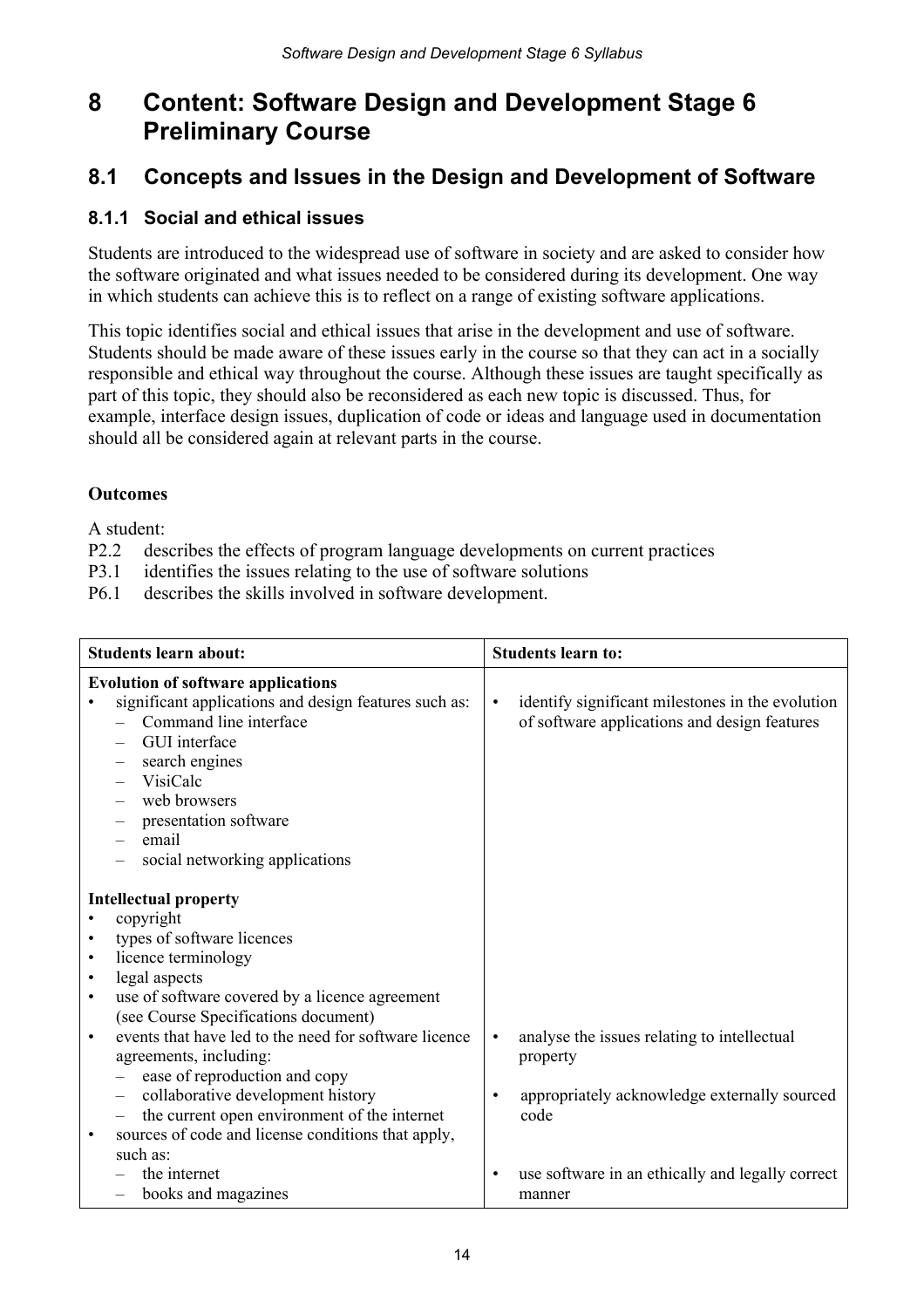| <b>Students learn about:</b>                                                                                                                                                                                                                          | <b>Students learn to:</b>                                                       |
|-------------------------------------------------------------------------------------------------------------------------------------------------------------------------------------------------------------------------------------------------------|---------------------------------------------------------------------------------|
| Social context of software design<br><b>Ergonomics</b><br>ergonomic issues regarding software design:<br>effectiveness of screen design<br>ease of use<br>appropriate messages to the user<br>consistency of the user interface<br><b>Inclusivity</b> |                                                                                 |
| the need for software to not exclude individuals or<br>groups based on characteristics such as:<br>cultural background<br>economic background<br>gender<br>disability                                                                                 | design and evaluate software interfaces in<br>$\bullet$<br>terms of inclusivity |
| Privacy<br>need to protect an individual's data and identity                                                                                                                                                                                          | identify ways in which privacy can be<br>$\bullet$<br>protected                 |
| Required skills in software design and development,                                                                                                                                                                                                   |                                                                                 |
| <i>including:</i>                                                                                                                                                                                                                                     |                                                                                 |
| communication skills<br>ability to work in teams<br>٠                                                                                                                                                                                                 | identify the range of skills required to<br>$\bullet$                           |
| creativity<br>٠                                                                                                                                                                                                                                       | complete a minor software project                                               |
| design skills<br>٠                                                                                                                                                                                                                                    |                                                                                 |
| technical skills<br>٠                                                                                                                                                                                                                                 |                                                                                 |
| problem-solving skills<br>٠<br>attention to detail                                                                                                                                                                                                    |                                                                                 |
| ٠                                                                                                                                                                                                                                                     |                                                                                 |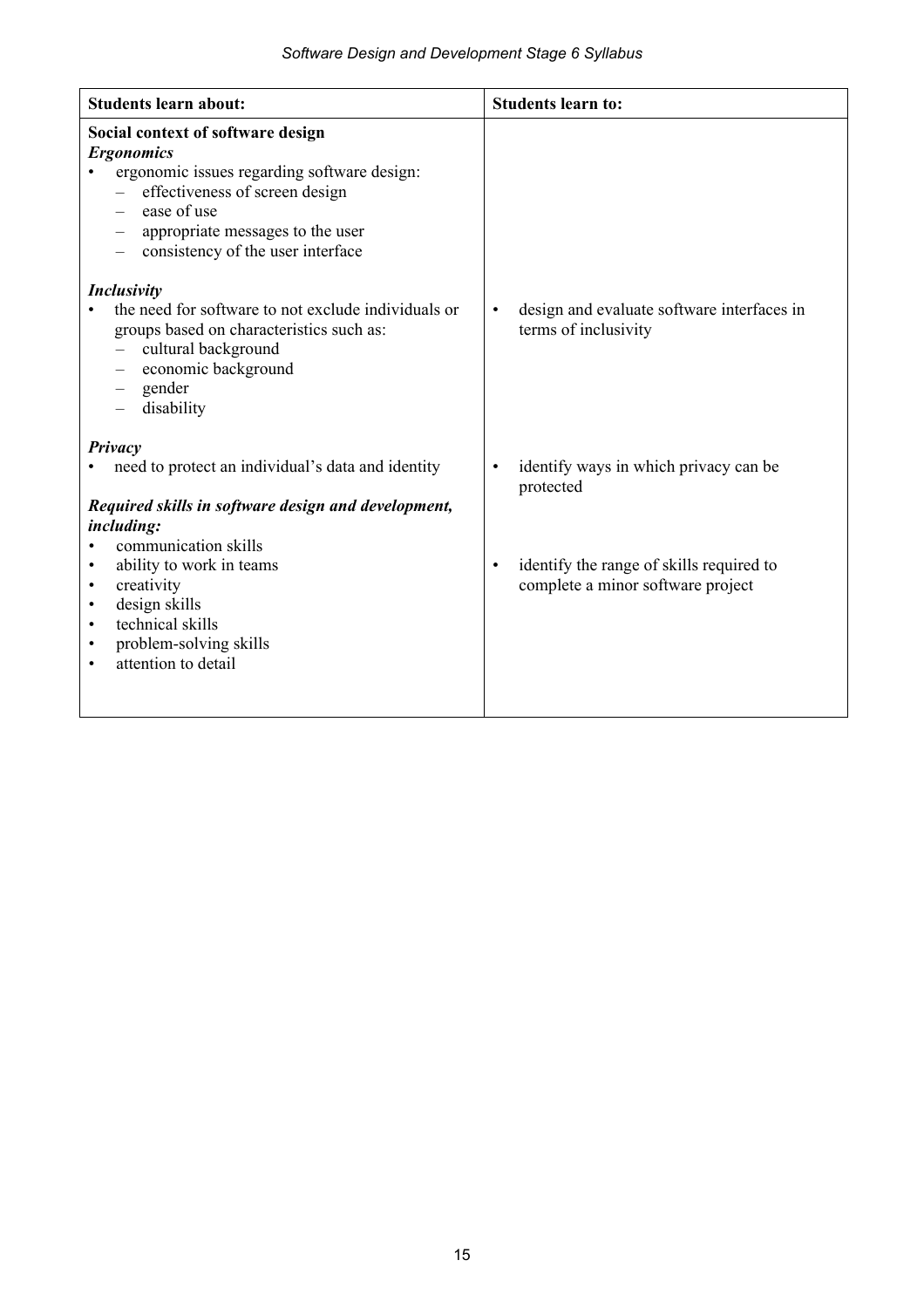#### **8.1.2 Hardware and software**

Hardware and software are mutually dependent components of a computer system. To fully appreciate their role in a computer system they should be examined in conjunction with data, processes and personnel.

This topic provides students with a holistic understanding of a computer system and its role in software development.

#### **Outcomes**

- P1.1 describes the functions of hardware and software
- P1.3 describes the interactions between the elements of a computer system
- P2.1 describes developments in the levels of programming languages
- P2.2 describes the effects of program language developments on current practices
- P3.1 identifies the issues relating to the use of software solutions
- P6.1 describes the skills involved in software development.

| <b>Students learn about:</b>                                                                                                                                                                                                                                                                                                                                                                                                                                                                                                                     | <b>Students learn to:</b>                                                                                                                                                                                                                                                                                                                                                     |  |  |
|--------------------------------------------------------------------------------------------------------------------------------------------------------------------------------------------------------------------------------------------------------------------------------------------------------------------------------------------------------------------------------------------------------------------------------------------------------------------------------------------------------------------------------------------------|-------------------------------------------------------------------------------------------------------------------------------------------------------------------------------------------------------------------------------------------------------------------------------------------------------------------------------------------------------------------------------|--|--|
| <b>Elements of a computer system</b><br>hardware<br>software<br>data<br>procedures<br>$\bullet$<br>personnel                                                                                                                                                                                                                                                                                                                                                                                                                                     | identify the elements of a computer system and<br>$\bullet$<br>their role in that system<br>describe the significance of and interaction<br>$\bullet$<br>between the elements comprising computer<br>systems                                                                                                                                                                  |  |  |
| <b>Hardware</b><br>the function of hardware within a computer<br>system, namely:<br>input<br>$\overline{\phantom{0}}$<br>output<br>process<br>storage<br>control<br>how a variety of input devices, output devices,<br>storage devices and CPU components achieve<br>their purpose<br>the current trends and developments in<br>$\bullet$<br>computer hardware                                                                                                                                                                                   | describe how data is captured, stored,<br>$\bullet$<br>manipulated or displayed on a variety of<br>hardware devices (see Course Specifications<br>document)<br>competently use computer hardware, selecting<br>$\bullet$<br>appropriate hardware for specific tasks<br>identify the impact of using particular devices<br>$\bullet$<br>on the development and use of software |  |  |
| <b>Software</b><br>operating systems and utilities (see Course<br>Specifications document)<br>off-the-shelf applications packages and custom-<br>$\bullet$<br>designed software<br>generations of programming languages, namely:<br>$\bullet$<br>machine code: 1st generation<br>assembly language: 2nd generation<br>$\qquad \qquad -$<br>higher-level languages<br>$\overline{\phantom{m}}$<br>(imperative/procedural): 3rd generation<br>declarative (non-procedural) languages: 4th<br>generation<br>the need for translation<br>compilation | competently use a range of software<br>$\bullet$<br>describe the development of the generations of<br>$\bullet$<br>programming languages<br>identify the effect of the generations of<br>$\bullet$<br>programming languages on software<br>development practices<br>distinguish between methods of translation<br>$\bullet$                                                   |  |  |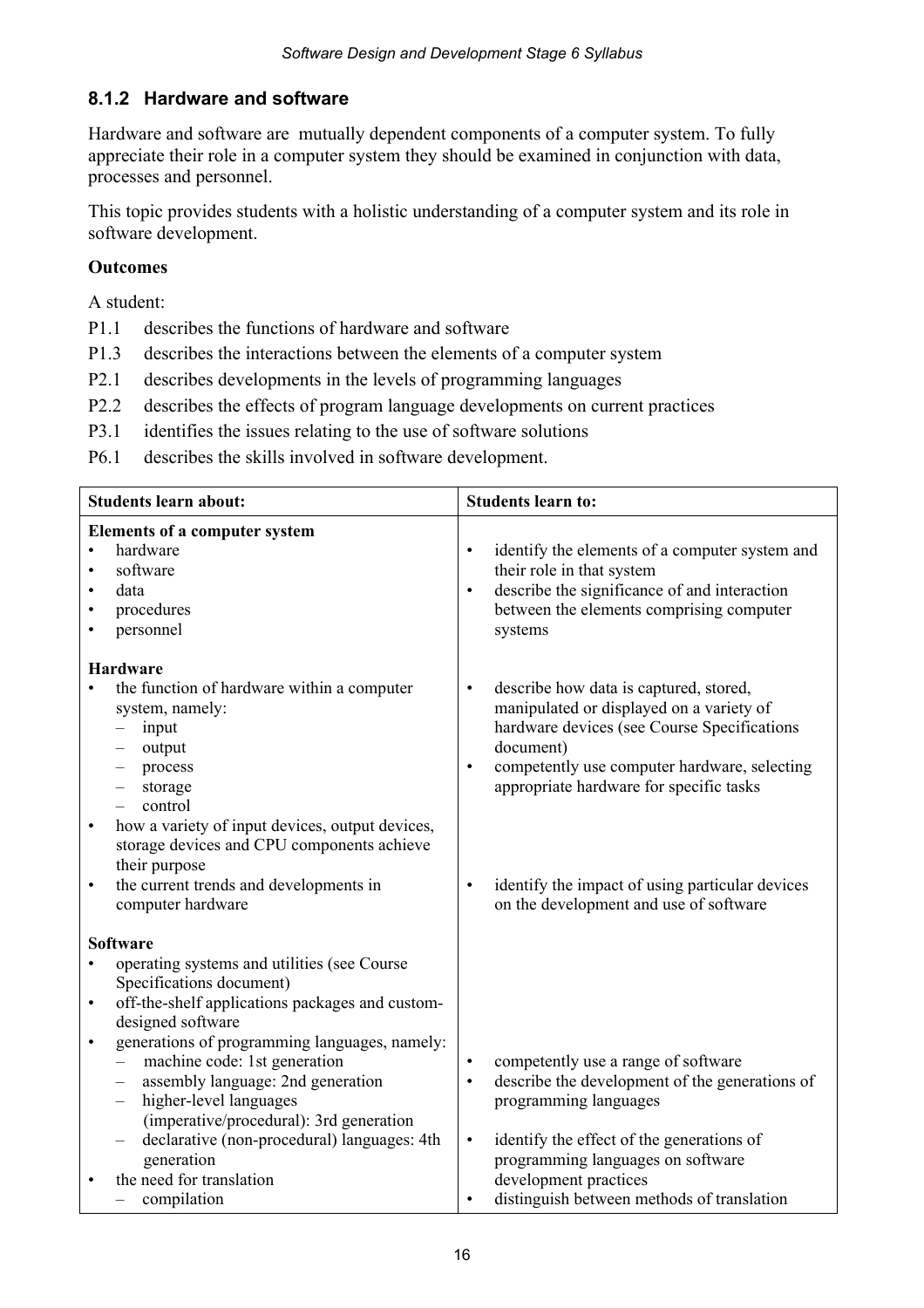|           | <b>Students learn about:</b>                                                                                                                                                                                                                                                                                                                                                                     | <b>Students learn to:</b>                                                                                                                                                                            |  |  |
|-----------|--------------------------------------------------------------------------------------------------------------------------------------------------------------------------------------------------------------------------------------------------------------------------------------------------------------------------------------------------------------------------------------------------|------------------------------------------------------------------------------------------------------------------------------------------------------------------------------------------------------|--|--|
|           | interpretation<br>functions of operating systems<br>provide interface to hardware<br>provide interface to user<br>provide interface to software applications<br>control the concurrent running of software<br>applications<br>manage system resources (see Course<br>Specifications document)<br>current trends in the development of software<br>and operating systems                          | identify typical tasks performed by operating<br>$\bullet$<br>systems                                                                                                                                |  |  |
| $\bullet$ | The relationship between hardware and software<br>processing of software instructions by hardware<br>the fetch-execute cycle<br>the initiation and running of an application by<br>the operating system<br>locate and load application<br>hand control to application<br>start fetch-execute cycle for the application<br>the existence of minimum hardware<br>requirements to run some software | describe what happens during each of the steps<br>$\bullet$<br>of the fetch-execute cycle<br>identify the role of specific hardware used<br>$\bullet$<br>during each step of the fetch-execute cycle |  |  |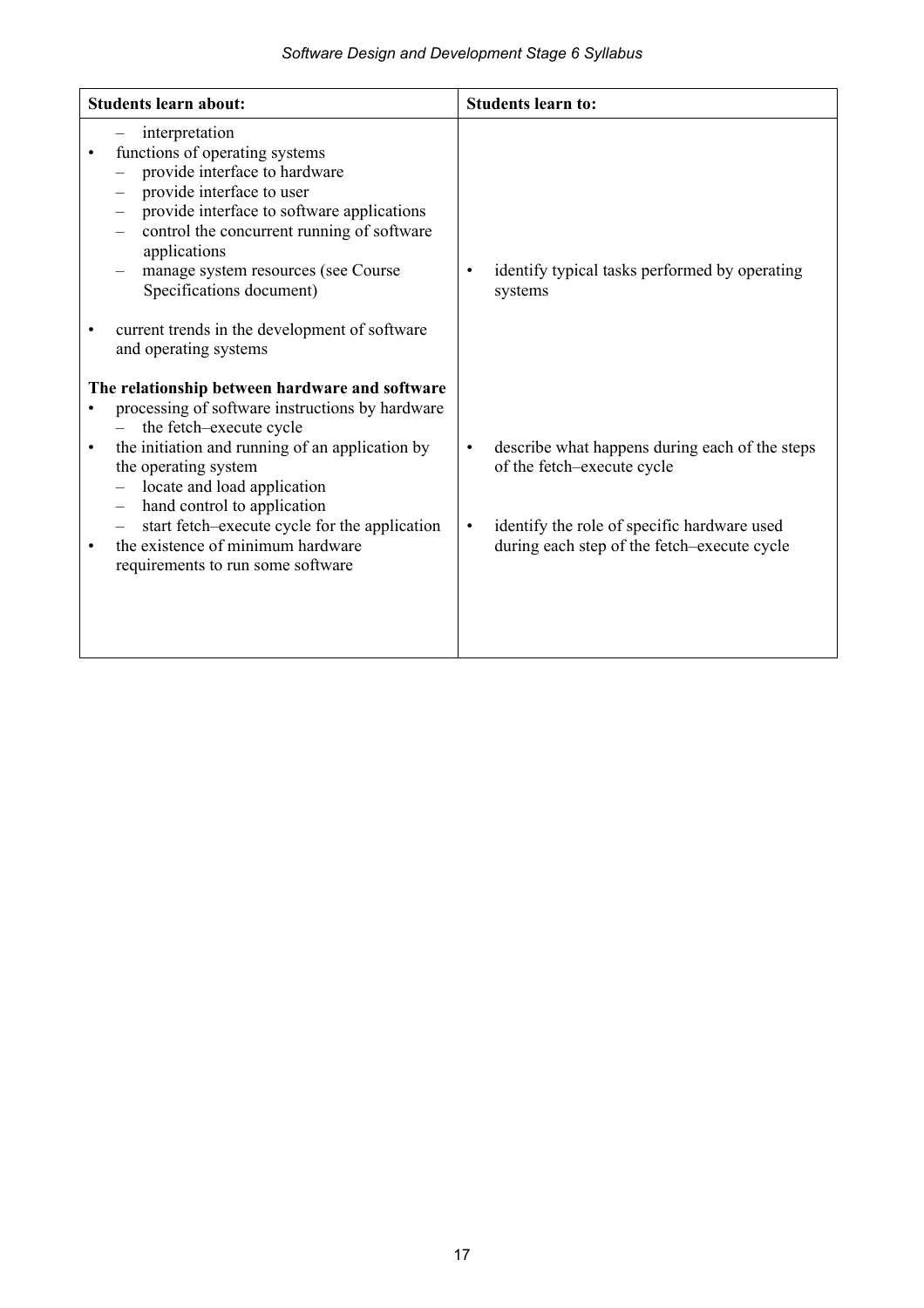#### **8.1.3 Software development approaches**

There are a number of different approaches that can be taken when developing software. Five are prescribed for study in this course. There are many ways in which software is commercially developed, from an ad-hoc approach to the more formalised structured approach. The approach or combination of approaches used depends on the nature of the problem to be solved, the resources available and the experience of those involved. This topic introduces students to some of the alternative approaches and the relevance of each.

#### **Outcomes**

- P2.2 describes the effects of program language developments on current practices
- P3.1 identifies the issues relating to the use of software solutions
- P4.1 analyses a given problem in order to generate a computer-based solution
- P4.2 investigates a structured approach in the design and implementation of a software solution
- P4.3 uses a variety of development approaches to generate software solutions and distinguishes between these approaches
- P6.1 describes the skills involved in software development.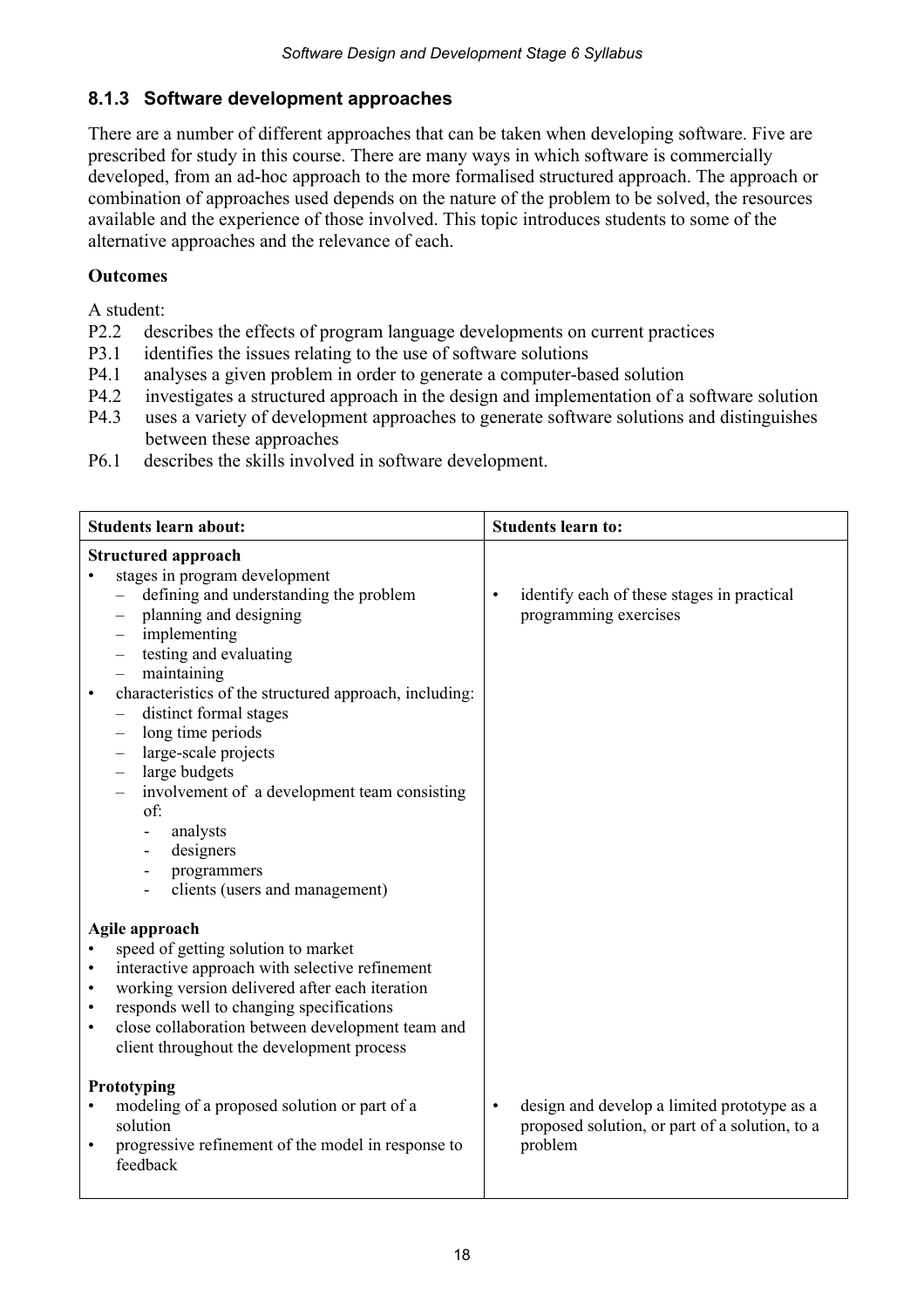| <b>Students learn about:</b>                                                                                                                                                                                                                                                                                                                                                                                                                                                                                                                                                                             | <b>Students learn to:</b>                                                                                                                                                                                                                                                                                                                                                                                                                                                                                                                       |  |  |
|----------------------------------------------------------------------------------------------------------------------------------------------------------------------------------------------------------------------------------------------------------------------------------------------------------------------------------------------------------------------------------------------------------------------------------------------------------------------------------------------------------------------------------------------------------------------------------------------------------|-------------------------------------------------------------------------------------------------------------------------------------------------------------------------------------------------------------------------------------------------------------------------------------------------------------------------------------------------------------------------------------------------------------------------------------------------------------------------------------------------------------------------------------------------|--|--|
| Rapid applications development approach (RAD)<br>characteristics of the rapid approach, including:<br>lack of formal stages<br>$\overline{\phantom{0}}$<br>use of existing routines<br>$\qquad \qquad -$<br>use of appropriate applications to develop the<br>$\qquad \qquad -$<br><b>RAD</b> solution<br>drag and drop programming environments<br>$\blacksquare$<br>common application packages such as<br>spreadsheets, databases<br>communication between developer and client<br>short time period<br>$\overline{\phantom{0}}$<br>small-scale projects<br>$\overline{\phantom{0}}$<br>small budgets | analyse the effectiveness of the prototyping<br>$\bullet$<br>approach in developing a software solution<br>use an existing software package to develop a<br>$\bullet$<br>solution using a RAD approach                                                                                                                                                                                                                                                                                                                                          |  |  |
| End user approach<br>characteristics of the end user approach, including:<br>$\bullet$<br>end user as the developer and maintainer<br>$\equiv$<br>typically uses RAD and/or prototyping<br>$\overline{\phantom{0}}$<br>the developer is the client, therefore there are no<br>$\overline{\phantom{0}}$<br>communication issues<br>small budget and/or short time period for<br>development                                                                                                                                                                                                               | discuss the advantages and disadvantages of<br>$\bullet$<br>end user developed software                                                                                                                                                                                                                                                                                                                                                                                                                                                         |  |  |
| Selecting an appropriate development approach<br>software solutions that have been developed using a<br>$\bullet$<br>single approach<br>software solutions that have been developed using a<br>$\bullet$<br>combination of approaches                                                                                                                                                                                                                                                                                                                                                                    | compare and contrast structured and agile<br>$\bullet$<br>approaches<br>recognise reasons for the failure of solutions<br>$\bullet$<br>select appropriate software development<br>$\bullet$<br>approaches for specific purposes<br>identify characteristics of projects that lend<br>$\bullet$<br>themselves to a specific development<br>approach<br>recognise that a single solution may involve a<br>$\bullet$<br>combination of approaches<br>identify characteristics of projects that require<br>$\bullet$<br>a combination of approaches |  |  |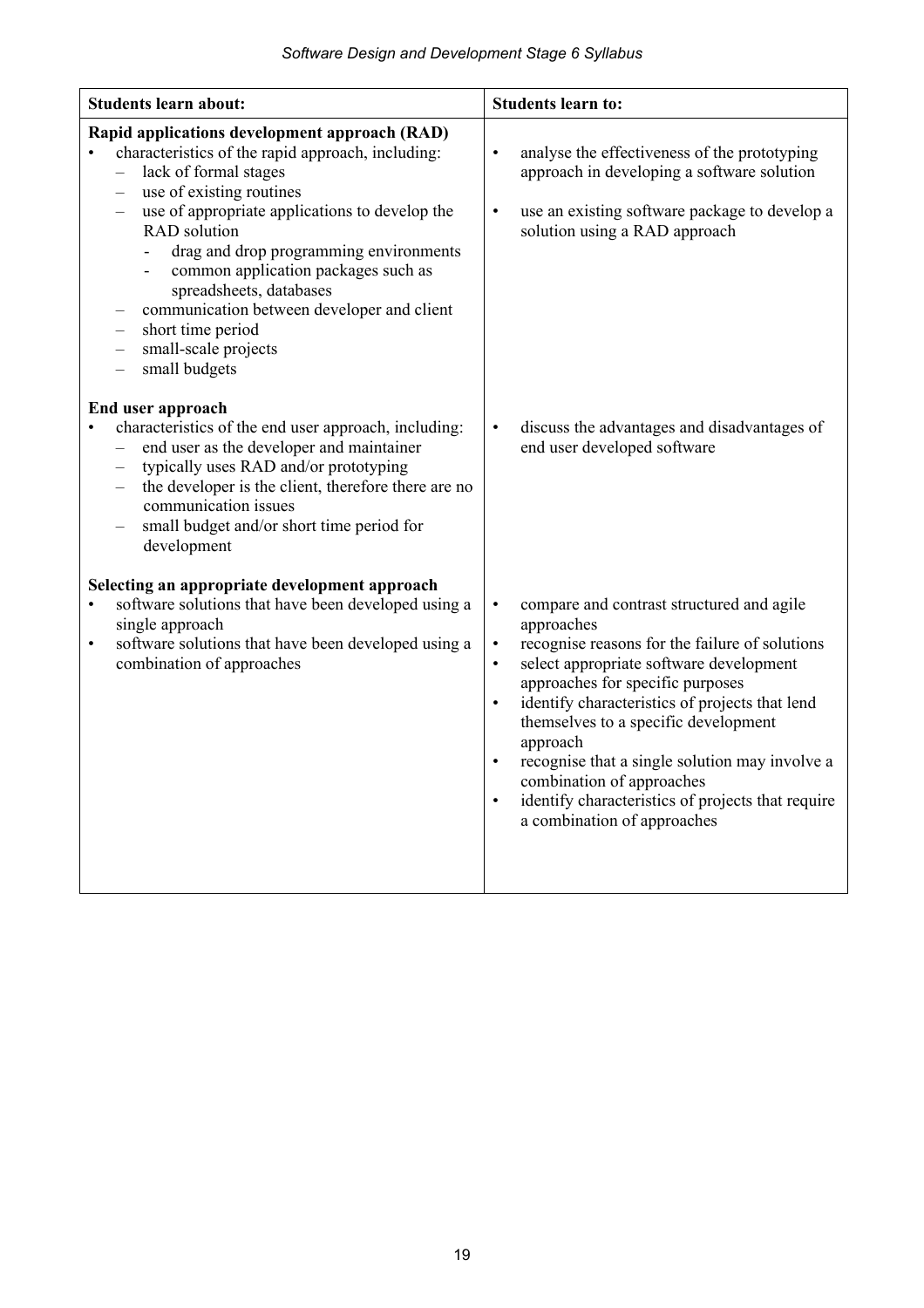### **8.2 Introduction to Software Development**

All software development approaches include the phases of defining and understanding the problem, planning and designing, implementing, testing, and evaluating and maintaining. There are variations in the time, sequence and organisation of these phases in each of the approaches introduced in this course. Students may use more than one approach in this course. The content for each of the phases is listed below and should be presented to students in a cyclic fashion. Areas for investigation could include writing structured code, modeling and simulation, scripting hypermedia tools, and customisation of application packages through modifying or creating scripts.

It is important that these areas of investigation involve the use of data types, control structures and other content covered in this unit.

#### **8.2.1 Defining and understanding the problem, and planning and designing software solutions**

In planning a solution, students need to understand the problem to be solved and how the solution will be used. In this topic, students will consider all aspects of the solution before starting its implementation. The selection of data types and structures used in the solution of a problem can have a huge impact on the effectiveness of that solution. A variety of data types and structures are introduced in this topic and appropriate algorithms should be developed and implemented that make best use of these. As algorithms become more complex, there is a need for a methodical top-down approach with progressive refinement of detail. It is important that algorithms use the control structures as specified in Course and Software Specifications document. Problems should be selected at a level of difficulty commensurate with the ability level of students.

#### **Outcomes**

- P1.2 describes and uses appropriate data types
- P1.3 describes the interactions between the elements of a computer system
- P2.2 describes the effects of program language developments on current practices
- P3.1 identifies the issues relating to the use of software solutions
- P4.2 investigates a structured approach in the design and implementation of a software solution
- P4.3 uses a variety of development approaches to generate software solutions and distinguishes between these approaches
- P5.2 uses and develops documentation to communicate software solutions to others.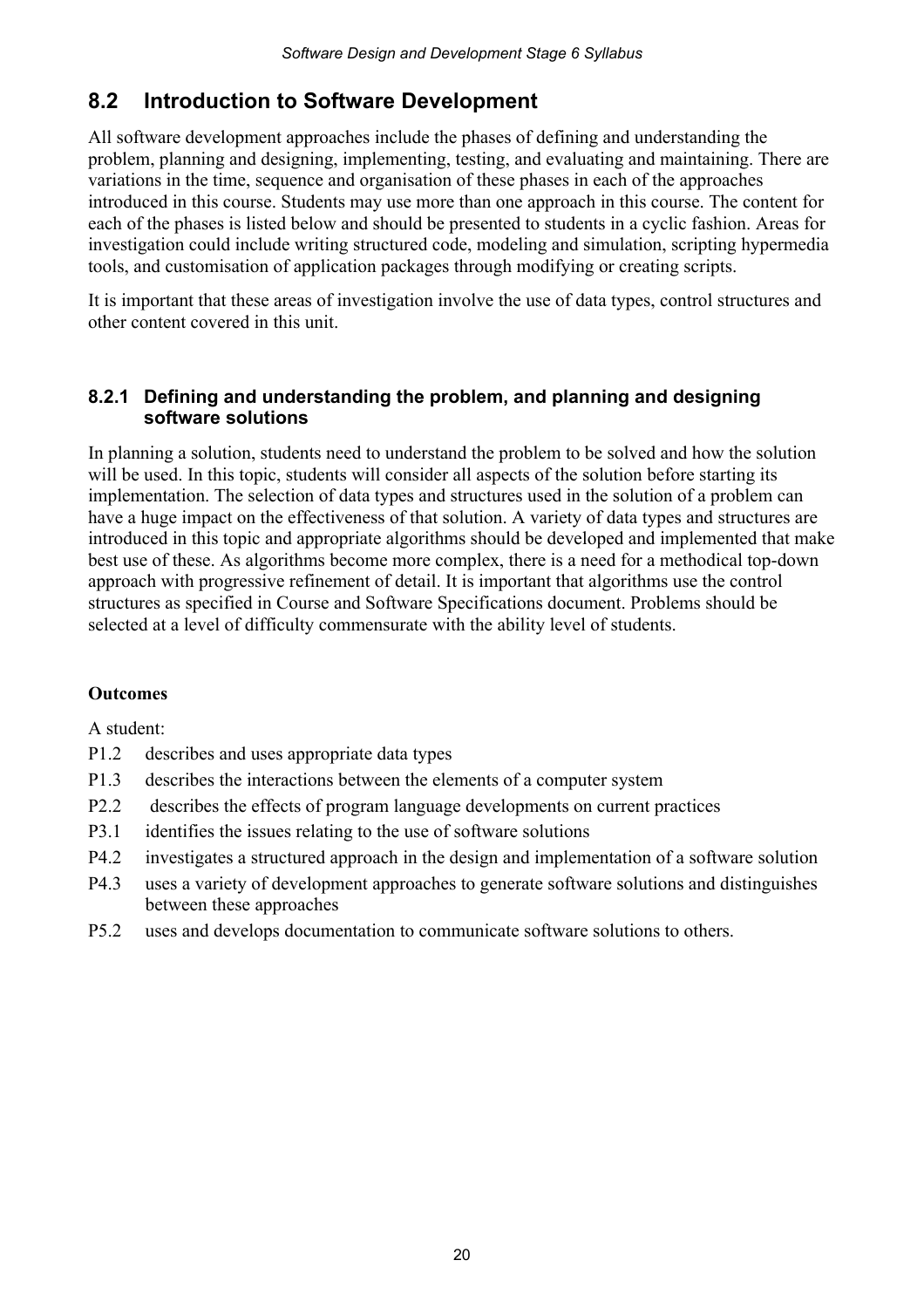| <b>Students learn about:</b>                                                                                                                                                                                                                                                                                                                                                                                                                                                                                                            | <b>Students learn to:</b>                                                                                                                                                                                                                                                                                                                                                                                                                                                                                                                                                                                |  |  |
|-----------------------------------------------------------------------------------------------------------------------------------------------------------------------------------------------------------------------------------------------------------------------------------------------------------------------------------------------------------------------------------------------------------------------------------------------------------------------------------------------------------------------------------------|----------------------------------------------------------------------------------------------------------------------------------------------------------------------------------------------------------------------------------------------------------------------------------------------------------------------------------------------------------------------------------------------------------------------------------------------------------------------------------------------------------------------------------------------------------------------------------------------------------|--|--|
| <b>Understanding the problem</b><br>clarification of the specifications<br>$\bullet$<br>performance requirements<br>$\bullet$<br>identification of inputs and required outputs<br>$\bullet$<br>determining the steps that, when carried out, will<br>$\bullet$<br>solve the problem<br>Input Process Output (IPO) diagrams<br>$\bullet$                                                                                                                                                                                                 | determine the inputs and outputs required for a<br>$\bullet$<br>particular problem<br>produce an IPO diagram from a set of<br>$\bullet$<br>specifications                                                                                                                                                                                                                                                                                                                                                                                                                                                |  |  |
| <b>Abstraction/refinement</b><br>the top-down approach to solution development<br>a system comprises all the programs in the<br>suite<br>a program comprises all of the modules<br>required to perform the required task<br>a module is a group of subroutines that<br>together achieve a subtask<br>a subroutine is a set of statements that<br>performs a single logical task<br>Data types                                                                                                                                           | develop a systematic approach to the<br>$\bullet$<br>development of software solutions<br>document a proposed non-complex software<br>$\bullet$<br>solution<br>represent the flow of data through a system<br>using a context diagram<br>represent a system using a data flow<br>$\qquad \qquad -$<br>diagram (DFD) to show its components and<br>the data transferred between them<br>represent a system using a structure chart to<br>show the interrelationship between the<br>component modules<br>represent a system using a systems<br>flowchart to show its component modules,<br>files and media |  |  |
| data types used in solutions, including:<br>integer<br>$\qquad \qquad -$<br>string<br>$\overline{\phantom{m}}$<br>floating point/real<br>$\overline{\phantom{0}}$<br>boolean<br>$\equiv$<br>integer representation in binary, decimal and<br>$\bullet$<br>hexadecimal<br>characters represented as numbers in binary,<br>decimal and hexadecimal<br>limitations of particular data types<br>$\bullet$<br>data structures, including:<br>$\bullet$<br>one-dimensional array<br>record<br>use of records in sequential files<br>$\bullet$ | interpret and use an ASCII table<br>$\bullet$<br>identify the maximum decimal value that can<br>$\bullet$<br>be stored in a given number of bits<br>recognise the impact of the use of an<br>$\bullet$<br>inappropriate data type<br>select the most appropriate data type for the<br>$\bullet$<br>solution to a particular problem and discuss the<br>merit of the chosen type<br>create a data dictionary which defines the data<br>$\bullet$<br>appropriately                                                                                                                                         |  |  |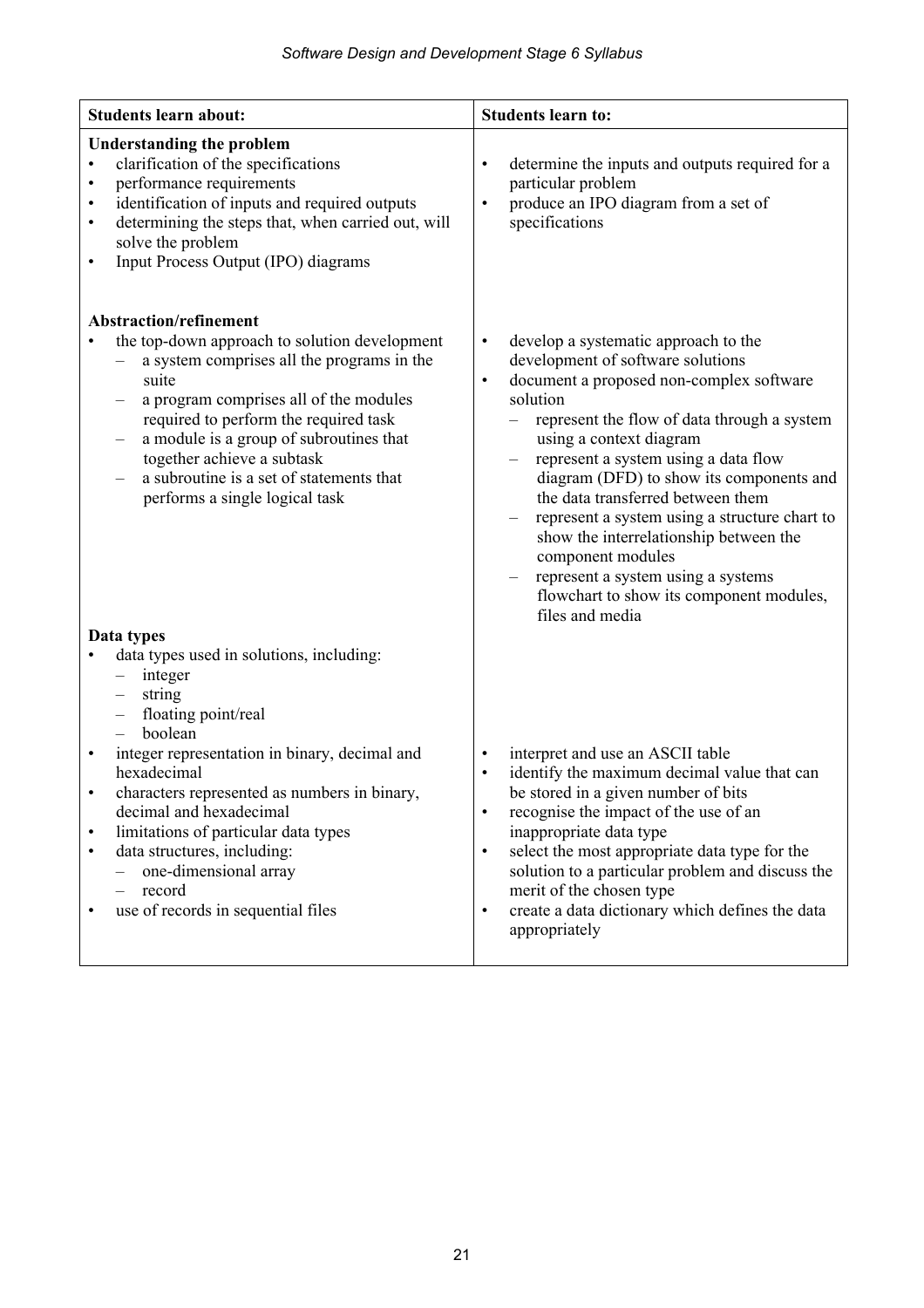|                                     | <b>Students learn about:</b>                                                                                                                                                                                                                                                                                                                                                               | <b>Students learn to:</b>                                                                                                                                                                                                                                                                                                                                                                                                                                                                        |  |  |
|-------------------------------------|--------------------------------------------------------------------------------------------------------------------------------------------------------------------------------------------------------------------------------------------------------------------------------------------------------------------------------------------------------------------------------------------|--------------------------------------------------------------------------------------------------------------------------------------------------------------------------------------------------------------------------------------------------------------------------------------------------------------------------------------------------------------------------------------------------------------------------------------------------------------------------------------------------|--|--|
| $\bullet$                           | <b>Structured algorithms</b><br>control structures which form the basic building<br>blocks of all algorithms:<br>sequence<br>$\overline{\phantom{0}}$<br>selection (binary, multiway)<br>$\qquad \qquad -$<br>repetition (pre-test, post-test), including for<br>next loops<br>use of subroutines                                                                                          | identify control structures in an algorithm<br>$\bullet$                                                                                                                                                                                                                                                                                                                                                                                                                                         |  |  |
| $\bullet$                           | methods for representing algorithms:<br>pseudocode<br>flowcharts incorporating standard control<br>structures<br>software structure<br>use of a clear uncluttered mainline and<br>subroutines                                                                                                                                                                                              | interpret and create algorithms represented in<br>$\bullet$<br>both pseudocode and flowcharts that use<br>standard control structures                                                                                                                                                                                                                                                                                                                                                            |  |  |
| $\bullet$<br>$\bullet$<br>$\bullet$ | use of a modular approach<br>use of stubs to represent incomplete modules<br>use of standard algorithms, including:<br>load an array and print its contents<br>$\overline{\phantom{0}}$<br>add the contents of an array of numbers<br>checking the algorithm for errors<br>benefits of using structured algorithms<br>ease of development<br>ease of understanding<br>ease of modification | detect logic errors in an algorithm by<br>$\bullet$<br>performing a desk check<br>gather solutions from a number of sources and<br>$\bullet$<br>modify them to form an appropriate solution to<br>a specified problem<br>represent code from different sources as an<br>$\bullet$<br>algorithm to assist in understanding its purpose<br>and to assess its relevance in a proposed<br>solution<br>incorporate a stub for modules for which the<br>$\bullet$<br>detail has not yet been developed |  |  |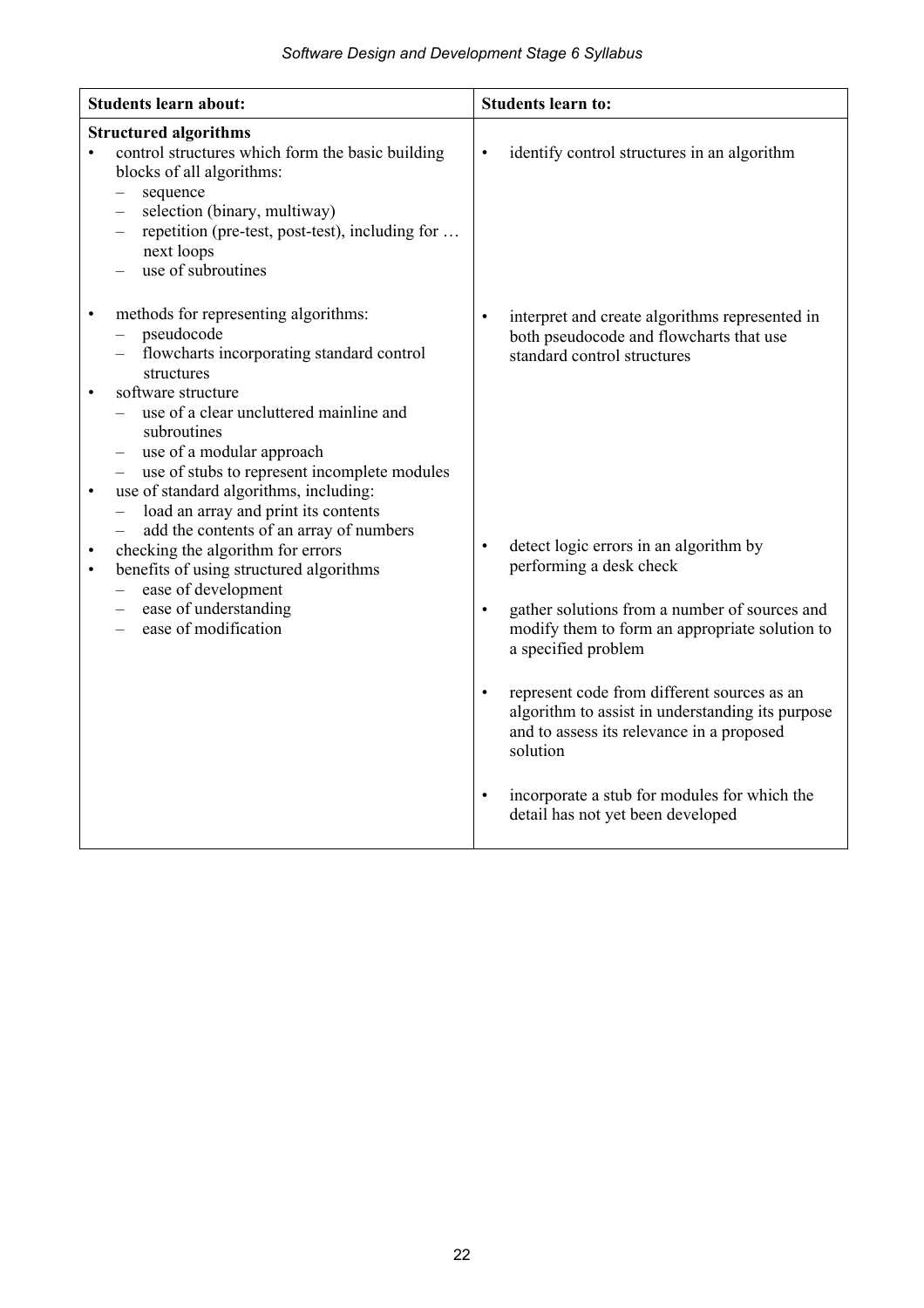#### **8.2.2 Implementing software solutions**

The implementation phase could involve a range of activities from modifying existing code to the development of new code. In order to implement a solution, students need to understand the syntax of the chosen language.

Careful consideration needs to be given to the language used to implement solutions. The chosen language should be one that best reinforces the concepts being taught, not simply one that is currently fashionable. In some cases, this may be a scripting language for an applications package. It is recognised that in a school environment, the choice of language may well be limited by the skills and resources available. It is important, however, that any language used meets the course requirements as specified in Course and Software Specifications.

Regardless of the language used, students should be familiar with using EBNF or railroad diagrams that specify the valid syntax of the commands used. For every set of algorithms that is implemented, appropriate user interfaces will need to be developed along with suitable documentation. Relevant social and ethical issues should be addressed, particularly with reference to appropriate interface design and issues related to using third party designs and code.

#### **Outcomes**

- P1.2 describes and uses appropriate data types
- P1.3 describes the interactions between the elements of a computer system
- P3.1 identifies the issues relating to the use of software solutions
- P4.2 investigates a structured approach in the design and implementation of a software solution
- P4.3 uses a variety of development approaches to generate software solutions and distinguishes between these approaches
- P5.2 uses and develops documentation to communicate software solutions to others
- P6.1 describes the skills involved in software development
- P6.2 communicates with appropriate personnel throughout the software development process
- P6.3 designs and constructs software solutions with appropriate interfaces.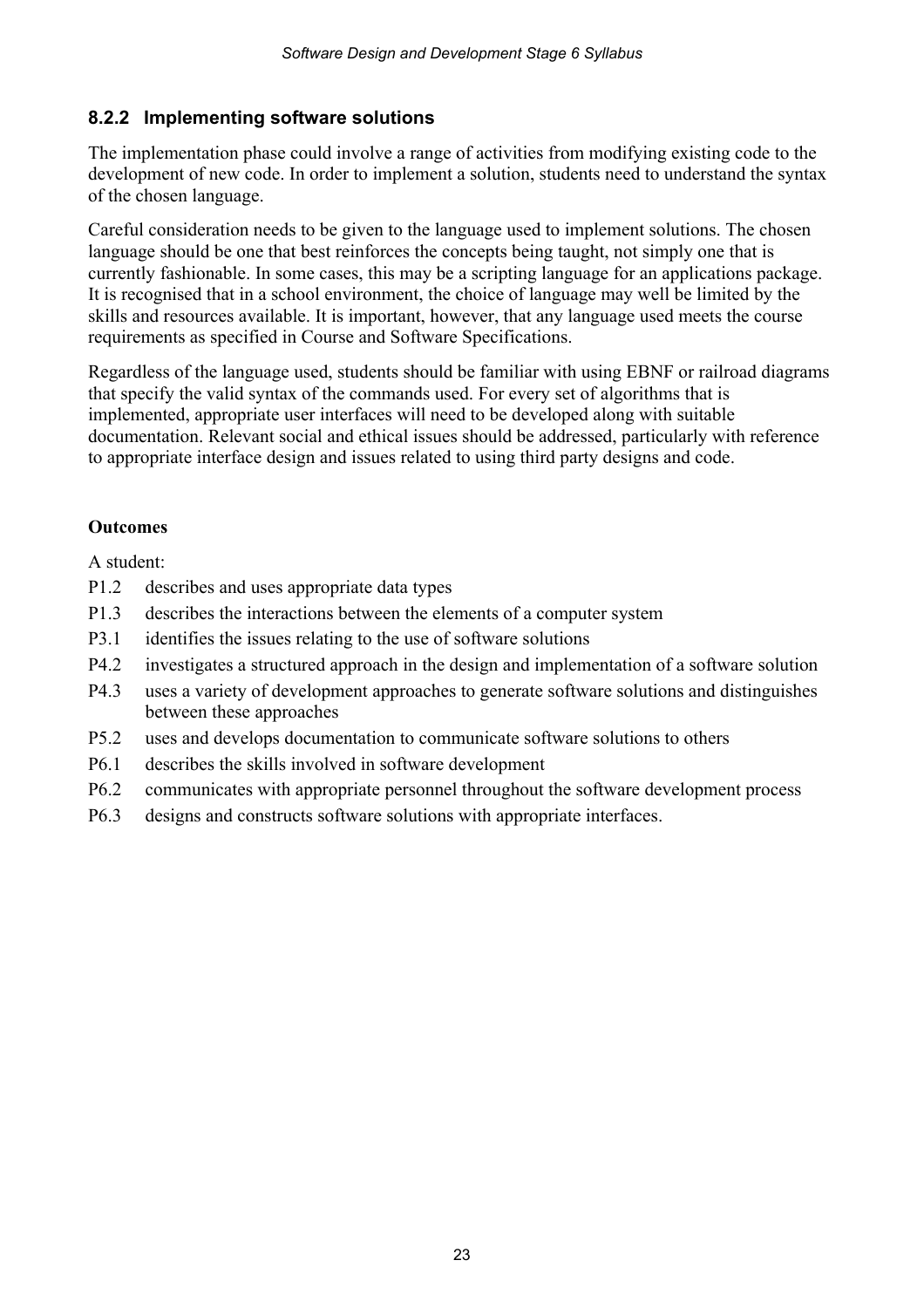| <b>Students learn about:</b> |                                                                                                                                                                                                                                                                                                                                                                                                                                                | <b>Students learn to:</b>                                                                                                                                                                                                                                                                                                                                                                                                                 |
|------------------------------|------------------------------------------------------------------------------------------------------------------------------------------------------------------------------------------------------------------------------------------------------------------------------------------------------------------------------------------------------------------------------------------------------------------------------------------------|-------------------------------------------------------------------------------------------------------------------------------------------------------------------------------------------------------------------------------------------------------------------------------------------------------------------------------------------------------------------------------------------------------------------------------------------|
|                              | Coding in an approved programming language<br>meta-languages, including:<br><b>EBNF</b><br>railroad diagrams<br>language syntax<br>specified through meta-languages in manuals<br>and help documentation<br>the syntax used to represent the control structures,<br>including:<br>sequence<br>selection (binary, multiway)<br>$\overline{\phantom{m}}$<br>repetition (pre-test, post-test, for next loops)<br>use of subroutines or procedures | verify the syntax of a command using meta-<br>$\bullet$<br>language statements<br>specify syntax using meta-language statements<br>$\bullet$<br>use meta-language statements to develop<br>$\bullet$<br>syntactically correct code                                                                                                                                                                                                        |
| $\bullet$                    | combinations of these<br>the syntax used to define and use a range of data<br>types and data structures, including:<br>integer<br>string<br>floating point/real<br>-<br>boolean<br>one-dimensional array<br>records                                                                                                                                                                                                                            | generate appropriate source code by:<br>$\bullet$<br>using appropriate data types and data<br>structures in solutions<br>using a programming environment to<br>generate and execute code<br>coding an algorithm into the chosen<br>programming language                                                                                                                                                                                   |
|                              | Developing source code<br>converting algorithms into source code using<br>syntactically correct statements                                                                                                                                                                                                                                                                                                                                     |                                                                                                                                                                                                                                                                                                                                                                                                                                           |
|                              | Error detection and correction techniques<br>types of coding errors, including:<br>syntax errors<br>runtime errors<br>logic errors<br>stubs<br>used to check the flow of execution<br>used to replace subroutines/modules during<br>testing to check if that section of the code is<br>the cause of an error<br>flags                                                                                                                          | trace the output of a given code fragment and<br>$\bullet$<br>modify it appropriately<br>systematically eliminate syntax errors so that a<br>$\bullet$<br>program can be executed<br>run, correct and extend existing code<br>test a program with boundary values to detect<br>possible runtime errors<br>detect and correct logic errors in program code<br>$\bullet$<br>by using a systematic error detection and<br>correction process |
| $\bullet$                    | used to check if a section of code has been<br>executed<br>can be used as part of the logic of a solution or<br>as an error detection process<br>debugging output statements<br>additional print statements in the code for use<br>in the debugging process                                                                                                                                                                                    |                                                                                                                                                                                                                                                                                                                                                                                                                                           |
|                              | used to identify which sections of the code<br>have been executed<br>used to interrogate variable contents at a<br>particular point in the execution of a program                                                                                                                                                                                                                                                                              |                                                                                                                                                                                                                                                                                                                                                                                                                                           |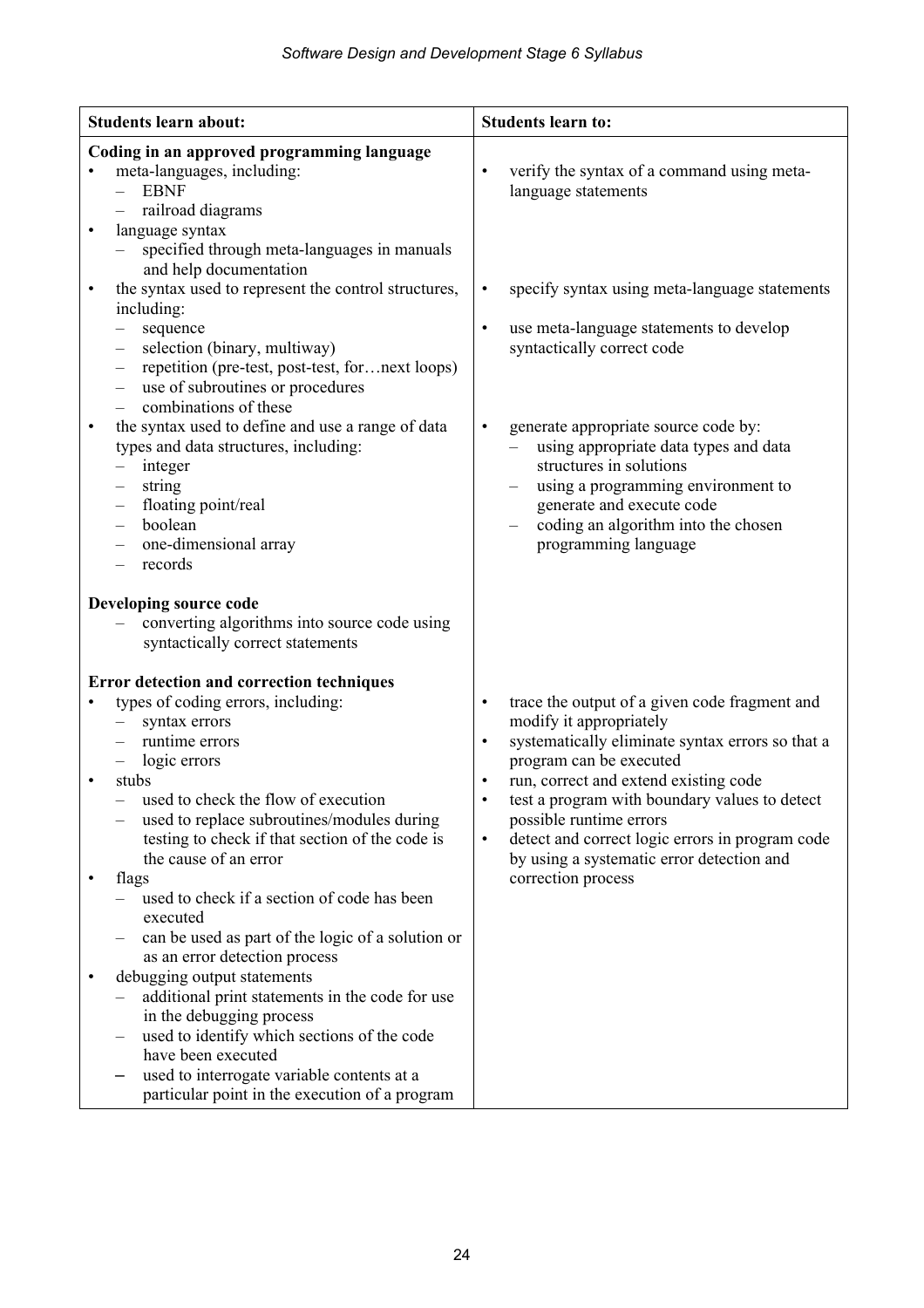| <b>Students learn about:</b>                                                                                                                                                                                                                                                                                                                                                                                                                                                                                                                                                                                                                                                                                                                                                                                                                      | <b>Students learn to:</b>                                                                                                                                                                                                                                                                                                                                                                                                                                                                                                                                                                           |
|---------------------------------------------------------------------------------------------------------------------------------------------------------------------------------------------------------------------------------------------------------------------------------------------------------------------------------------------------------------------------------------------------------------------------------------------------------------------------------------------------------------------------------------------------------------------------------------------------------------------------------------------------------------------------------------------------------------------------------------------------------------------------------------------------------------------------------------------------|-----------------------------------------------------------------------------------------------------------------------------------------------------------------------------------------------------------------------------------------------------------------------------------------------------------------------------------------------------------------------------------------------------------------------------------------------------------------------------------------------------------------------------------------------------------------------------------------------------|
| <b>Commonly executed sections of code</b><br>reusable code<br>standard logic, such as:<br>$\overline{\phantom{0}}$<br>a login process<br>$\overline{\phantom{a}}$<br>data validation<br>conversion between date formats<br>to replace multiple occurrences of the same<br>code<br>combining code from different sources<br>copying and pasting into code<br>$\overline{\phantom{0}}$<br>calling modules or subroutines<br>$\overline{\phantom{m}}$<br>making the same data available to different<br>$\bullet$<br>modules<br>global variables<br>- parameter passing<br>use of functions and procedures                                                                                                                                                                                                                                           | develop standard modules or subroutines for<br>$\bullet$<br>reuse<br>create solutions to problems using existing code<br>$\bullet$<br>with minimal change or additions<br>develop code that makes use of common<br>$\bullet$<br>modules or subroutines<br>differentiate between the scope of local and<br>$\bullet$<br>global variables<br>develop code that makes appropriate use of<br>$\bullet$<br>global and local variables<br>develop code that calls common modules and<br>$\bullet$<br>passes parameters appropriately<br>incorporate functions into modules or<br>$\bullet$<br>subroutines |
| User interface development<br>the need for consultation with users and/ or<br>managers<br>use of storyboard<br>$\bullet$<br>shows the general design of each interface<br>$ \,$<br>shows navigation between interfaces<br>effective user interfaces, including:<br>٠<br>factors affecting readability<br>$\qquad \qquad -$<br>use of white space<br>$\overline{\phantom{m}}$<br>effective prompts<br>$\qquad \qquad -$<br>judicious use of colour and graphics<br>$\overline{\phantom{m}}$<br>grouping of information<br>unambiguous and non-threatening error<br>messages<br>legibility of text, including:<br>justification<br>font type (serif vs sans serif)<br>font size<br>font style<br>text colour<br>navigation<br>recognition of relevant social and ethical<br>issues<br>consistency<br>appropriate language for the intended audience | make use of procedures (see Course<br>$\bullet$<br>Specifications document)<br>develop solutions that include appropriate user<br>$\bullet$<br>interfaces<br>evaluate the effectiveness of interfaces used in<br>$\bullet$<br>commercially available software<br>develop an appropriate storyboard for a<br>$\bullet$<br>specified problem<br>design screens incorporating good design and<br>ergonomic features<br>incorporate current relevant interface elements<br>$\bullet$<br>into software solutions                                                                                         |
| <b>Documentation</b><br>types of documentation<br>documentation for developers<br>$\overline{\phantom{0}}$<br>documentation for users<br>internal documentation<br>$\bullet$<br>meaningful variable names (intrinsic)<br>readability of code<br>$\qquad \qquad -$                                                                                                                                                                                                                                                                                                                                                                                                                                                                                                                                                                                 | produce documentation for different audiences<br>$\bullet$<br>produce source code which is well documented<br>$\bullet$<br>and therefore easy to read, understand and<br>maintain<br>fully document a solution that has been<br>$\bullet$<br>developed in the classroom                                                                                                                                                                                                                                                                                                                             |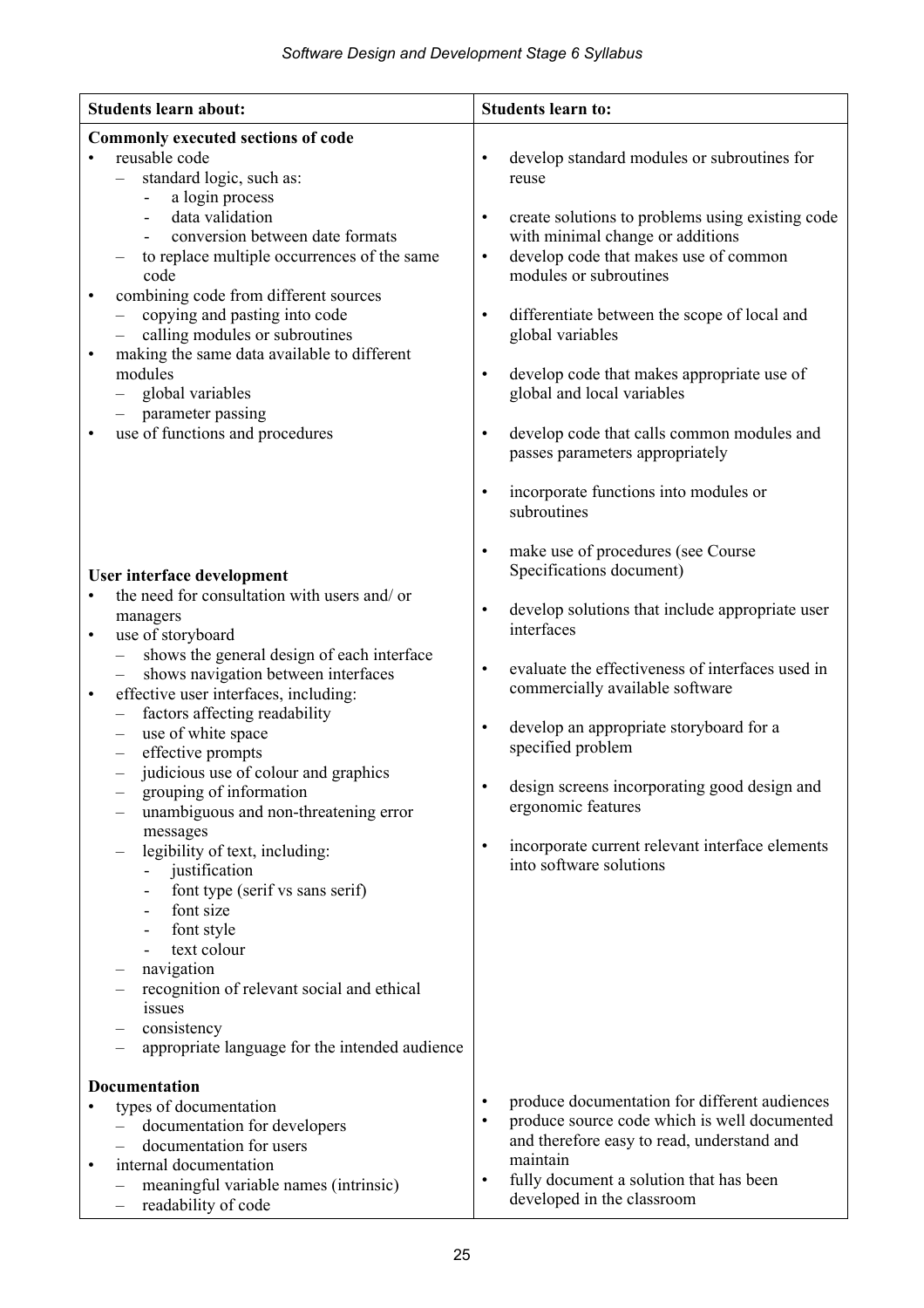| <b>Students learn about:</b>                                                                            | <b>Students learn to:</b>                                                                                                                                                                                                                                                                                                                                                                                                                   |
|---------------------------------------------------------------------------------------------------------|---------------------------------------------------------------------------------------------------------------------------------------------------------------------------------------------------------------------------------------------------------------------------------------------------------------------------------------------------------------------------------------------------------------------------------------------|
| comments<br>white space<br>indentation<br>online help, such as:<br>context sensitive help<br>help files | create a data dictionary to define the data<br>$\bullet$<br>(including variables, arrays and records) used in<br>a developed solution<br>use a range of application packages to develop<br>$\bullet$<br>the various types of documentation to fully<br>document a solution<br>interpret code and documentation prepared by<br>$\bullet$<br>others<br>assess the effectiveness of online help available<br>$\bullet$<br>in software packages |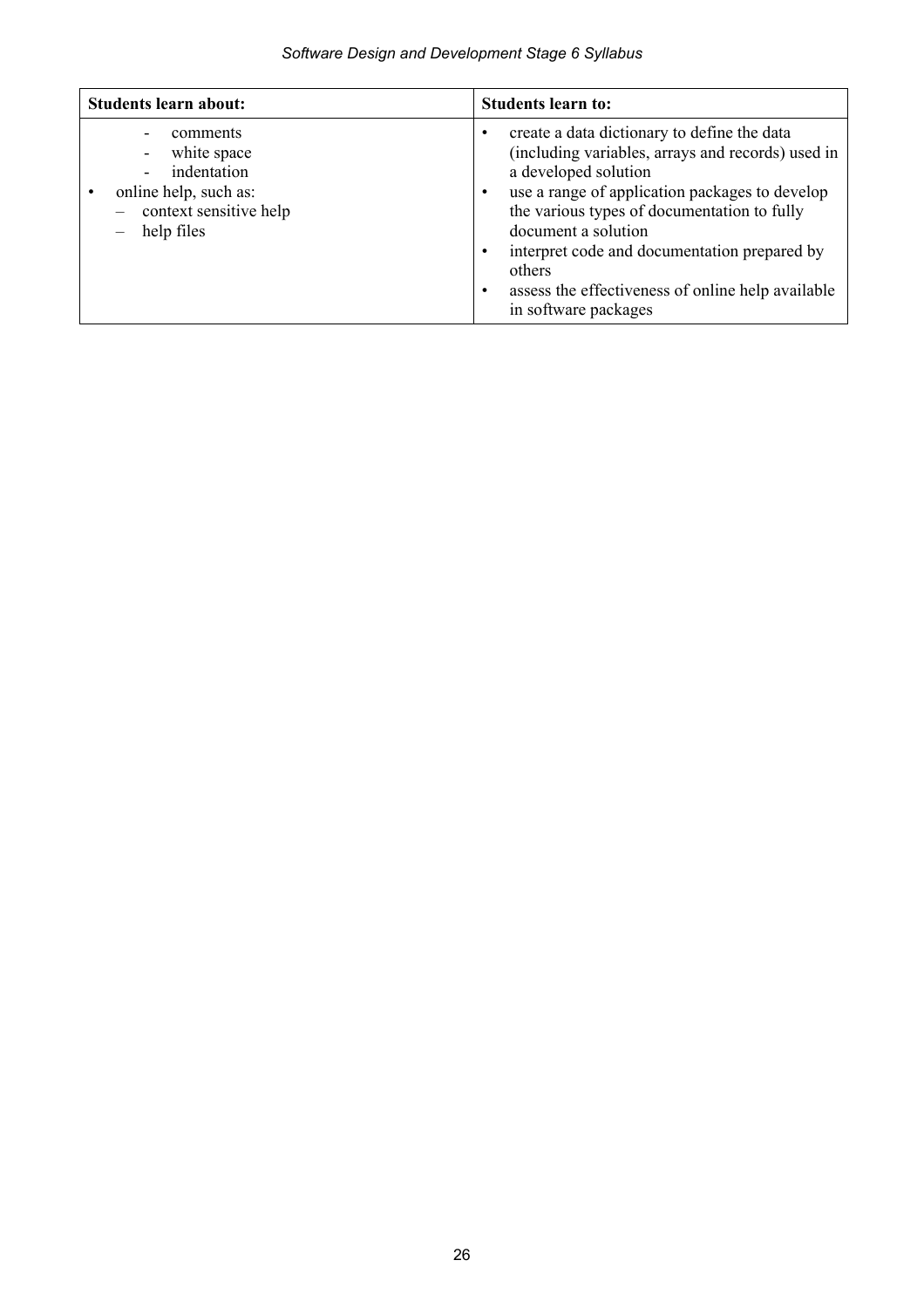#### **8.2.3 Testing and evaluating software solutions**

Students should check their code using test data that test their programs thoroughly. Students should check that their solution meets the required objectives. Specifications for a problem together with the coded solution to that problem should be given to students and they should be asked to test the solution to see if it meets the specifications. It is important for students to recognise the responsibilities of software developers in terms of providing a software solution that is appropriate to the defined problem and that runs effectively under all possible conditions. Developed software must be thoroughly tested to ensure that it will not fail unexpectedly or produce irrelevant results even when exposed to unusual or unexpected conditions.

It should be noted that students are expected to have tested their partially coded solutions at various stages throughout its development.

#### **Outcomes**

- P3.1 identifies the issues relating to the use of software solutions
- P4.2 investigates a structured approach in the design and implementation of a software solution
- P5.1 uses and justifies the need for appropriate project management techniques
- P5.2 uses and develops documentation to communicate software solutions to others
- P6.1 describes the skills involved in software development
- P6.2 communicates with appropriate personnel throughout the software development process
- P6.3 designs and constructs software solutions with appropriate interfaces.

| <b>Students learn about:</b>                                                                                                                                                                                                                                                                                                                                                                                                                                                                                                                                                                                                                          | <b>Students learn to:</b>                                                                                                                                                                                                                                                                                                                                                                                                                                       |
|-------------------------------------------------------------------------------------------------------------------------------------------------------------------------------------------------------------------------------------------------------------------------------------------------------------------------------------------------------------------------------------------------------------------------------------------------------------------------------------------------------------------------------------------------------------------------------------------------------------------------------------------------------|-----------------------------------------------------------------------------------------------------------------------------------------------------------------------------------------------------------------------------------------------------------------------------------------------------------------------------------------------------------------------------------------------------------------------------------------------------------------|
| <b>Testing the solution</b><br>the selection of appropriate test data, including:<br>data that test all the pathways through the<br>algorithm<br>data that test boundary conditions 'at', 'above'<br>and 'below' values upon which decisions are<br>based<br>data where the required answer is known<br>$\overline{\phantom{m}}$<br>data which is outside the expected values<br>the need for thorough test data<br>$\bullet$<br>testing both algorithms and coded solutions with<br>$\bullet$<br>test data such as:<br>desk checking an algorithm<br>stepping through a coded solution line by line<br>peer checking<br>٠<br>structured walk through | determine the expected result given test data<br>$\bullet$<br>compare the actual output from a piece of code<br>with the expected output from test data to detect<br>logic errors<br>create a set of appropriate test data and use it to<br>$\bullet$<br>verify the logic in a solution<br>perform a desk check by producing a table<br>$\bullet$<br>showing the changes to the content of variables<br>as the algorithm or code is stepped through<br>manually |
| <b>Evaluating the solution</b><br>comparing different solutions to the same problem<br>different interpretations of the design<br>specifications<br>the advantages and disadvantages of different<br>approaches to a solution                                                                                                                                                                                                                                                                                                                                                                                                                         | critically evaluate their work and that of their<br>$\bullet$<br>peers<br>share good aspects of their solutions and the<br>$\bullet$<br>solutions of others                                                                                                                                                                                                                                                                                                     |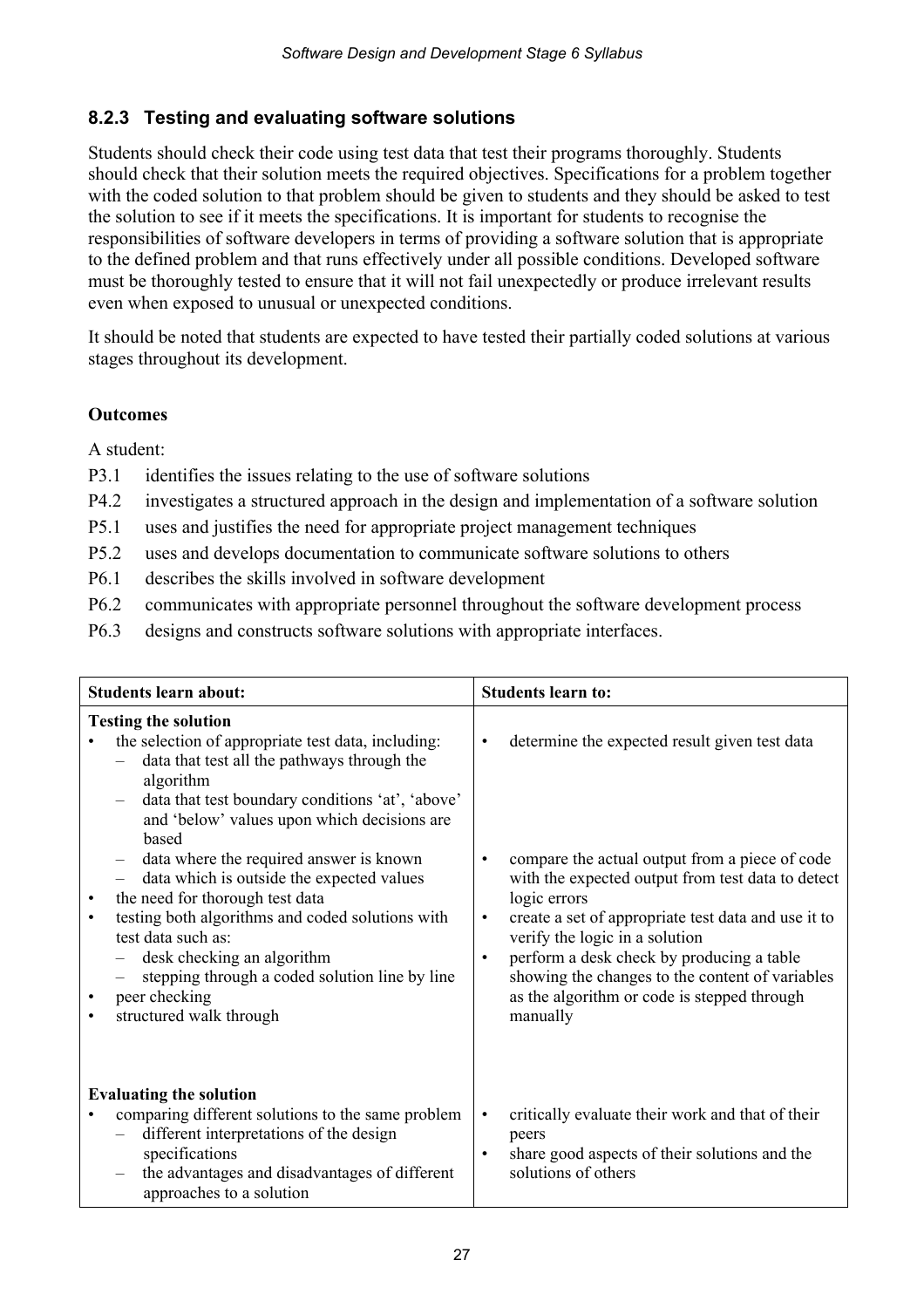| <b>Students learn about:</b>                                                                                                                                                                                                      | Students learn to: |
|-----------------------------------------------------------------------------------------------------------------------------------------------------------------------------------------------------------------------------------|--------------------|
| checking the solution to see if it meets the original<br>design specifications<br>the importance and use of user feedback<br>the importance of checking that social and ethical<br>perspectives have been appropriately addressed |                    |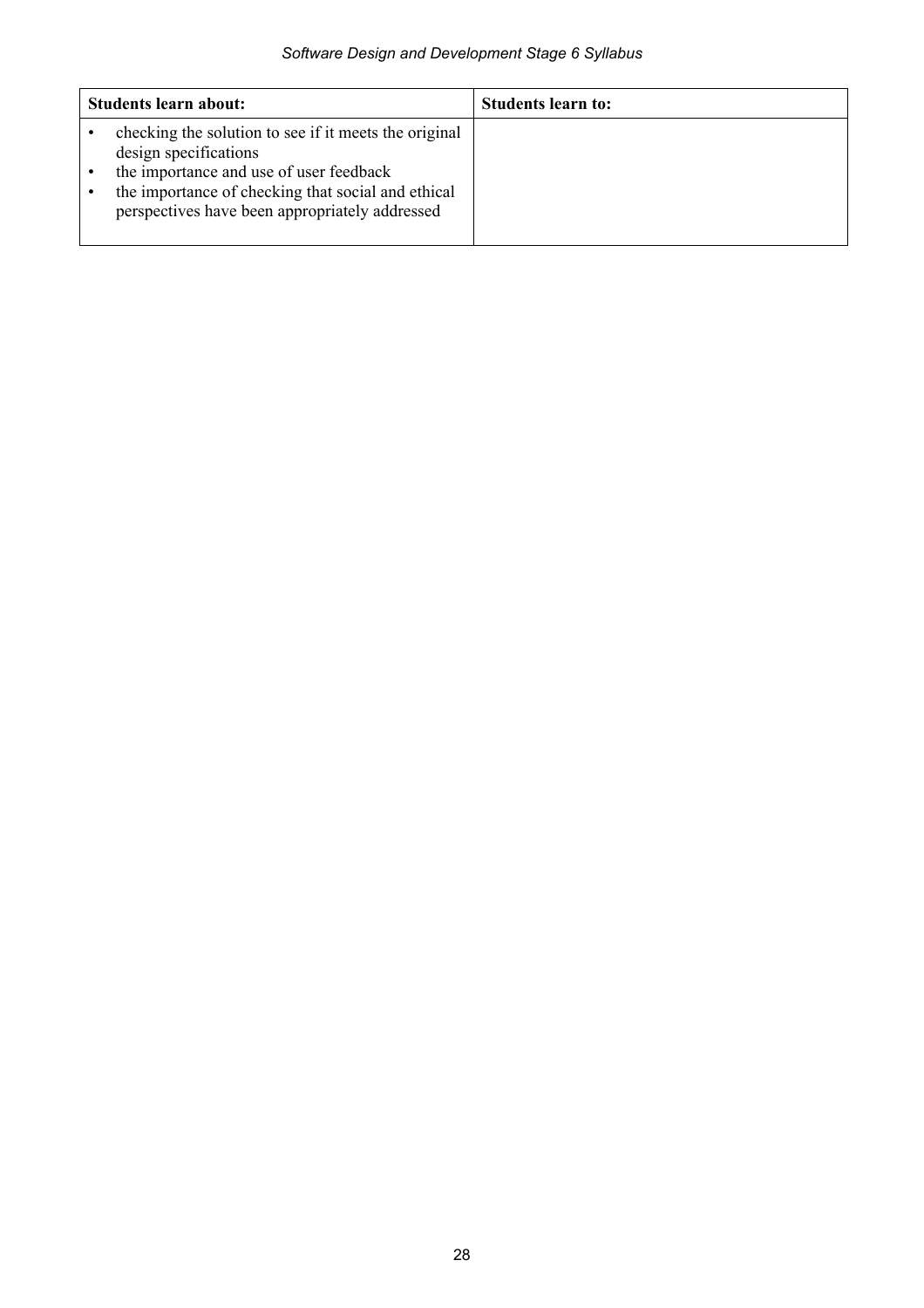#### **8.2.4 Maintaining software solutions**

Modifications to code are often required. These modifications need not be made by the original developers. In these situations, original documentation is very important in understanding the logic used in the solution. Students should be given opportunities to modify their code and to gain experience in modifying the code of others with varying amounts of documentation available. Students could be asked to modify solutions as a means of assessing their understanding. Students should be reminded of the ethical issues associated with accessing and modifying the code of others.

#### **Outcomes**

- P1.2 describes and uses appropriate data types
- P2.2 describes the effects of program language developments on current practices
- P3.1 identifies the issues relating to the use of software solutions
- P4.1 analyses a given problem in order to generate a computer-based solution
- P4.2 investigates a structured approach in the design and implementation of a software solution
- P4.3 uses a variety of development approaches to generate software solutions and distinguishes between these approaches
- P5.1 uses and justifies the need for appropriate project management techniques
- P5.2 uses and develops documentation to communicate software solutions to others
- P6.1 describes the skills involved in software development
- P6.2 communicates with appropriate personnel throughout the software development process
- P6.3 designs and constructs software solutions with appropriate interfaces.

| <b>Students learn about:</b>                                                                                                                                                                                                                                                                                                                                                                                                                                                                                                                                                                                                                                                                                                                                                                                                                                                                                                                   | <b>Students learn to:</b>                                                                                                          |
|------------------------------------------------------------------------------------------------------------------------------------------------------------------------------------------------------------------------------------------------------------------------------------------------------------------------------------------------------------------------------------------------------------------------------------------------------------------------------------------------------------------------------------------------------------------------------------------------------------------------------------------------------------------------------------------------------------------------------------------------------------------------------------------------------------------------------------------------------------------------------------------------------------------------------------------------|------------------------------------------------------------------------------------------------------------------------------------|
| <b>Reasons for maintaining code</b><br>changing user requirements<br>upgrading the user interface<br>$\bullet$<br>changes in the data to be processed<br>$\bullet$<br>introduction of new hardware or software<br>$\bullet$<br>changing organisational focus<br>$\bullet$<br>changes in government requirements<br>$\bullet$<br>poorly implemented code<br>$\bullet$<br>Features in source code that improve its<br>maintainability, including:<br>use of variables instead of literal constants<br>use of meaningful variable names<br>$\bullet$<br>explanatory comments in the code<br>$\bullet$<br>use of standard control structures with<br>$\bullet$<br>appropriate indentation<br>appropriate use of white space to improve<br>$\bullet$<br>legibility of the source code<br>a clear and uncluttered mainline<br>$\bullet$<br>one logical task per subroutine<br>$\bullet$<br>meaningful names for subroutines and modules<br>$\bullet$ | identify and describe features in code that allow<br>٠<br>it to be easily maintained<br>create solutions that are easy to maintain |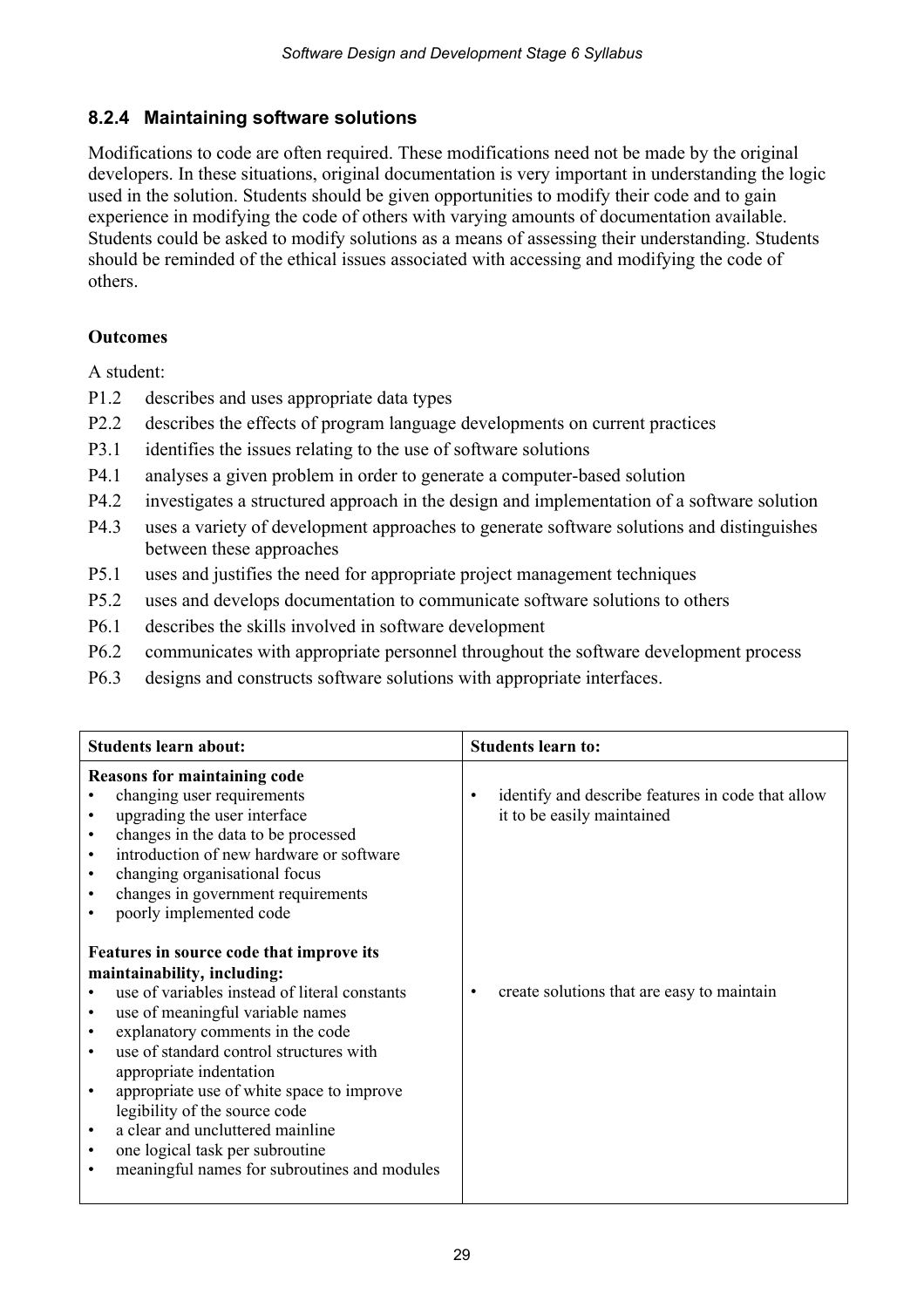| <b>Students learn about:</b>                                                                                                                                                                                                                                                                                                                                                                                                                                                                                                                            | <b>Students learn to:</b>                                                                                                                                                                                                                                           |
|---------------------------------------------------------------------------------------------------------------------------------------------------------------------------------------------------------------------------------------------------------------------------------------------------------------------------------------------------------------------------------------------------------------------------------------------------------------------------------------------------------------------------------------------------------|---------------------------------------------------------------------------------------------------------------------------------------------------------------------------------------------------------------------------------------------------------------------|
| <b>Understanding source code</b><br>reading original documentation in order to<br>understand code<br>documentation for the user (including user<br>manuals)<br>documentation for developers<br>$\overline{\phantom{m}}$<br>reading original algorithms to identify:<br>٠<br>inputs<br>the type and purpose of variables used<br>processes<br>outputs<br>creating algorithms for source code when they<br>are not available to aid in understanding<br>identify the control structures that have been<br>used<br>understand how variables have been used | convert a fragment of source code into its<br>$\bullet$<br>equivalent algorithm<br>define the purpose of the code to be maintained<br>$\bullet$<br>modify code to meet changed requirements<br>٠                                                                    |
| <b>Inclusion of code from other sources</b>                                                                                                                                                                                                                                                                                                                                                                                                                                                                                                             |                                                                                                                                                                                                                                                                     |
| copyright issues<br>compatibility of code<br>$\bullet$                                                                                                                                                                                                                                                                                                                                                                                                                                                                                                  | provide appropriate acknowledgement of the<br>$\bullet$<br>code of other programmers that has been<br>incorporated as part of the maintenance process<br>assess the compatibility of code to be included in<br>$\bullet$<br>the source code of an existing solution |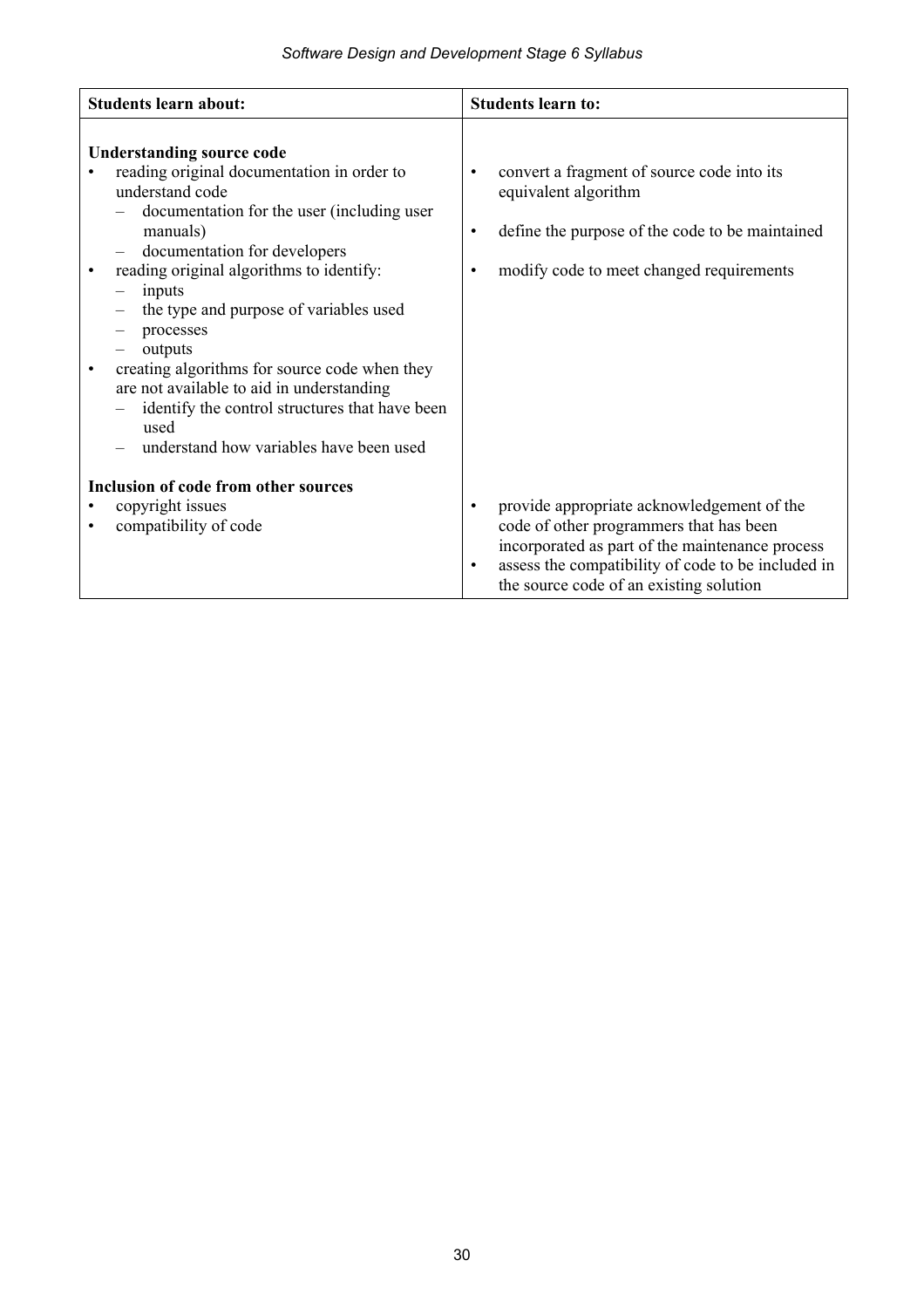### **8.3 Developing Software Solutions**

A series of programming tasks allow the students to put into practice the concepts covered in the Preliminary course. They allow students to build solutions from specifications and to apply appropriate project management techniques.

Working in teams is common in the computing field. In order to be a successful member of a team, students need to communicate well with others and to act in a social and ethical way.

In this topic, students can work with others to develop software solutions. Students should ensure that their solutions appropriately address all relevant social and ethical issues.

#### **Outcomes**

- P1.2 describes and uses appropriate data types
- P1.3 describes the interactions between the elements of a computer system
- P3.1 identifies the issues relating to the use of software solutions
- P4.1 analyses a given problem in order to generate a computer-based solution
- P4.2 investigates a structured approach in the design and implementation of a software solution
- P4.3 uses a variety of development approaches to generate software solutions and distinguishes between these approaches
- P5.1 uses and justifies the need for appropriate project management techniques
- P5.2 uses and develops documentation to communicate software solutions to others
- P6.2 communicates with appropriate personnel throughout the software development process
- P6.3 designs and constructs software solutions with appropriate interfaces.

| <b>Students learn about:</b>                                       |                                                                                                                                                                                                                                                                                                                                                                                                                                                                                                                       |                                     | <b>Students learn to:</b>                                                                                                                                                                                   |
|--------------------------------------------------------------------|-----------------------------------------------------------------------------------------------------------------------------------------------------------------------------------------------------------------------------------------------------------------------------------------------------------------------------------------------------------------------------------------------------------------------------------------------------------------------------------------------------------------------|-------------------------------------|-------------------------------------------------------------------------------------------------------------------------------------------------------------------------------------------------------------|
| $\bullet$<br>٠<br>$\bullet$<br>$\bullet$<br>$\bullet$<br>$\bullet$ | <b>Project management</b><br>identifying tasks<br>identifying required programs, modules and<br>subroutines<br>Gantt charts<br>logbooks<br>regular record of progress<br>record of major milestones and stumbling<br>blocks<br>allocating resources<br>regular backup with version numbers<br>responding to difficulties<br>reference to documentation such as manuals<br>discussion with peers and experts<br>reporting problems to management<br>evaluating the solution<br>throughout the process<br>on completion | $\bullet$<br>$\bullet$<br>$\bullet$ | use appropriate project management techniques<br>create and use Gantt charts and logbooks<br>devise, document and implement an appropriate<br>backup strategy that incorporates relevant version<br>numbers |
| ٠<br>$\bullet$<br>$\bullet$                                        | <b>Documenting software solutions</b><br>IPO diagrams<br>context diagrams<br>data flow diagrams (DFDs)<br>storyboards<br>structure charts                                                                                                                                                                                                                                                                                                                                                                             | $\bullet$<br>$\bullet$              | prepare suitable documentation to accompany<br>software solutions<br>use appropriate application packages in creating<br>documentation to support a software solution                                       |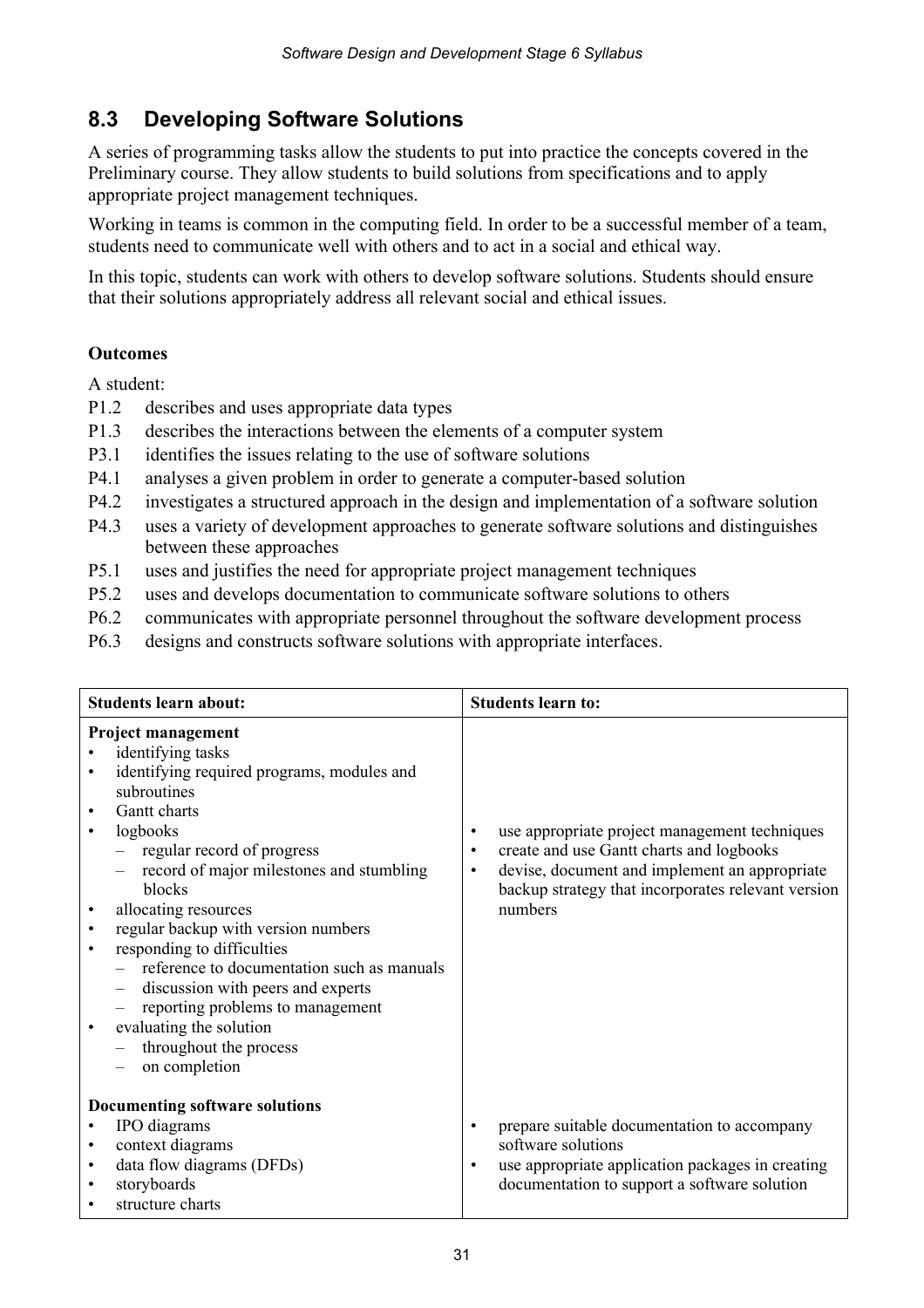| <b>Students learn about:</b>                                                                                                                                                                                                                                                                                                                                                                                                                                                                                                                                                                                                                                                                                                                          | <b>Students learn to:</b>                                                                         |
|-------------------------------------------------------------------------------------------------------------------------------------------------------------------------------------------------------------------------------------------------------------------------------------------------------------------------------------------------------------------------------------------------------------------------------------------------------------------------------------------------------------------------------------------------------------------------------------------------------------------------------------------------------------------------------------------------------------------------------------------------------|---------------------------------------------------------------------------------------------------|
| system flowcharts<br>$\bullet$<br>data dictionaries<br>Gantt charts<br>$\bullet$<br>logbooks<br>$\bullet$<br>algorithms<br>٠<br>user documentation including manuals and<br>$\bullet$<br>online help                                                                                                                                                                                                                                                                                                                                                                                                                                                                                                                                                  | create appropriate systems documentation for a<br>$\bullet$<br>variety of programming tasks       |
| <b>Developing software solutions</b>                                                                                                                                                                                                                                                                                                                                                                                                                                                                                                                                                                                                                                                                                                                  |                                                                                                   |
| defining and understanding the problem<br>preparation of initial documentation<br>planning and designing<br>$\bullet$<br>identification of a suitable development<br>approach<br>design of appropriate algorithms<br>identification and incorporation of<br>$\overline{\phantom{0}}$<br>appropriate existing algorithms<br>determination of appropriate data structures<br>identification of relevant subroutines<br>design of test data and expected output<br>desk check of algorithms<br>$\overline{\phantom{m}}$<br>identification of existing code that can be<br>$\qquad \qquad -$<br>used<br>implementing<br>$\bullet$<br>coding the solution in an appropriate<br>language<br>testing using test data<br>documenting the solution, including: | apply the steps in the software development cycle<br>$\bullet$<br>when developing solutions       |
| algorithms<br>test data and expected output<br>-<br>data dictionary<br>$\overline{\phantom{0}}$<br>user documentation                                                                                                                                                                                                                                                                                                                                                                                                                                                                                                                                                                                                                                 | produce a working solution from an algorithm<br>$\bullet$<br>derived from a set of specifications |
| testing and evaluating<br>$\bullet$<br>- testing of the solution using test data<br>evaluating the implemented solution                                                                                                                                                                                                                                                                                                                                                                                                                                                                                                                                                                                                                               | effectively test a solution<br>$\bullet$                                                          |
| maintaining<br>$\bullet$<br>modifying the solution to meet original or<br>changed specifications                                                                                                                                                                                                                                                                                                                                                                                                                                                                                                                                                                                                                                                      | update a solution incorporating new requirements<br>$\bullet$                                     |
| Social and ethical issues related to software<br>solutions<br>intellectual property<br>ergonomics issues<br>٠<br>inclusivity and accessibility<br>٠<br>privacy                                                                                                                                                                                                                                                                                                                                                                                                                                                                                                                                                                                        | address relevant social and ethical issues in their<br>$\bullet$<br>software solutions            |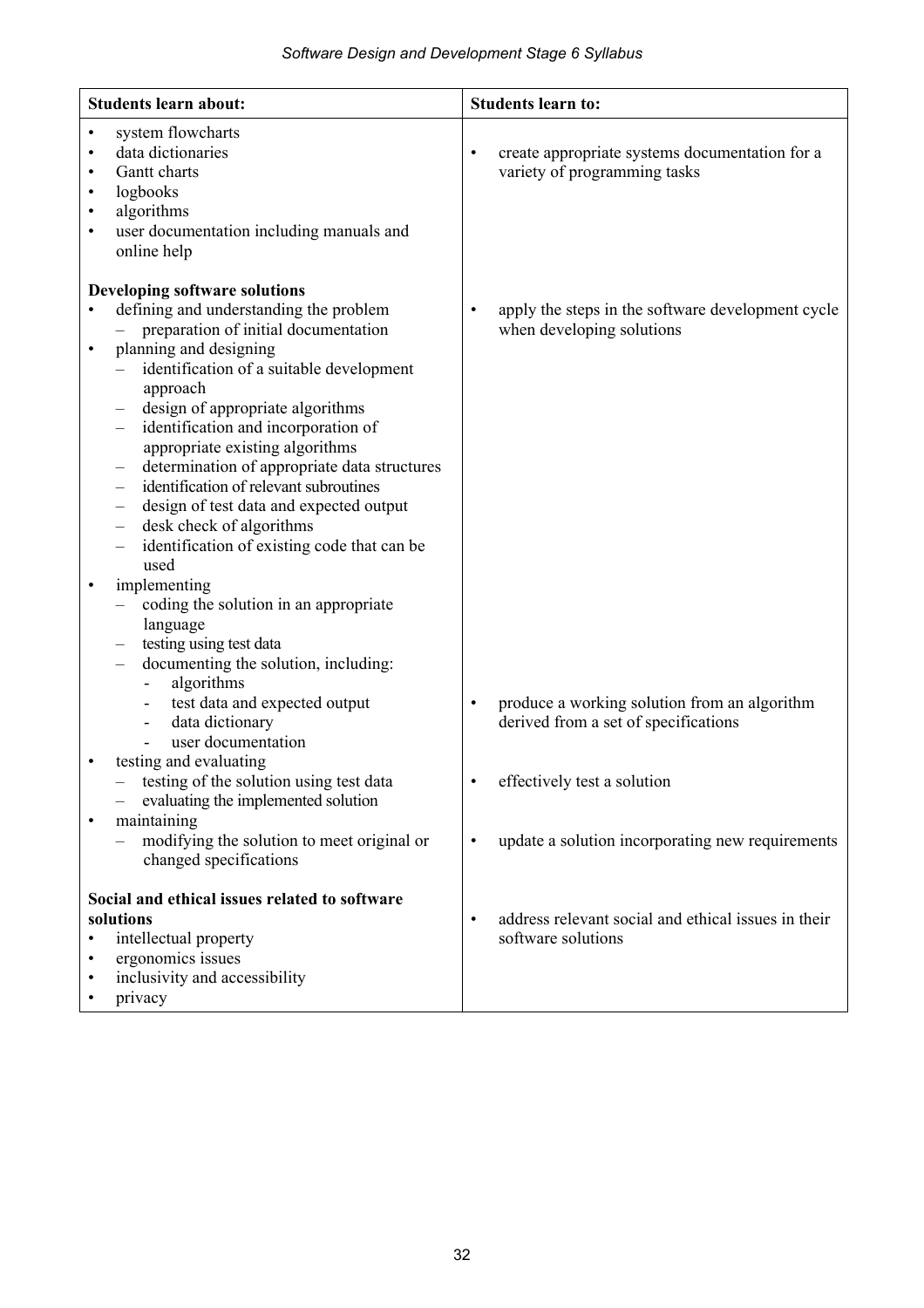## **9 Content: Software Design and Development Stage 6 HSC Course**

### **9.1 Development and Impact of Software Solutions**

#### **9.1.1 Social and ethical issues**

Students undertaking the HSC course should be aware of the broader social and ethical issues associated with the development and use of software.

This topic builds on the concepts covered in the Preliminary course and looks specifically at the rights and responsibilities of developers from a number of perspectives. Both past and current problems arising from the use of software are investigated to illustrate the effects on society of these and similar problems.

#### **Outcomes**

- H2.2 explains the relationship between emerging technologies and software development
- H3.1 identifies and evaluates legal, social and ethical issues in a number of contexts.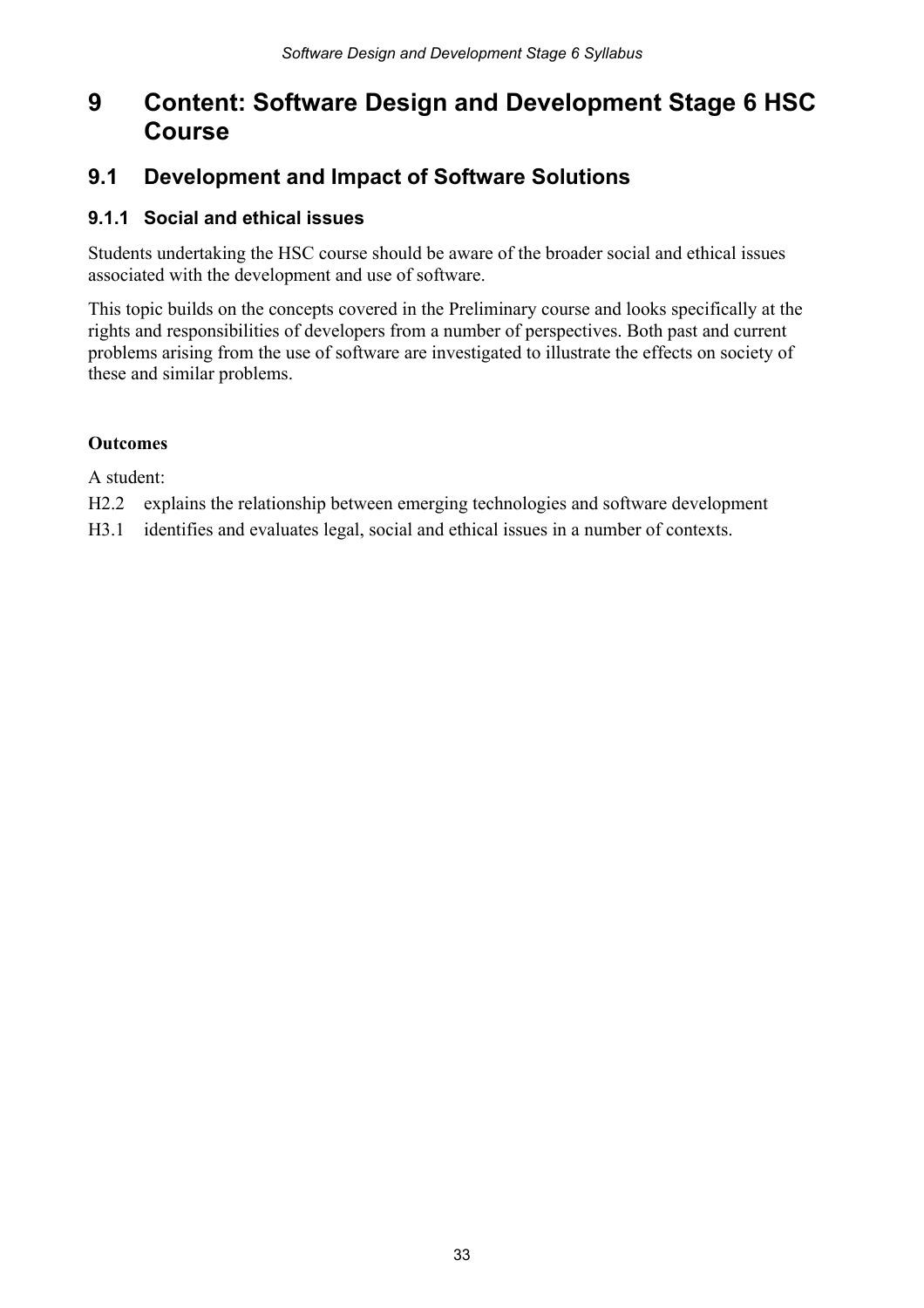| <b>Students learn about:</b>                                                                                                                                                                                                                                                                                                                                                                                                                                                                                                                                                                                                  | <b>Students learn to:</b>                                                                                                                                                                                                                                                                                                                                                               |
|-------------------------------------------------------------------------------------------------------------------------------------------------------------------------------------------------------------------------------------------------------------------------------------------------------------------------------------------------------------------------------------------------------------------------------------------------------------------------------------------------------------------------------------------------------------------------------------------------------------------------------|-----------------------------------------------------------------------------------------------------------------------------------------------------------------------------------------------------------------------------------------------------------------------------------------------------------------------------------------------------------------------------------------|
| The impact of software<br>inappropriate data structures, for example the year<br>$\bullet$<br>2000 problem<br>computer malware such as viruses<br>$\bullet$<br>reliance on software<br>$\bullet$<br>social networking<br>$\bullet$<br>cyber safety<br>$\bullet$<br>huge amounts of information (which may be<br>$\bullet$<br>unsupported, unverifiable, misleading or incorrect)<br>available through the internet                                                                                                                                                                                                            | recognise the effects of software solutions on<br>$\bullet$<br>society<br>identify the impact of inappropriately<br>$\bullet$<br>developed software on users<br>identify the effect of the inappropriate use of<br>$\bullet$<br>software on society and individuals                                                                                                                     |
| Rights and responsibilities of software developers<br>acknowledging the intellectual property of others<br>recognition by others of the developer's<br>$\bullet$<br>intellectual property<br>producing quality software solutions<br>$\bullet$<br>appropriately responding to user-identified<br>$\bullet$<br>problems<br>adhering to code of conduct<br>$\bullet$<br>neither generating nor transmitting malware<br>$\bullet$<br>addressing ergonomic issues in software design<br>$\bullet$<br>ensuring software addresses inclusivity issues<br>$\bullet$<br>ensuring individuals' privacy is not compromised<br>$\bullet$ | apply a relevant code of conduct to their own<br>$\bullet$<br>software development                                                                                                                                                                                                                                                                                                      |
| Software piracy and copyright<br>concepts associated with piracy and copyright,<br>including:<br>intellectual property<br>plagiarism<br>copyright laws<br>licensing issues<br>$\overline{\phantom{m}}$<br>licence conditions<br>shareware<br>public domain<br>open source<br>ownership versus licensing<br>collaboratively developed software<br>reverse engineering<br>$\qquad \qquad -$<br>decompilation<br>current and emerging technologies used to combat<br>$\bullet$<br>software piracy (see Course Specifications<br>document)                                                                                        | interpret licence agreements and develop<br>personal practices that reflect current laws<br>identify the relationship between copyright<br>$\bullet$<br>laws and software license agreements<br>acknowledge all sources in recognition of the<br>$\bullet$<br>intellectual contribution of authors<br>identify a range of techniques designed to<br>$\bullet$<br>combat software piracy |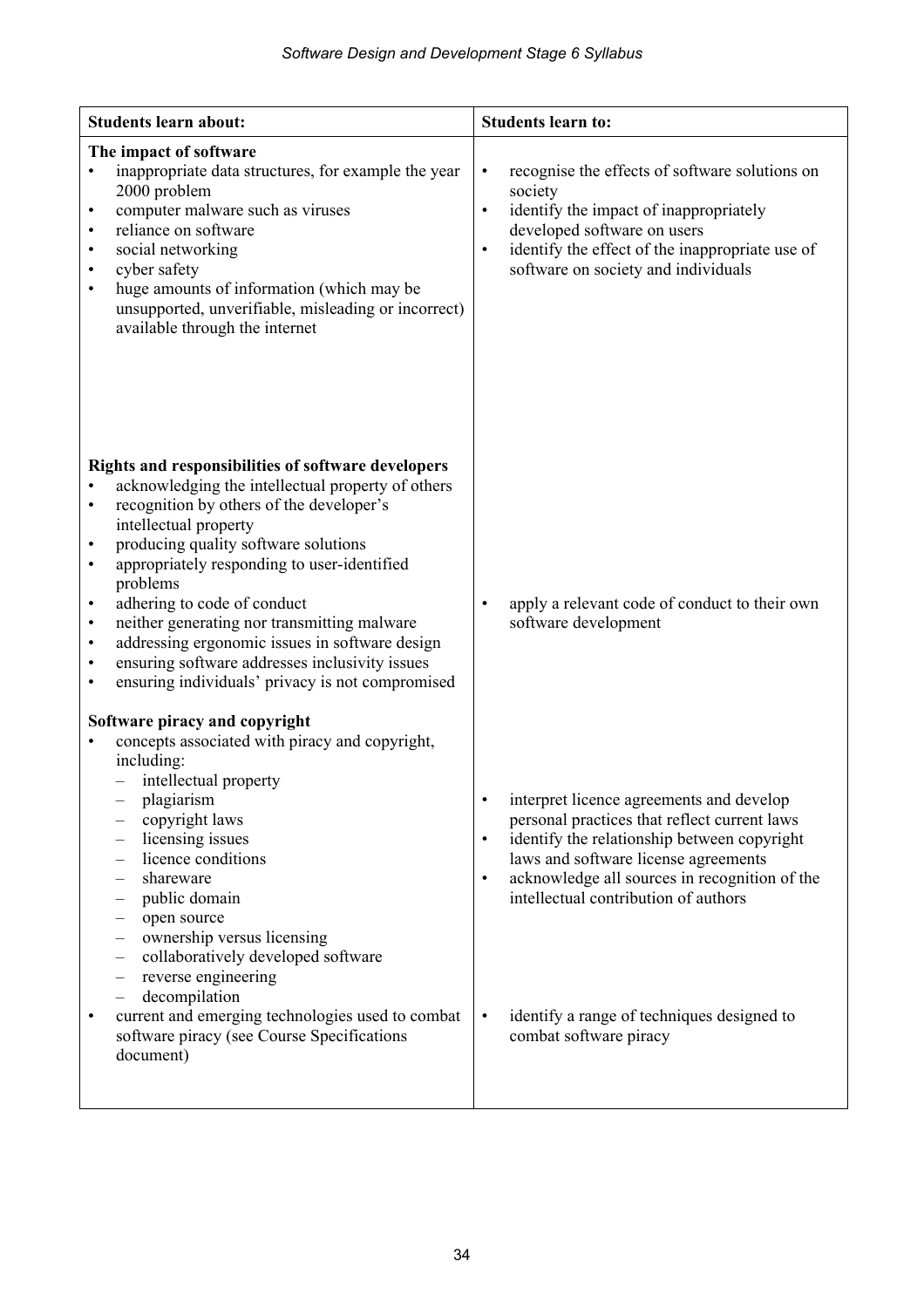| <b>Students learn about:</b>                                                                                                                        | <b>Students learn to:</b>                                                                                                            |
|-----------------------------------------------------------------------------------------------------------------------------------------------------|--------------------------------------------------------------------------------------------------------------------------------------|
| <b>Use of networks</b><br>by the developer when developing software<br>access to resources<br>ease of communication<br>productivity                 | evaluate the usefulness of networks in the<br>$\bullet$<br>development environment                                                   |
| by the user when using network based software<br>response times<br>interface design<br>privacy and security issues                                  |                                                                                                                                      |
| The software market                                                                                                                                 |                                                                                                                                      |
| maintaining market position<br>the effect of dominant developers of software<br>the impact of new developers of software and new<br>٠<br>products   | identify the impact of dominant developers of<br>$\bullet$<br>software on software development                                       |
| <b>Legal implications</b><br>national and international legal action resulting<br>from software development (see Course<br>Specifications document) | discuss the reasons for, and consequences of,<br>$\bullet$<br>significant legal actions pertaining to the<br>development of software |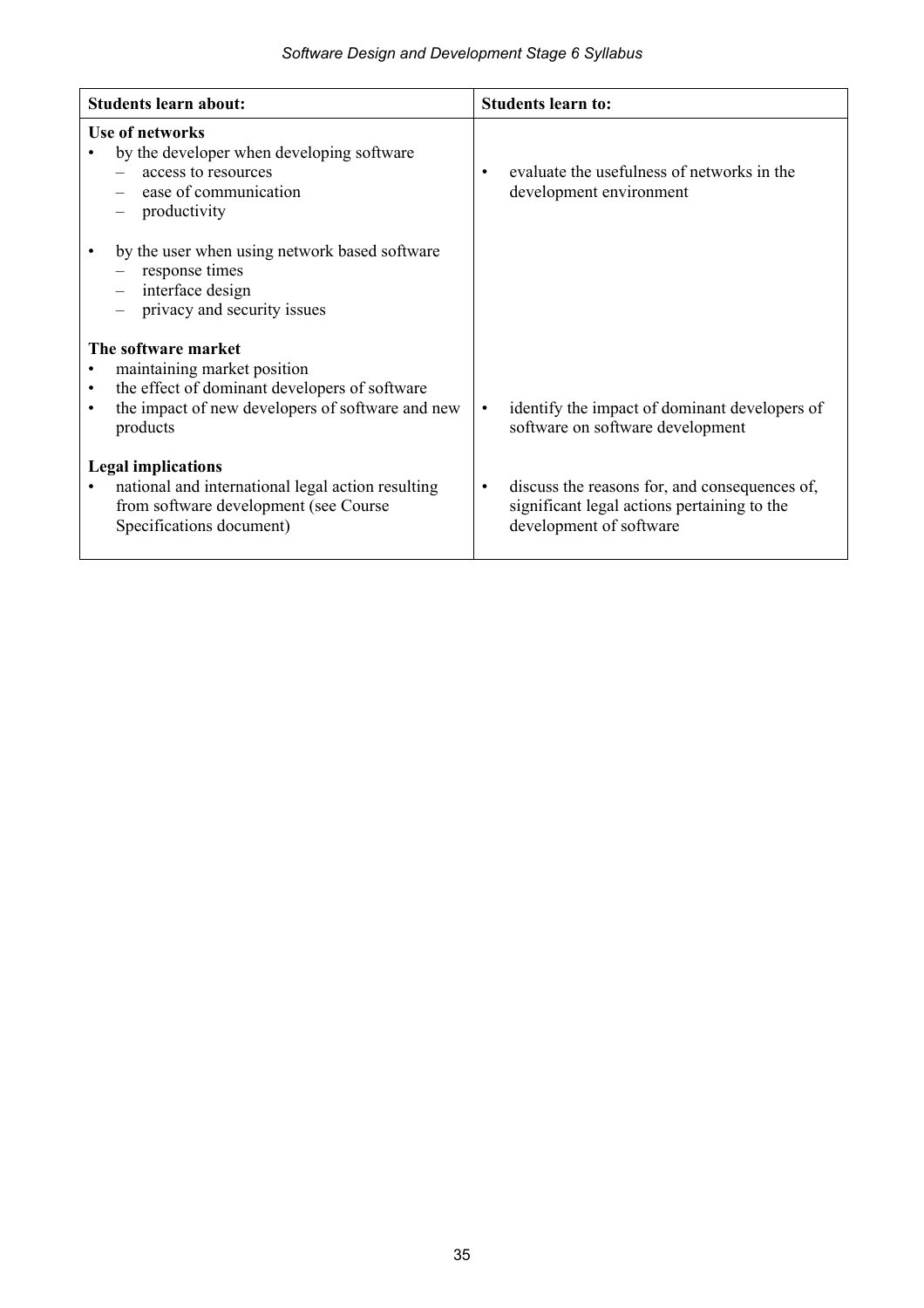#### **9.1.2 Application of software development approaches**

Students should be aware of the appropriateness of each of the different software development approaches for a given situation. In this topic, students complete a case study of a software solution. In so doing, students will engage in a real-world investigation of a significant software solution.

#### **Outcomes**

- H1.2 differentiates between various methods used to construct software solutions
- H2.2 explains the interrelationship between emerging technologies and software development
- H3.1 identifies and evaluates legal, social and ethical issues in a number of contexts
- H4.2 applies appropriate development methods to solve software problems
- H5.1 applies project management techniques to maximise the productivity of the software development
- H5.2 creates and justifies the need for the various types of documentation required for a software solution
- H5.3 selects and applies appropriate software to facilitate the design and development of software solutions
- H6.1 assesses the skills required in the software development cycle
- H6.2 communicates the processes involved in a software solution to an inexperienced user.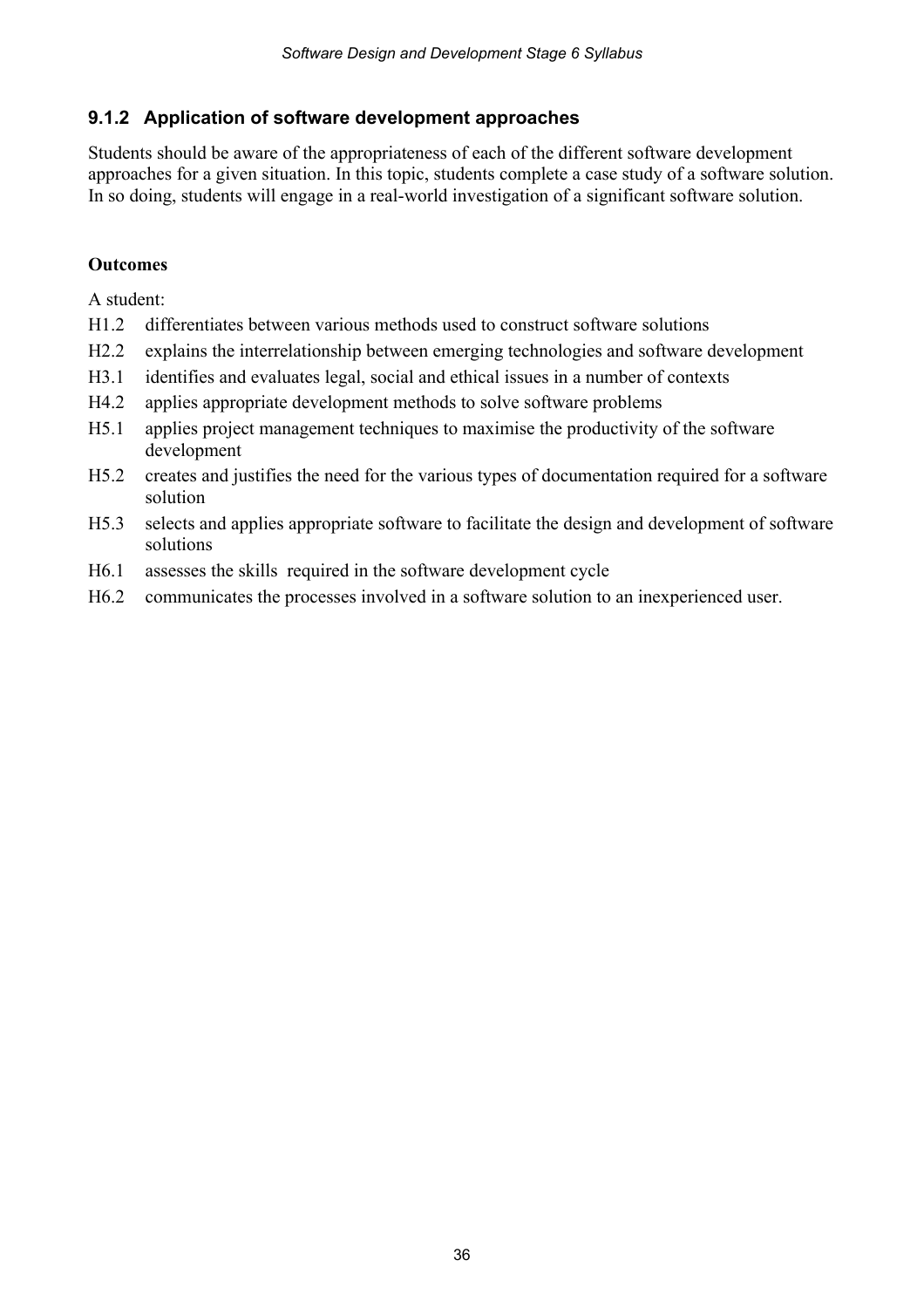| <b>Students learn about:</b>                                                                                                                                                                                                                                                                                                                                                                                                                                          | <b>Students learn to:</b>                                                                                                                                                                                                                                                                                                                                                                                                                                    |
|-----------------------------------------------------------------------------------------------------------------------------------------------------------------------------------------------------------------------------------------------------------------------------------------------------------------------------------------------------------------------------------------------------------------------------------------------------------------------|--------------------------------------------------------------------------------------------------------------------------------------------------------------------------------------------------------------------------------------------------------------------------------------------------------------------------------------------------------------------------------------------------------------------------------------------------------------|
| Software development approaches                                                                                                                                                                                                                                                                                                                                                                                                                                       |                                                                                                                                                                                                                                                                                                                                                                                                                                                              |
| approaches used in commercial systems, including:<br>Structured approach<br>$\overline{\phantom{0}}$<br>Agile approach<br>$\overline{\phantom{m}}$<br>Prototyping<br><b>RAD</b><br>End user approach<br>$\overline{\phantom{m}}$<br>combinations of any of the above<br>use of Computer Aided Software Engineering<br>$\bullet$<br>(CASE) tools and their application in large systems<br>development, including:<br>software version control<br>test data generation | compare and determine the most appropriate<br>$\bullet$<br>software development approach for a given<br>scenario<br>communicate understanding of a commercial<br>$\bullet$<br>system studied using a case study approach by:<br>identifying the approaches used<br>discussing the appropriateness of the<br>approaches used<br>describing how the various personnel<br>contribute to the overall development<br>critically evaluating how social and ethical |
| production of documentation<br>production of code<br>methods of installation of new or updated systems<br>$\bullet$<br>direct cut over<br>parallel<br>$\overline{\phantom{m}}$<br>phased<br>$-$ pilot                                                                                                                                                                                                                                                                 | issues were addressed<br>evaluating how effectively the new system<br>met the needs of the user                                                                                                                                                                                                                                                                                                                                                              |
| employment trends in software development, for<br>example:<br>outsourcing<br>contract programmers<br>trends in software development<br>$\bullet$<br>changing nature of the environment in which<br>developers work while creating software<br>solutions<br>changing nature of applications<br>(see Course Descriptions documents)                                                                                                                                     | make informed comment on current trends in<br>$\bullet$<br>software development                                                                                                                                                                                                                                                                                                                                                                              |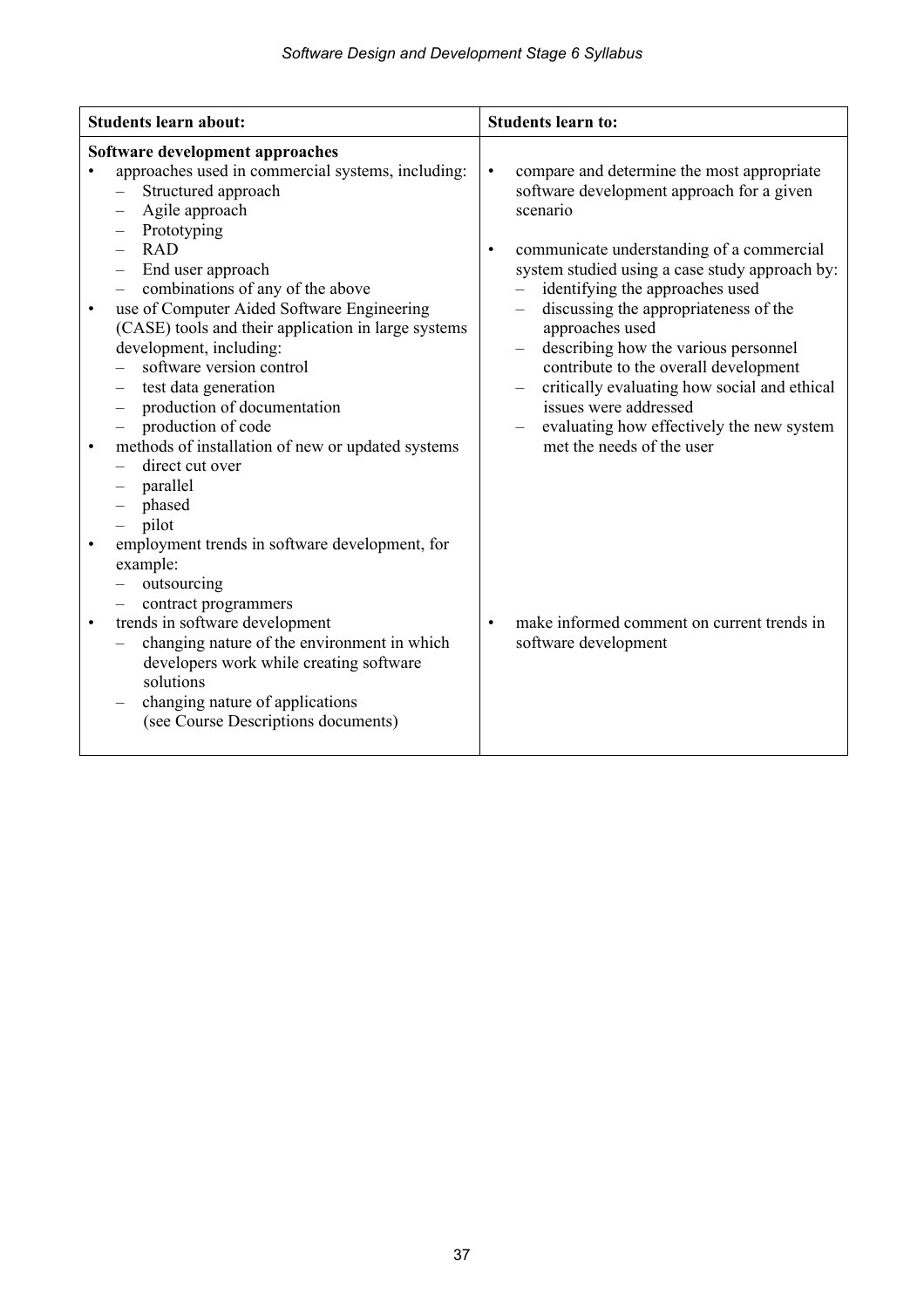### **9.2 Software Development Cycle**

The formal methods that comprise the structured approach to software development empower students to undertake complex projects, knowing that the developed system will be robust and easily maintained.

The stages described in this topic should not be studied in isolation or in a sequential fashion. Students should be exposed to the content in a cyclic fashion and should recognise each stage during the development of their project(s). It is important that students are able to apply each of the stages in their project(s).

Areas for investigation in their project(s) could include writing scripts or code for modelling and simulation, games, scripted hypermedia products and applications.

#### **9.2.1 Defining and understanding the problem**

In order for students to be able to develop software to meet an identified need, they first need to be able to understand the specifications of a problem so that they can eventually translate these specifications into code.

As well as having good technical skills, it is necessary for students to have good communication skills so that the users' requirements can be fully understood and implemented throughout the development process. The modelling tools used should conform to those specified in the Software and Course Specifications document and should provide documentation that can be interpreted by developers and maintainers. Students should develop and refine skills as an integrated part of developing their software solutions. It is important at this initial stage of the process that all relevant social and ethical issues are considered as an integral part of the design and development of the solution.

#### **Outcomes**

- H1.2 differentiates between various methods used to construct software solutions
- H3.1 identifies and evaluates legal, social and ethical issues in a number of contexts
- H3.2 constructs software solutions that address legal, social and ethical issues
- H4.1 identifies needs to which software solutions are appropriate
- H4.2 applies appropriate development methods to solve software problems
- H4.3 applies a modular approach to implement well structured software solutions and evaluates their effectiveness
- H5.1 applies project management techniques to maximise the productivity of the software development
- H5.2 creates and justifies the need for the various types of documentation required for a software solution
- H5.3 selects and applies appropriate software to facilitate the design and development of software solutions
- H6.1 assesses the skills required in the software development cycle
- H6.2 communicates the processes involved in a software solution to an inexperienced user
- H6.3 uses and describes a collaborative approach during the software development cycle
- H6.4 develops and evaluates effective user interfaces, in consultation with appropriate people.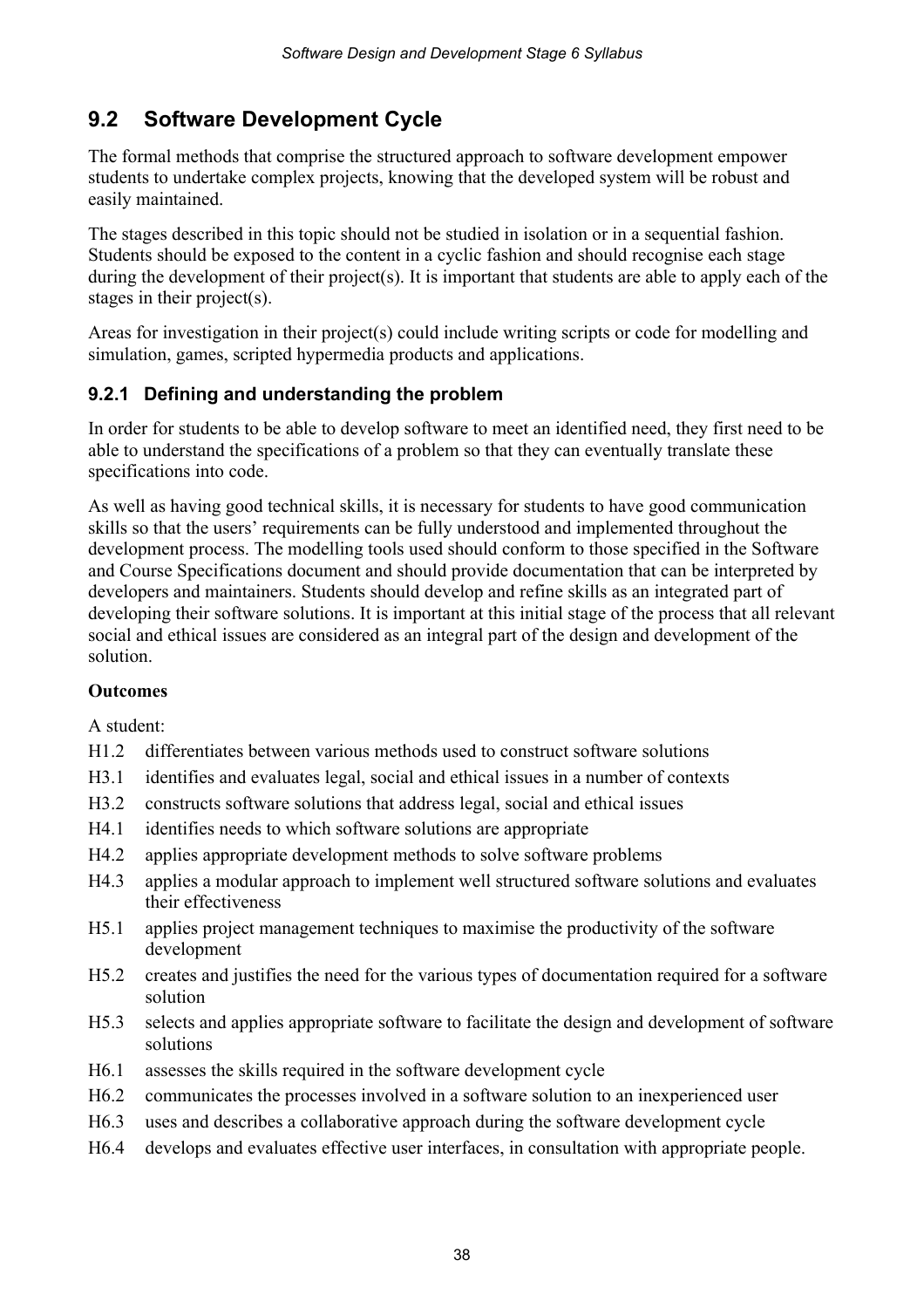| <b>Students learn about:</b>                                                                                                                                                                                                                                                                                                                                                                                                                                                                                                                                                                                                                    | <b>Students learn to:</b>                                                                                                                                                                                                                                                                                                                                                                                         |
|-------------------------------------------------------------------------------------------------------------------------------------------------------------------------------------------------------------------------------------------------------------------------------------------------------------------------------------------------------------------------------------------------------------------------------------------------------------------------------------------------------------------------------------------------------------------------------------------------------------------------------------------------|-------------------------------------------------------------------------------------------------------------------------------------------------------------------------------------------------------------------------------------------------------------------------------------------------------------------------------------------------------------------------------------------------------------------|
| Defining the problem<br>identifying the problem<br>needs of the client<br>functionality requirements<br>compatibility issues<br>$\qquad \qquad \blacksquare$<br>performance issues<br>boundaries of the problem                                                                                                                                                                                                                                                                                                                                                                                                                                 |                                                                                                                                                                                                                                                                                                                                                                                                                   |
| Issues relevant to a proposed solution<br>determining if an existing solution can be used<br>$\bullet$<br>social and ethical considerations<br>$\overline{\phantom{0}}$<br>consideration of existing software products<br>customisation of existing software<br>solutions<br>cost effectiveness<br>licensing considerations                                                                                                                                                                                                                                                                                                                     | evaluate the extent to which a proposed system<br>$\bullet$<br>will meet user needs<br>evaluate the effectiveness of using existing<br>$\bullet$<br>software                                                                                                                                                                                                                                                      |
| selecting an appropriate development approach<br>$\bullet$<br>if there is no appropriate existing solution<br><b>Design specifications</b><br>specifications of the proposed system<br>developer's perspective in consideration of:<br>$\bullet$<br>data types<br>data structures<br>algorithms<br>user's perspective<br>interface design<br>social and ethical issues<br>$\overline{\phantom{0}}$<br>relevance to the user's environment and<br>computer configuration                                                                                                                                                                         | identify the parts of the proposed system that<br>$\bullet$<br>require software to be designed and developed<br>identify a relevant approach for a given problem<br>$\bullet$<br>develop and interpret design specifications from a<br>$\bullet$<br>user's perspective<br>recognise the difference between the user's and<br>$\bullet$<br>developer's perspectives and the communication<br>issues that may arise |
| <b>System documentation</b><br>representing a system using systems modeling<br>tools, including:<br>IPO diagrams<br>context diagrams<br>data flow diagrams (DFDs)<br>$\overline{\phantom{m}}$<br>storyboards<br>structure charts<br>system flowcharts<br>data dictionaries<br>algorithms used to document the logic in<br>modules and subroutines<br>test data and expected output<br>$\bullet$<br><b>Communication issues between client and</b><br>developer<br>the need to consult with the client<br>the need to incorporate the client's<br>٠<br>perspective<br>the need for the developer to enable and<br>$\bullet$<br>consider feedback | differentiate between forms of systems<br>documentation and the purposes for which each is<br>used<br>describe a system by interpreting its diagrammatic<br>$\bullet$<br>representation<br>create a diagrammatic representation for a system<br>$\bullet$<br>using appropriate modeling tools<br>effectively communicate with users regarding a<br>$\bullet$<br>proposed software solution                        |
| the need to involve and empower the client<br>$\bullet$<br>during the development process                                                                                                                                                                                                                                                                                                                                                                                                                                                                                                                                                       |                                                                                                                                                                                                                                                                                                                                                                                                                   |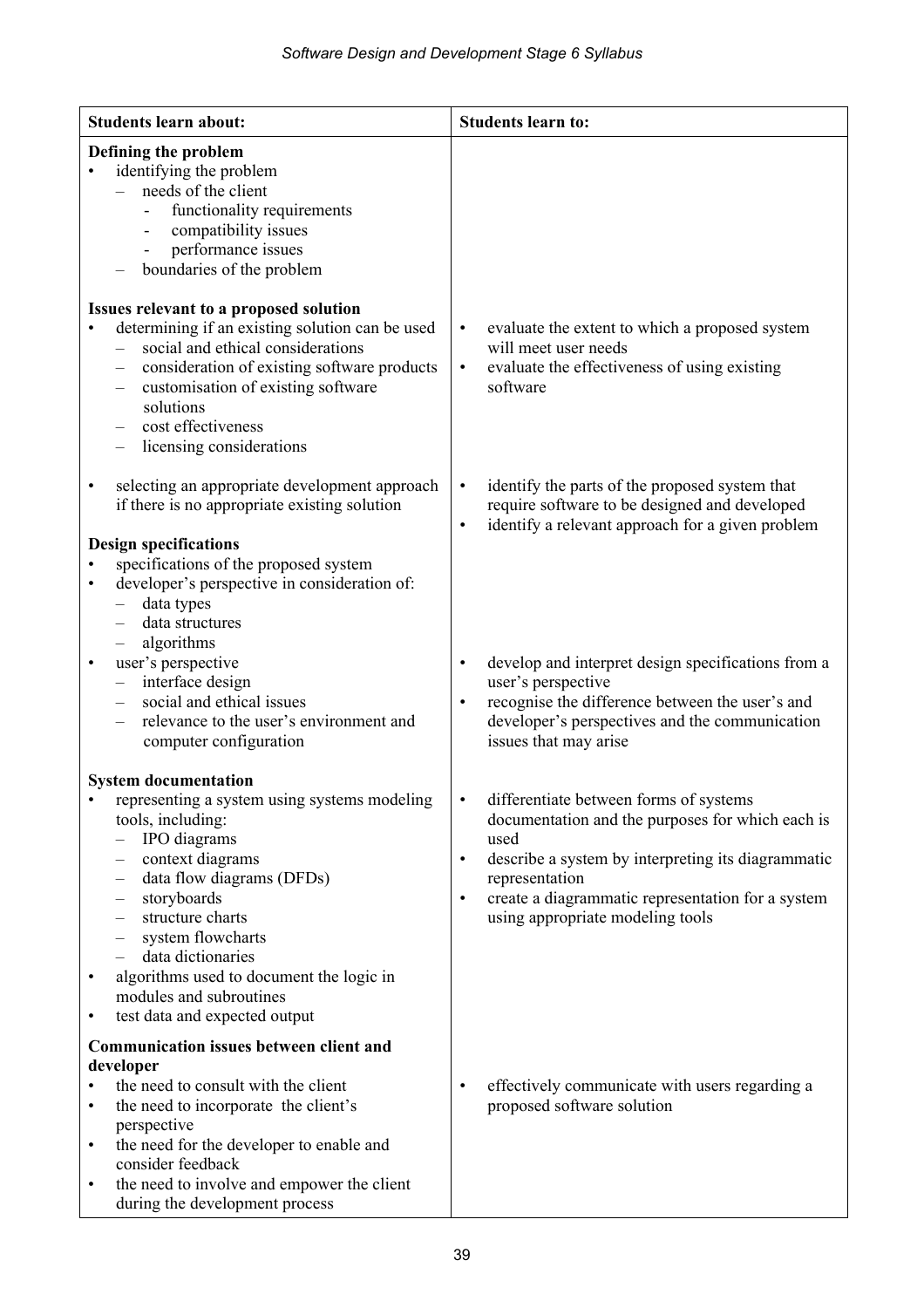| <b>Students learn about:</b>                                                                                                                                                                                                                                                                                    | <b>Students learn to:</b>                                                                                                                                                        |
|-----------------------------------------------------------------------------------------------------------------------------------------------------------------------------------------------------------------------------------------------------------------------------------------------------------------|----------------------------------------------------------------------------------------------------------------------------------------------------------------------------------|
| <b>Quality assurance</b><br>the need to explicitly define the criteria on<br>which the quality of the product will be judged<br>putting in place management processes to<br>ensure that quality criteria will be met<br>an ongoing process throughout development to<br>ensure the quality criteria will be met | identify a range of criteria on which the quality of<br>the product will be judged<br>identify relevant processes for a given criterion<br>that will result in a quality product |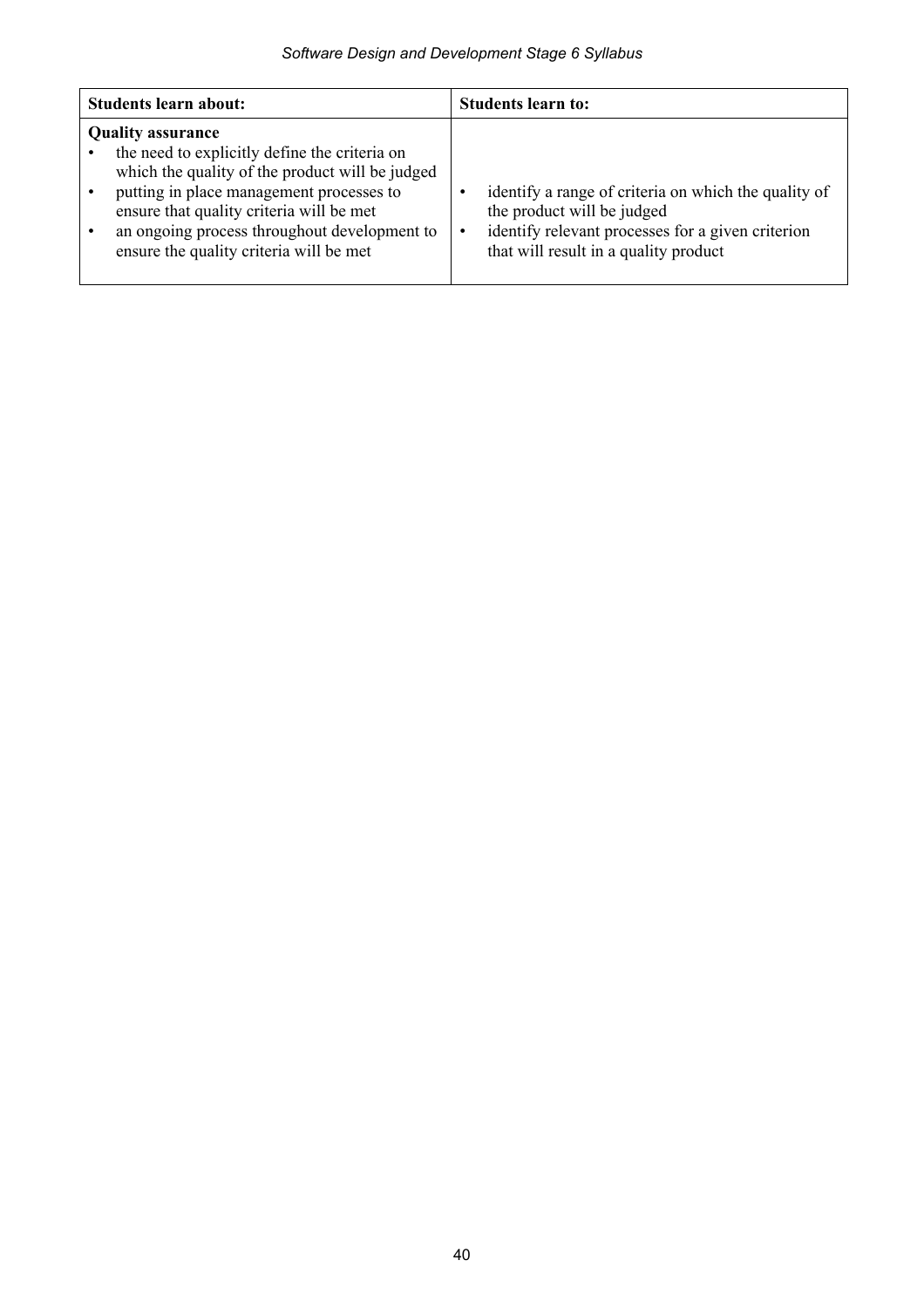#### **9.2.2 Planning and designing software solutions**

To solve complex problems, students need to develop a strategy. They need to be able to identify inputs and outputs, to select, describe and use relevant data structures, to explain the procedures required for the solution and explain how each of these will interact. Well-structured algorithms should be developed. Desk checking of algorithms and documentation of the proposed solution are also important.

The development of structured algorithms to document the logical solution of problems is a fundamental principle of this course. These must be developed independently of any coding language. Students should appreciate that the real skill is in the development of the algorithm, not the implementation of the logic in a particular language. Not every algorithm developed in this section of the course need be implemented.

Problems must be chosen with an appropriate level of difficulty that reflects the ability level of students. The level of difficulty should be greater than in the Preliminary course. Relevant problems could include the development of games such as hangman, quizzes, mastermind, draughts and search-a-word. These problems should include use of data structures such as arrays of records and multidimensional arrays. Students should experience the storing, retrieving and updating of data in files.

#### **Outcomes**

- H1.1 explains the interrelationship between hardware and software
- H1.3 describes how the major components of a computer system store and manipulate data
- H3.1 identifies and evaluates legal, social and ethical issues in a number of contexts
- H3.2 constructs software solutions that address legal, social and ethical issues
- H4.1 identifies needs to which software solutions are appropriate
- H4.2 applies appropriate development methods to solve software problems
- H4.3 applies a modular approach to implement well structured software solutions and evaluates their effectiveness
- H5.1 applies project management techniques to maximise the productivity of the software development
- H5.2 creates and justifies the need for the various types of documentation required for a software solution
- H5.3 selects and applies appropriate software to facilitate the design and development of software solutions
- H6.2 communicates the processes involved in a software solution to an inexperienced user
- H6.3 uses and describes a collaborative approach during the software development cycle
- H6.4 develops and evaluates effective user interfaces, in consultation with appropriate people.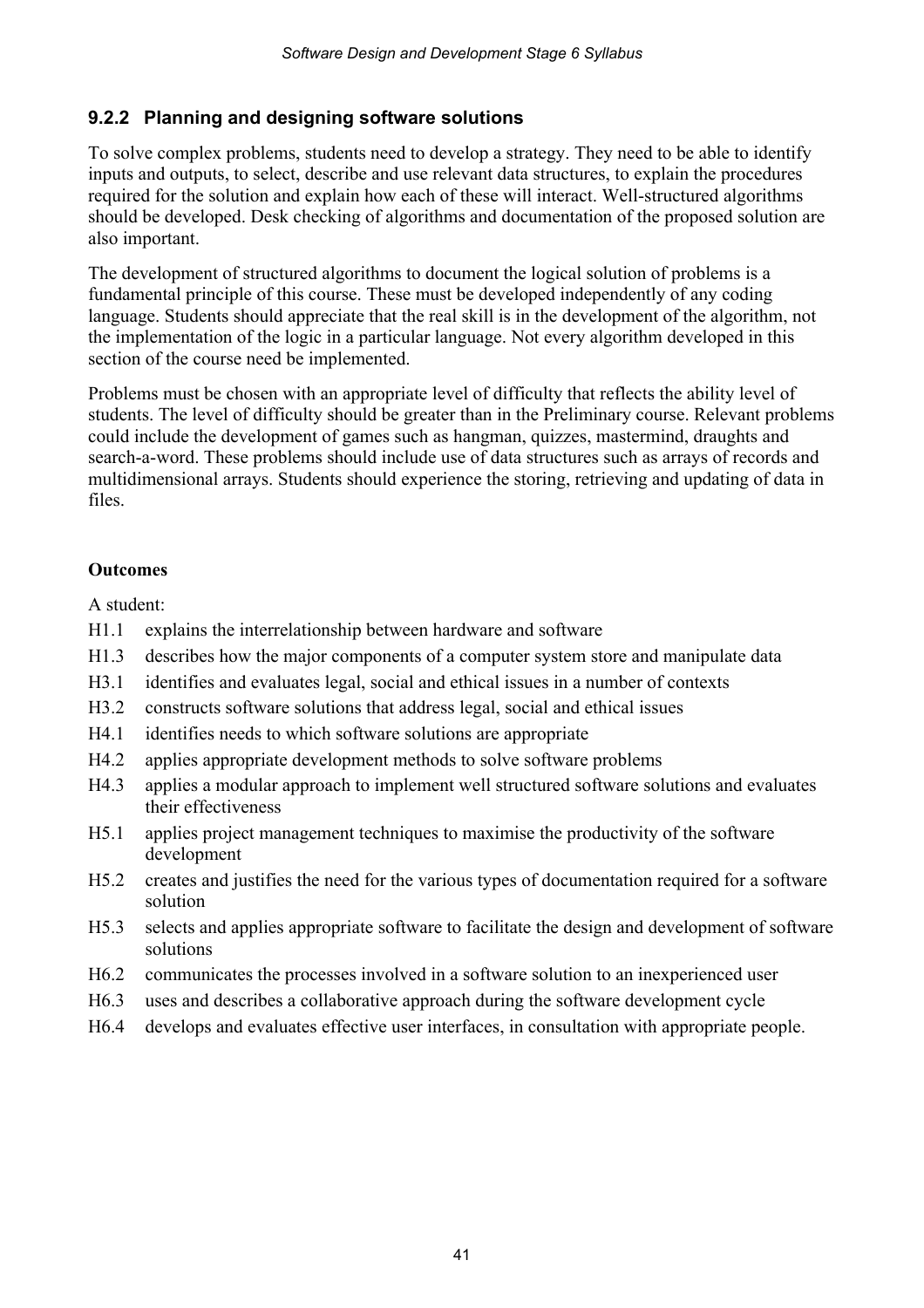| <b>Students learn about:</b>                                                                                                                                                                                                                                                                                                                                                                                                                                                                                                                                                                                                                                                                                                                                                                                                                                                                                                                                                                                                                                                                                                                                                                                                                                                                                                                                                                                                                                                                                                                                                                                | <b>Students learn to:</b>                                                                                                                                                                                                                                                                                                                                                                                                                                                                                                                                                                                                                                                                                                                                                                                                    |
|-------------------------------------------------------------------------------------------------------------------------------------------------------------------------------------------------------------------------------------------------------------------------------------------------------------------------------------------------------------------------------------------------------------------------------------------------------------------------------------------------------------------------------------------------------------------------------------------------------------------------------------------------------------------------------------------------------------------------------------------------------------------------------------------------------------------------------------------------------------------------------------------------------------------------------------------------------------------------------------------------------------------------------------------------------------------------------------------------------------------------------------------------------------------------------------------------------------------------------------------------------------------------------------------------------------------------------------------------------------------------------------------------------------------------------------------------------------------------------------------------------------------------------------------------------------------------------------------------------------|------------------------------------------------------------------------------------------------------------------------------------------------------------------------------------------------------------------------------------------------------------------------------------------------------------------------------------------------------------------------------------------------------------------------------------------------------------------------------------------------------------------------------------------------------------------------------------------------------------------------------------------------------------------------------------------------------------------------------------------------------------------------------------------------------------------------------|
| <b>Standard algorithms</b><br>standard logic used in software solutions, namely:<br>$\bullet$<br>finding maximum and minimum values in<br>arrays<br>processing strings (extracting, inserting,<br>deleting)<br>generating a set of unique random numbers<br>processing of sequential files, including:<br>sentinel value<br>priming read<br>open for input, output or append<br>close<br>۰<br>appending records<br>processing of relative files, including:<br>open for relative access<br>defining a key field for a relative file<br>retrieving, writing and updating a record in<br>a relative file<br>linear search<br>binary search<br>bubble sort<br>$\qquad \qquad -$<br>insertion sort<br>$\qquad \qquad -$<br>selection sort<br>(see Course Specifications document)<br>Custom-designed logic used in software solutions<br>requirements to generate these include:<br>identification of inputs, processes and outputs<br>$\qquad \qquad -$<br>representation as an algorithm<br>$\overline{\phantom{m}}$<br>testing of the logic in the algorithm<br>$\overline{\phantom{m}}$<br>identification and definition of required data<br>$\overline{\phantom{m}}$<br>structures<br>use of data structures, including<br>multidimensional arrays, arrays of records, files<br>(sequential and relative)<br>(see Course Specifications document)<br>customised off-the-shelf packages<br>٠<br>identifying an appropriate package<br>identifying the changes that need to be made<br>$\overline{\phantom{m}}$<br>identifying how the changes are to be made<br>Standard modules (library routines) used in | recognise the logic in a standard approach,<br>$\bullet$<br>such as a sort or search<br>apply standard approaches as part of the<br>$\bullet$<br>solution to complex problems<br>read, interpret and modify algorithms<br>$\bullet$<br>developed by others<br>document the logic required to solve<br>$\bullet$<br>problems, including:<br>nesting of control structures<br>record structure<br>the use of files (sequential and relative)<br>random number generators<br>$\overline{\phantom{m}}$<br>arrays of records<br>$\overline{\phantom{m}}$<br>multidimensional arrays<br>$\qquad \qquad -$<br>develop a suitable set of test data<br>$\bullet$<br>desk check algorithms and source code that<br>$\bullet$<br>include complex logic<br>select an appropriate data structure to solve a<br>$\bullet$<br>given problem |
| software solutions<br>reasons for the development and use of standard<br>modules<br>requirements for generating a module or subroutine<br>٠<br>for re-use, including:<br>identification of appropriate modules or<br>subroutine<br>appropriate testing using drivers<br>thorough documentation of the routine:<br>author<br>date<br>purpose                                                                                                                                                                                                                                                                                                                                                                                                                                                                                                                                                                                                                                                                                                                                                                                                                                                                                                                                                                                                                                                                                                                                                                                                                                                                 | develop and appropriately document a<br>$\bullet$<br>module for use by others<br>correctly incorporate a standard module into<br>$\bullet$<br>a more complex solution, passing parameters<br>effectively                                                                                                                                                                                                                                                                                                                                                                                                                                                                                                                                                                                                                     |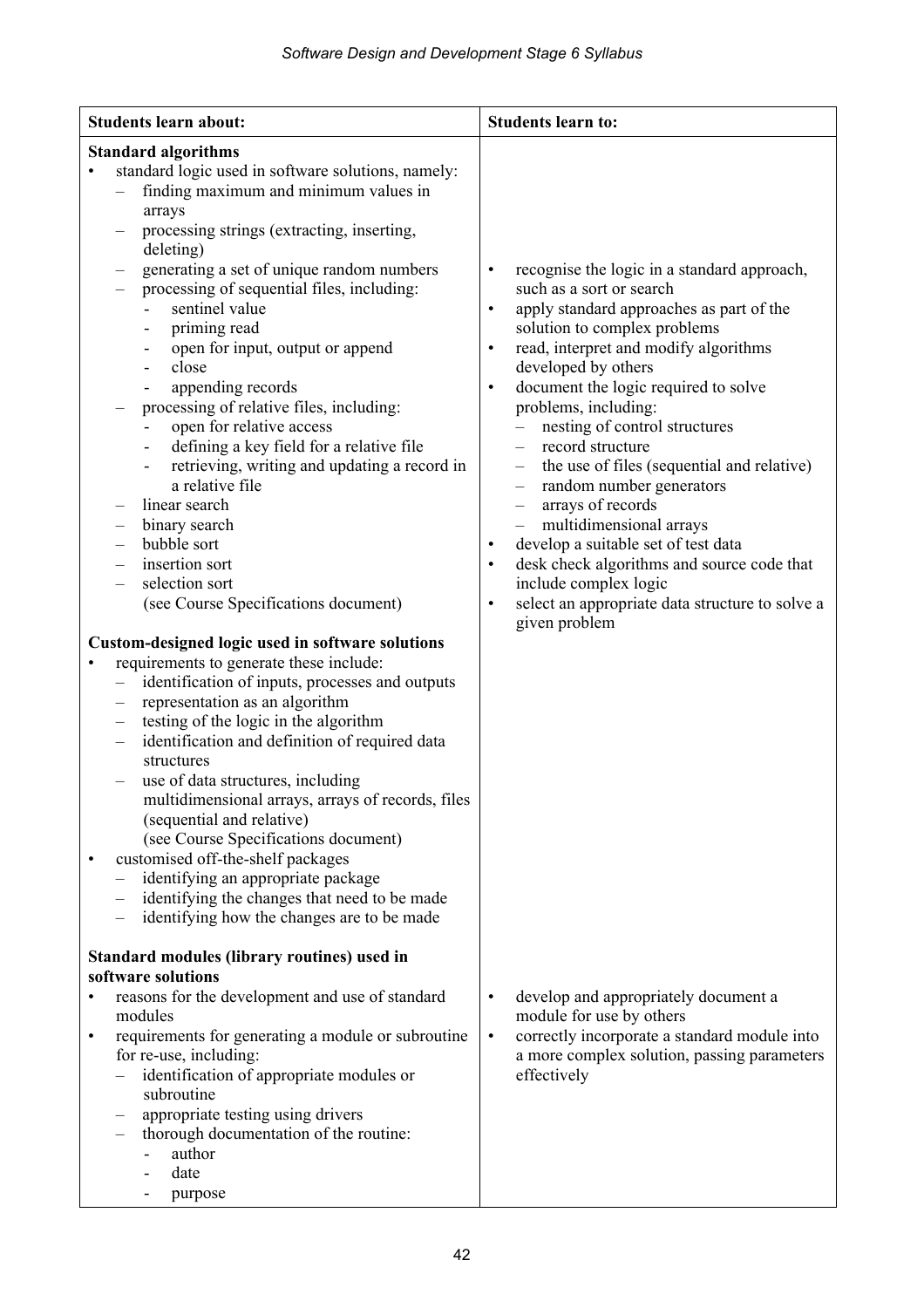| <b>Students learn about:</b>                                                                                                                                                                                                                                                                                                                                                                                                                                                                                          | <b>Students learn to:</b>                                                                                                                                                                                                                                                                                                                                            |
|-----------------------------------------------------------------------------------------------------------------------------------------------------------------------------------------------------------------------------------------------------------------------------------------------------------------------------------------------------------------------------------------------------------------------------------------------------------------------------------------------------------------------|----------------------------------------------------------------------------------------------------------------------------------------------------------------------------------------------------------------------------------------------------------------------------------------------------------------------------------------------------------------------|
| order and nature of parameters to be passed<br>issues associated with reusable modules or<br>$\bullet$<br>subroutines, including:<br>identifying appropriate modules or subroutines<br>considering local and global variables<br>appropriately using parameters (arguments)                                                                                                                                                                                                                                           |                                                                                                                                                                                                                                                                                                                                                                      |
| Documentation of the overall software solution<br>tools for representing a complex software solution,<br>including:<br>algorithms<br>$\qquad \qquad -$<br>refined system modeling tools, including:<br>IPO diagrams<br>context diagrams<br>$\overline{a}$<br>data flow diagrams (DFDs)<br>$\overline{\phantom{a}}$<br>storyboards<br>$\overline{\phantom{a}}$<br>structure charts<br>system flowcharts<br>$\overline{\phantom{a}}$<br>data dictionaries                                                               | represent a software solution in<br>$\bullet$<br>diagrammatic form<br>interpret and modify existing system<br>$\bullet$<br>modeling diagrams<br>select and use appropriate software to assist<br>$\bullet$<br>in the documentation of a software solution<br>recognise the relevance of CASE tools in the<br>$\bullet$<br>planning and design of a software solution |
| Interface design in software solutions<br>the design of individual screens in consultation<br>$\bullet$<br>with the client, including:<br>consideration of the intended audience<br>identification of screen size<br>identification of data fields and screen elements<br>required and their appropriate on-screen<br>placement<br>online help<br>consistency in approach<br>recognition of relevant social and ethical issues<br>current common practice in interface design<br>(see Course Specifications document) | design and evaluate effective interfaces for<br>$\bullet$<br>software solutions<br>use a RAD environment to produce user<br>$\bullet$<br>interfaces                                                                                                                                                                                                                  |
| Factors to be considered when selecting the<br>programming language to be used<br>sequential or event-driven software<br>$\bullet$<br>driven by the programmer or user<br>features required, and features available in the<br>$\bullet$<br>language<br>commands within the language to interface with the<br>$\bullet$<br>required hardware<br>ability to run under different operating systems<br>$\bullet$<br>Factors to be considered when selecting the<br>technology to be used                                  | recognise that the choice of programming<br>$\bullet$<br>language to be used depends on the problem<br>to be solved                                                                                                                                                                                                                                                  |
| performance requirements<br>benchmarking                                                                                                                                                                                                                                                                                                                                                                                                                                                                              | interpret a benchmark report to select the<br>$\bullet$<br>most suitable technology for a specified task<br>produce a benchmark report for a simple<br>$\bullet$<br>iterative process running under two different<br>environments or conditions                                                                                                                      |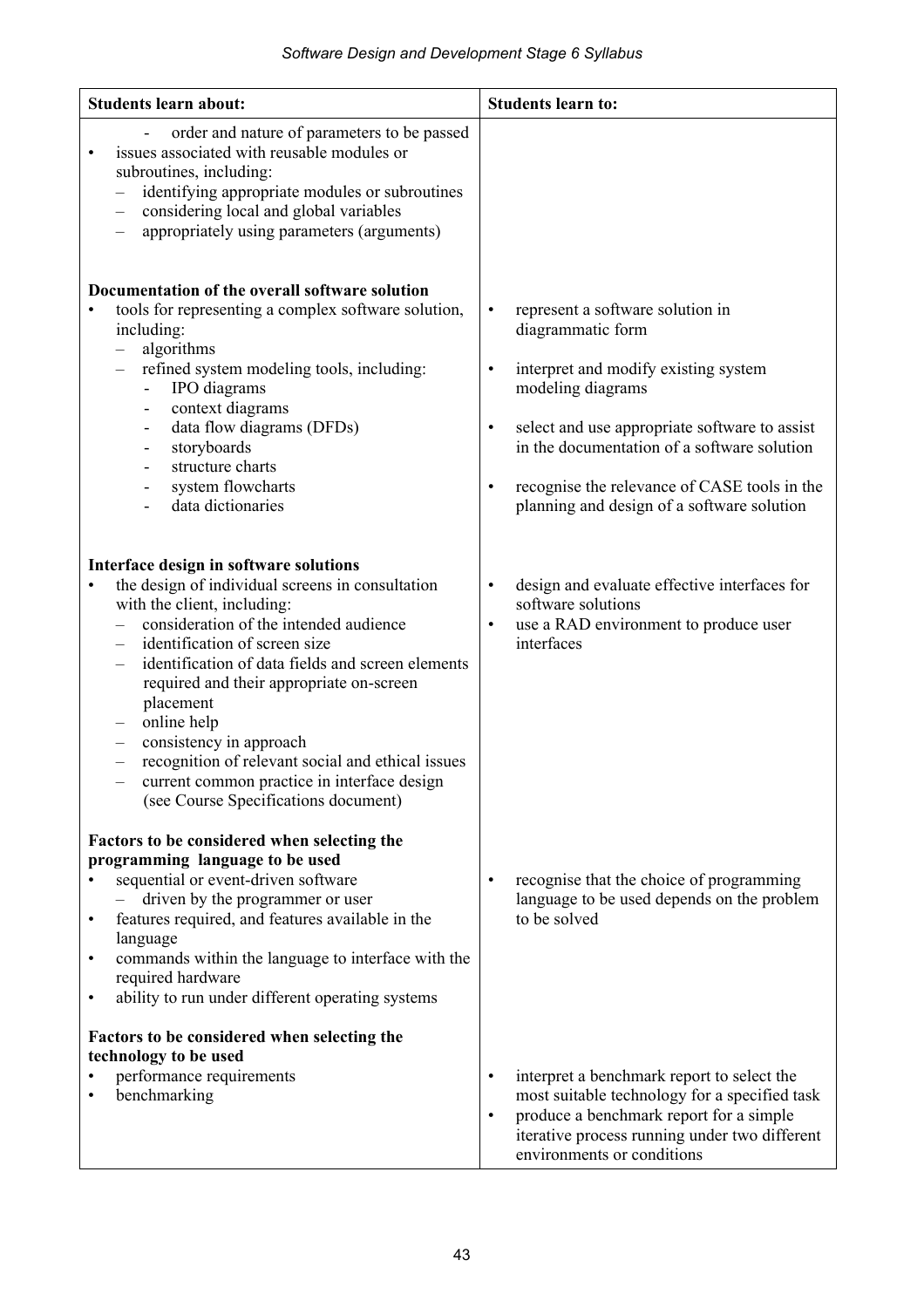#### **9.2.3 Implementation of software solution**

In the implementation phase of the software development cycle, previously developed algorithms are converted to a form that can be processed by a computer. Students will need to learn the syntax of the language, macro or script being used to successfully implement their solutions. Knowledge of a metalanguage such as EBNF or railroad diagram(s) is essential in understanding both the syntax of a language and how a translator can detect syntax errors in source code. The need for a translation process should be recognized. In the case of code, students should be aware of the relevance of the different translation methods available. Students will need to recognise the approach being used (that is, sequential or event-driven) and will need to make appropriate decisions about the design of interfaces and the documentation produced. Relevant social and ethical issues should be considered during this implementation process.

#### **Outcomes**

- H1.1 explains the interrelationship between hardware and software
- H1.2 differentiates between various methods used to construct software solutions
- H1.3 describes how the major components of a computer system store and manipulate data
- H2.1 explains the implications of the development of different languages
- H2.2 explains the interrelationship between emerging technologies and software development
- H3.1 identifies and evaluates legal, social and ethical issues in a number of contexts
- H3.2 constructs software solutions that address legal, social and ethical issues
- H4.2 applies appropriate development methods to solve software problems
- H4.3 applies a modular approach to implement well structured software solutions and evaluates their effectiveness
- H5.1 applies project management techniques to maximise the productivity of the software development
- H5.2 creates and justifies the need for the various types of documentation required for a software solution
- H5.3 selects and applies appropriate software to facilitate the design and development of software solutions
- H6.2 communicates the processes involved in a software solution to an inexperienced user
- H6.3 uses and describes a collaborative approach during the software development cycle
- H6.4 develops and evaluates effective user interfaces, in consultation with appropriate people.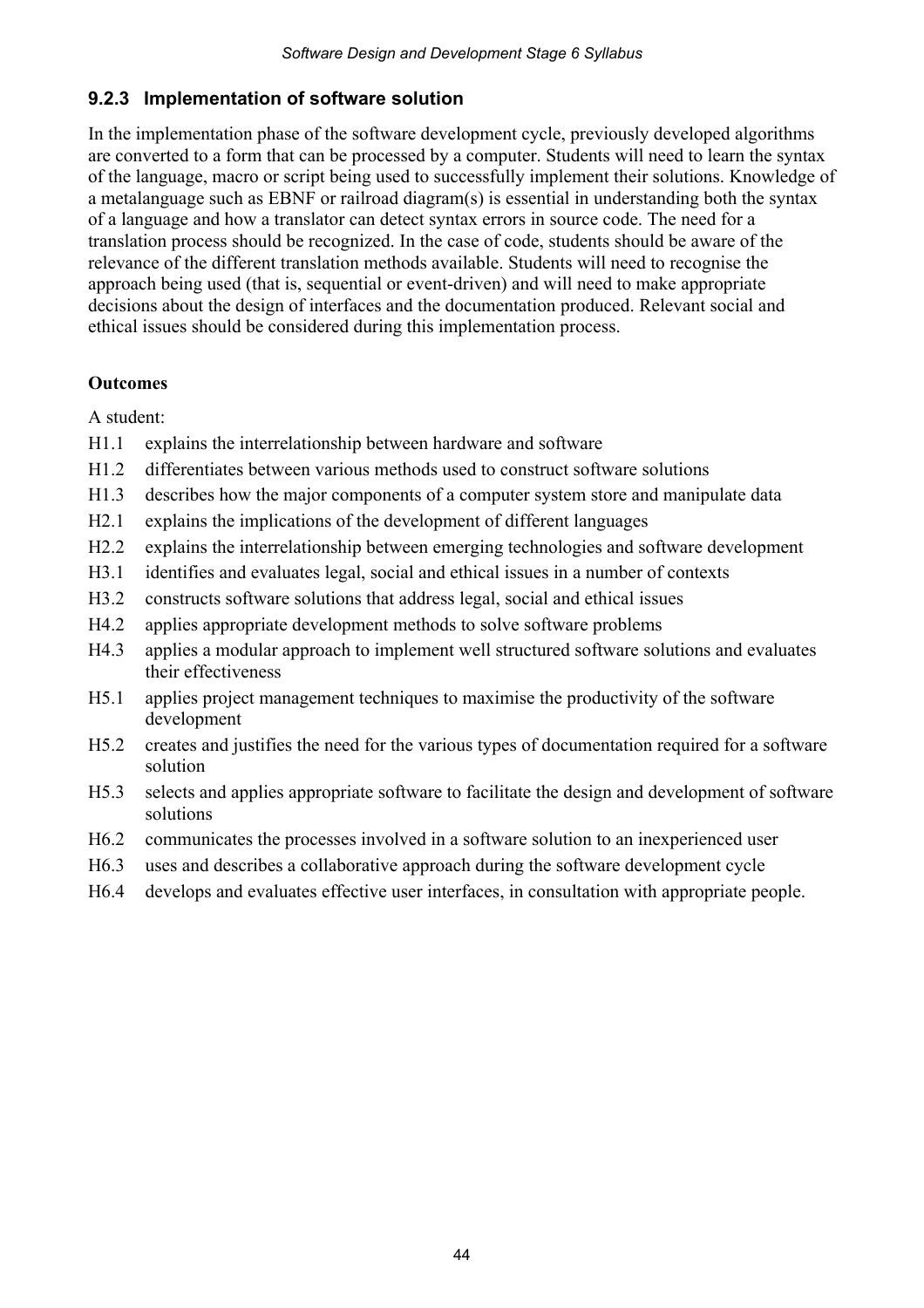| <b>Students learn about:</b>                                                                                                                                                                                                                                                                              | <b>Students learn to:</b>                                                                                                                                                                                                                                                                                                                                                                                                                |
|-----------------------------------------------------------------------------------------------------------------------------------------------------------------------------------------------------------------------------------------------------------------------------------------------------------|------------------------------------------------------------------------------------------------------------------------------------------------------------------------------------------------------------------------------------------------------------------------------------------------------------------------------------------------------------------------------------------------------------------------------------------|
| Implementation of the design using an appropriate<br>language<br>the different programming languages and the<br>appropriateness of their use in solving different<br>types of problems<br>construction of syntactically correct code that<br>$\bullet$<br>implements the logic described in the algorithm | identify an appropriate language to solve a<br>$\bullet$<br>particular problem<br>recognise the appropriateness of either a<br>$\bullet$<br>sequential or event-driven approach to solve a<br>particular problem<br>develop syntactically correct code to solve a<br>$\bullet$<br>problem in a given language                                                                                                                            |
| Language syntax required for software solutions<br>use of EBNF and railroad diagrams to describe the<br>syntax of statements in the selected language                                                                                                                                                     | interpret metalanguage definitions for<br>$\bullet$<br>commands in a selected language<br>produce syntactically correct statements using<br>$\bullet$<br>the metalanguage definitions<br>produce a generic metalanguage definition for<br>$\bullet$<br>a set of syntactically correct statements that<br>use the same command<br>implement a solution from a complex<br>$\bullet$<br>algorithm using syntactically correct<br>statements |
| The need for translational to machine code from<br>source code                                                                                                                                                                                                                                            |                                                                                                                                                                                                                                                                                                                                                                                                                                          |
| translation methods in software solutions including:<br>compilation<br>$\overline{\phantom{0}}$<br>interpretation<br>advantages and disadvantages of each method<br>$\bullet$                                                                                                                             | explain the use of tokens and the role of the<br>$\bullet$<br>parsing process during the translation of<br>source code to machine code                                                                                                                                                                                                                                                                                                   |
| steps in the translation process<br>$\bullet$<br>lexical analysis including token generation<br>syntactical analysis including parsing<br>code generation                                                                                                                                                 | recognise that machine code is the only code<br>$\bullet$<br>able to be executed by a computer<br>identify the most appropriate translation<br>$\bullet$<br>method for a given situation<br>use the features of both a compiler and an<br>$\bullet$<br>interpreter in the implementation of a<br>software solution                                                                                                                       |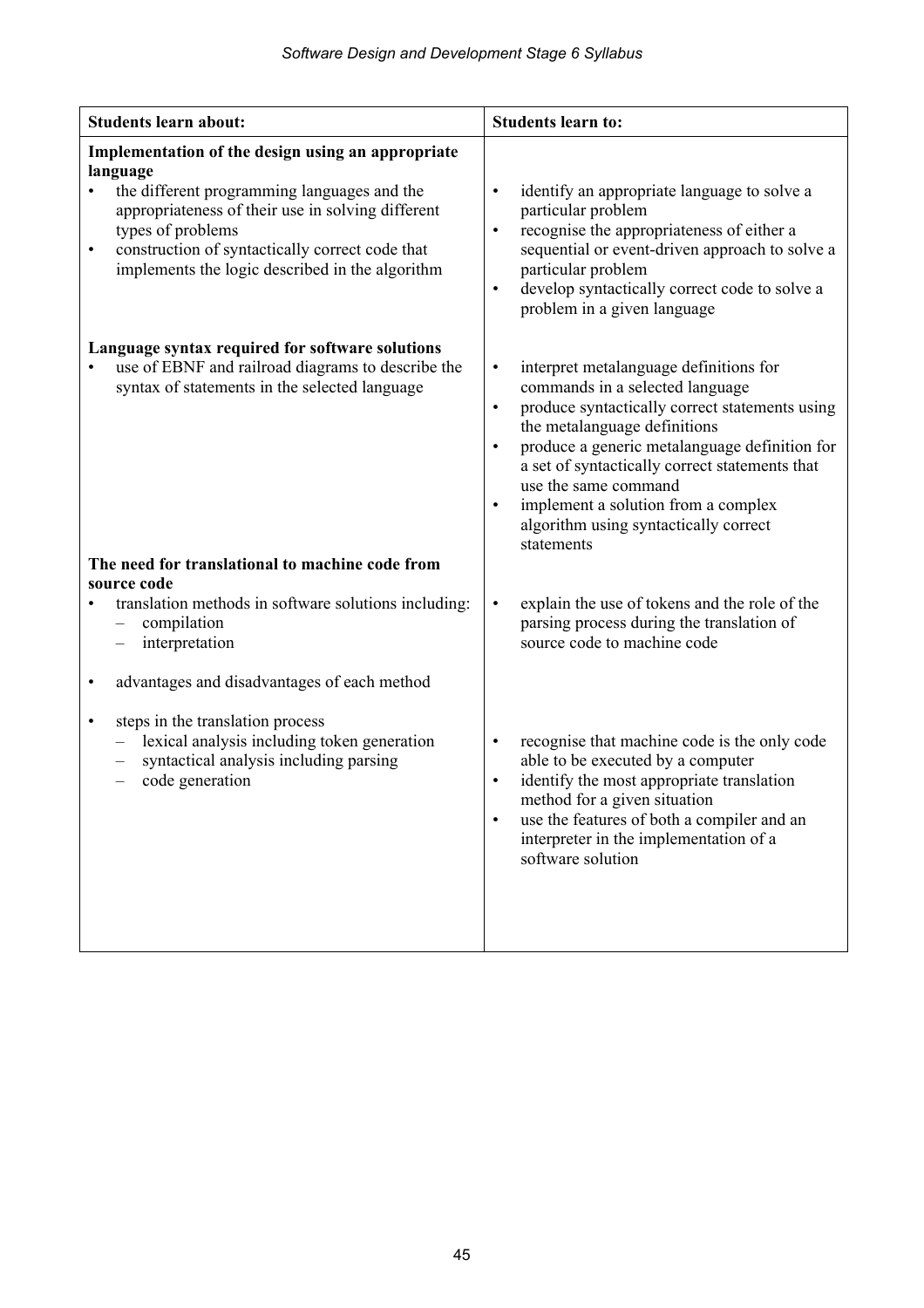| <b>Students learn about:</b><br><b>Students learn to:</b>                                                                                                              |  |
|------------------------------------------------------------------------------------------------------------------------------------------------------------------------|--|
| The role of machine code in the execution of a                                                                                                                         |  |
| program                                                                                                                                                                |  |
| machine code and CPU operation<br>recognise, interpret and write machine code<br>$\bullet$<br>$\bullet$                                                                |  |
| instruction format<br>instructions for a problem fragment                                                                                                              |  |
| use of registers and accumulators                                                                                                                                      |  |
| the fetch-execute cycle<br>$\overline{\phantom{0}}$                                                                                                                    |  |
| use of a program counter and instruction register                                                                                                                      |  |
| execution of called routines                                                                                                                                           |  |
| linking, including use of DLLs                                                                                                                                         |  |
|                                                                                                                                                                        |  |
| Techniques used in developing well-written code<br>the use of good programming practice, including:<br>employ good programming practice when<br>$\bullet$<br>$\bullet$ |  |
| a clear and uncluttered mainline<br>developing code<br>$\equiv$                                                                                                        |  |
| one logical task per subroutine                                                                                                                                        |  |
| use of stubs<br>justify the use of a clear modular structure<br>$\bullet$                                                                                              |  |
| with separate routines to ease the design and<br>appropriate use of control structures and data                                                                        |  |
| debugging process<br>structures                                                                                                                                        |  |
| writing for subsequent maintenance<br>$\overline{\phantom{m}}$                                                                                                         |  |
| version control                                                                                                                                                        |  |
| regular backup<br>$\qquad \qquad -$                                                                                                                                    |  |
| recognition of relevant social and ethical issues<br>$\qquad \qquad -$                                                                                                 |  |
| the process of detecting and correcting errors,<br>$\bullet$                                                                                                           |  |
| including:                                                                                                                                                             |  |
| types of error<br>differentiate between types of errors<br>$\bullet$                                                                                                   |  |
| recognise the cause of a specific error and<br>syntax errors<br>$\bullet$                                                                                              |  |
| determine how to correct it<br>logic errors                                                                                                                            |  |
| runtime errors, including:                                                                                                                                             |  |
| arithmetic overflow                                                                                                                                                    |  |
| division by zero<br>effectively use a variety of appropriate error<br>$\bullet$<br>$\blacksquare$                                                                      |  |
| correction techniques to locate the cause of a<br>accessing inappropriate memory<br>$\overline{\phantom{a}}$                                                           |  |
| locations<br>logic error and then correct it                                                                                                                           |  |
| methods of error detection and correction                                                                                                                              |  |
| use of flags                                                                                                                                                           |  |
| methodical approach to the isolation of<br>logic errors                                                                                                                |  |
| use of debugging output statements                                                                                                                                     |  |
| peer checking                                                                                                                                                          |  |
| desk checking                                                                                                                                                          |  |
| structured walkthrough                                                                                                                                                 |  |
| comparison of actual with expected output                                                                                                                              |  |
| the use of software debugging tools, including:                                                                                                                        |  |
| use of breakpoints                                                                                                                                                     |  |
| resetting variable contents                                                                                                                                            |  |
| program traces                                                                                                                                                         |  |
| single line stepping                                                                                                                                                   |  |
|                                                                                                                                                                        |  |
| Documentation of a software solution                                                                                                                                   |  |
| forms of documentation, including:<br>$\bullet$                                                                                                                        |  |
| log book<br>$\overline{\phantom{0}}$                                                                                                                                   |  |
| user documentation, including:<br>user manual<br>$\bullet$                                                                                                             |  |
| produce user documentation (incorporating<br>reference manual                                                                                                          |  |
| screen dumps) that includes:<br>installation guide<br>a user manual                                                                                                    |  |
| tutorial<br>a tutorial<br>$\qquad \qquad -$                                                                                                                            |  |
| online help<br>online help                                                                                                                                             |  |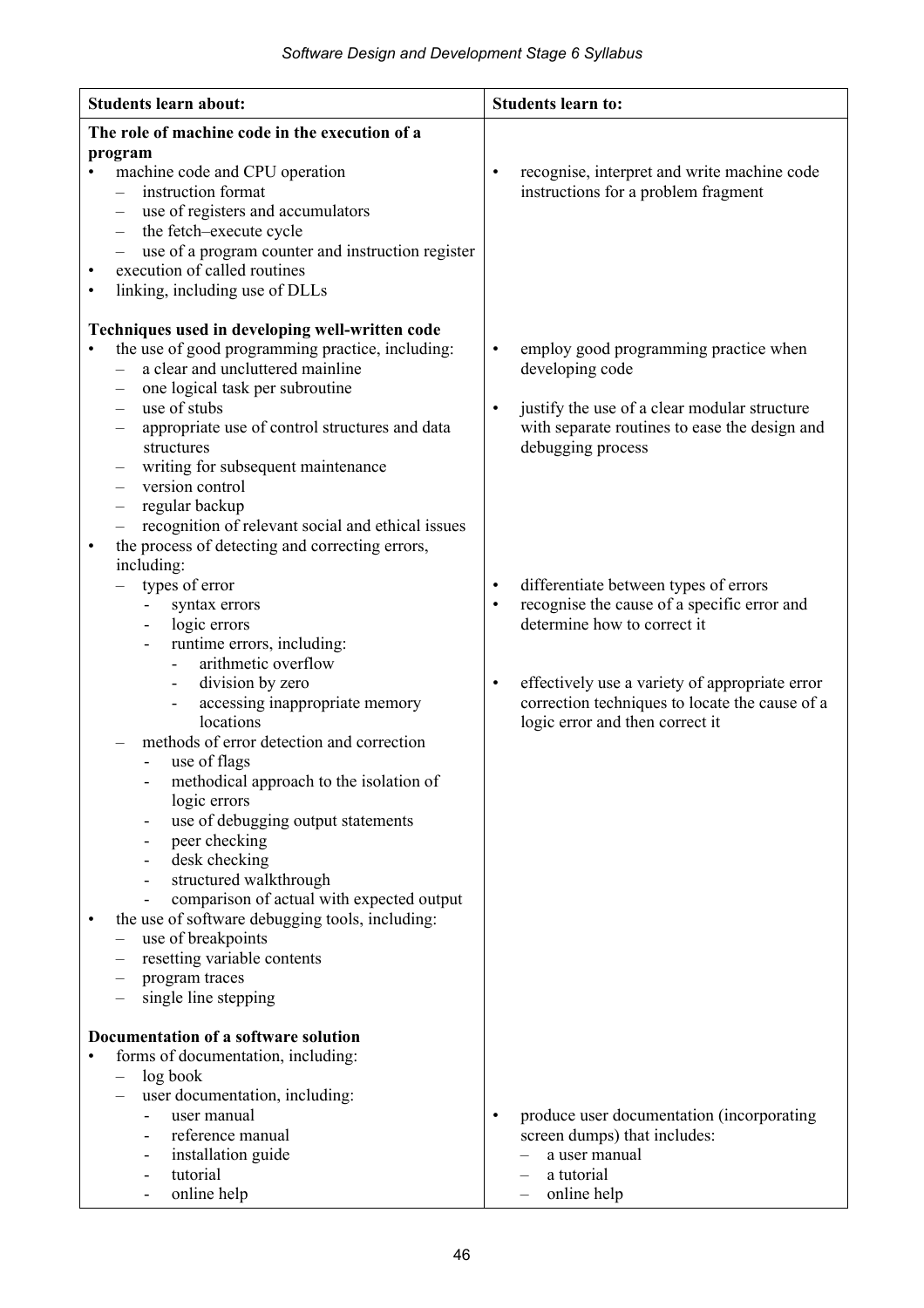| <b>Students learn about:</b>                                                                                                                                                    | <b>Students learn to:</b>                                                                                                                                                                                                                                             |
|---------------------------------------------------------------------------------------------------------------------------------------------------------------------------------|-----------------------------------------------------------------------------------------------------------------------------------------------------------------------------------------------------------------------------------------------------------------------|
|                                                                                                                                                                                 |                                                                                                                                                                                                                                                                       |
| technical documentation, including:<br>systems documentation<br>algorithms<br>source code                                                                                       | differentiate between types of user<br>$\bullet$<br>documentation                                                                                                                                                                                                     |
| use of application software including CASE tools to<br>assist in the documentation process                                                                                      | identify the personnel who would be likely to<br>$\bullet$<br>use the different types of documentation                                                                                                                                                                |
| recognition of relevant social and ethical issues                                                                                                                               | produce technical documentation for an<br>$\bullet$<br>implemented software solution                                                                                                                                                                                  |
| Hardware environment to enable implementation of                                                                                                                                |                                                                                                                                                                                                                                                                       |
| the software solution<br>hardware requirements<br>minimum configuration<br>$\overline{\phantom{0}}$<br>possible additional hardware<br>appropriate device drivers or extensions | recognise the need for additional hardware<br>$\bullet$<br>identify potential compatibility issues for a<br>$\bullet$<br>newly developed software solution                                                                                                            |
| <b>Emerging technologies</b><br>the effect of emerging hardware and software<br>$\bullet$<br>technologies on the development process (see<br>Course Specifications document)    | recognise the implications of emerging<br>$\bullet$<br>technologies for the developer in terms of the<br>code written to make use of these<br>technologies<br>recognise the implications of emerging<br>$\bullet$<br>technologies for the code development<br>process |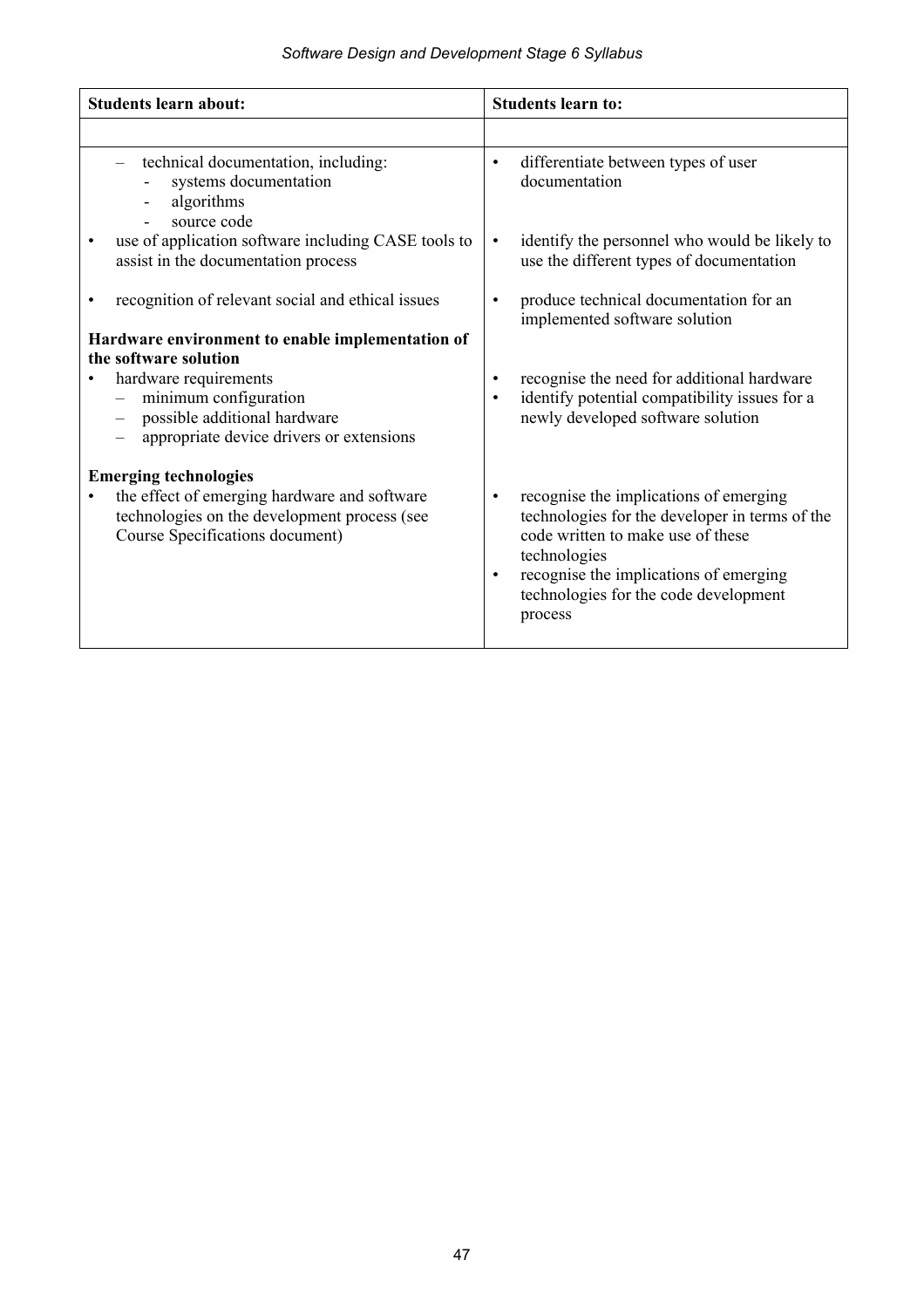#### **9.2.4 Testing and evaluating of software solutions**

Students should verify their solutions using test data both at program and system level. Live testing of programs should take place so that potential problems can be identified and addressed. Students should also check that original requirements are met and that there are no logic errors. All user interfaces should also be evaluated at this stage.

These steps are critical in ensuring that the developed product meets the user's needs in terms of relevance, reliability and quality.

#### **Outcomes**

- H3.1 identifies and evaluates legal, social and ethical issues in a number of contexts
- H3.2 constructs software solutions that address legal, social and ethical issues
- H4.2 applies appropriate development methods to solve software problems
- H4.3 applies a modular approach to implement well structured software solutions and evaluates their effectiveness
- H5.1 applies project management techniques to maximise the productivity of the software development
- H5.2 creates and justifies the need for the various types of documentation required for a software solution
- H5.3 selects and applies appropriate software to facilitate the design and development of software solutions
- H6.1 assesses the skills required in the software development cycle
- H6.2 communicates the processes involved in a software solution to an inexperienced user
- H6.3 uses and describes a collaborative approach during the software development cycle
- H6.4 develops and evaluates effective user interfaces, in consultation with appropriate people.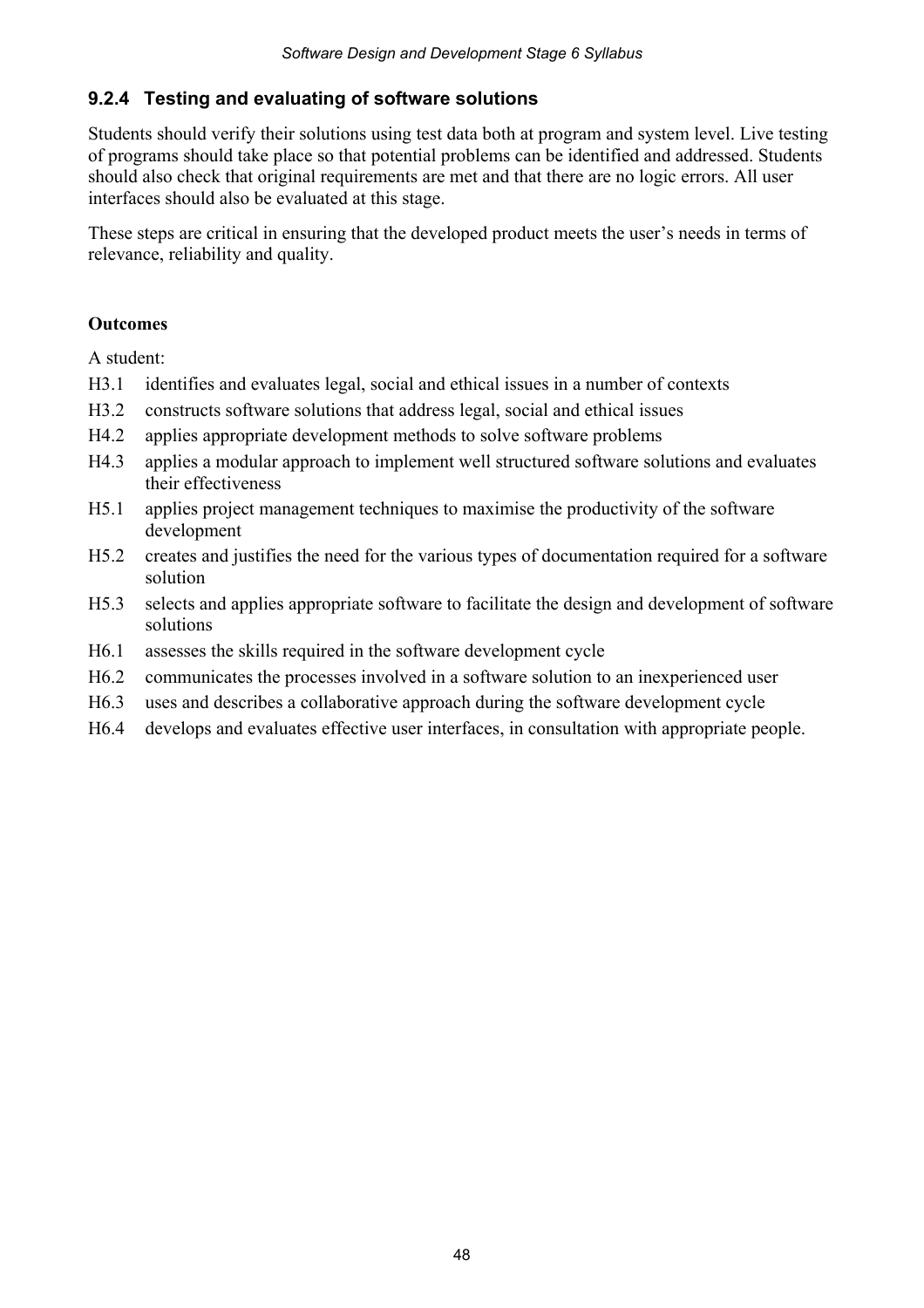| <b>Students learn about:</b>                                                                                                                                                                                                                                                                                                                                                                                                                                                                                                                                                                                                                                                                                                                                                                                                                                                                                                                                                                                                                                                                                                                                | <b>Students learn to:</b>                                                                                                                                                                                                                                                                                                                                                                                                                                                                                                                                                                                                                                                  |
|-------------------------------------------------------------------------------------------------------------------------------------------------------------------------------------------------------------------------------------------------------------------------------------------------------------------------------------------------------------------------------------------------------------------------------------------------------------------------------------------------------------------------------------------------------------------------------------------------------------------------------------------------------------------------------------------------------------------------------------------------------------------------------------------------------------------------------------------------------------------------------------------------------------------------------------------------------------------------------------------------------------------------------------------------------------------------------------------------------------------------------------------------------------|----------------------------------------------------------------------------------------------------------------------------------------------------------------------------------------------------------------------------------------------------------------------------------------------------------------------------------------------------------------------------------------------------------------------------------------------------------------------------------------------------------------------------------------------------------------------------------------------------------------------------------------------------------------------------|
| <b>Testing the software solution</b><br>comparison of the solution with the design<br>$\bullet$<br>specifications<br>generating relevant test data for complex solutions<br>$\bullet$<br>comparison of actual with expected output<br>$\bullet$<br>levels of testing<br>$\bullet$<br>module<br>test that each module and subroutine<br>functions correctly<br>use of drivers<br>program<br>test that the overall program (including<br>incorporated modules and subroutines)<br>functions correctly<br>system<br>test that the overall system (including all<br>programs in the suite) functions correctly,<br>including the interfaces between programs<br>acceptance testing<br>the use of live test data to ensure that the testing<br>$\bullet$<br>environment accurately reflects the expected<br>environment in which the new system will operate<br>large file sizes<br>mix of transaction types<br>$\qquad \qquad -$<br>response times<br>$\qquad \qquad -$<br>volume of data (load testing)<br>$\qquad \qquad -$<br>effect of the new system on the existing<br>$\qquad \qquad -$<br>systems in the environment into which it will<br>be installed | differentiate between systems and program test<br>$\bullet$<br>data<br>test their solution with the test data created at<br>$\bullet$<br>the design stage, comparing actual with<br>expected output<br>use drivers and/or stubs to test specific modules<br>$\bullet$<br>and subroutines before the rest of the code is<br>developed<br>recognise the importance of module testing<br>$\bullet$<br>before the module or subroutine is incorporated<br>into the larger solution<br>recognise that while an individual program or<br>$\bullet$<br>module may have been successfully tested,<br>when it is incorporated into a larger system,<br>problems may become apparent |
| Reporting on the testing process<br>documentation of the test data and output<br>produced (see Course Specifications document)<br>use of CASE tools<br>communication with those for whom the solution<br>$\bullet$<br>has been developed, including:<br>test results<br>comparison with the original design<br>specifications<br><b>Evaluating the software solution</b><br>verifying the requirements have been met<br>$\bullet$<br>appropriately<br>quality assurance<br>$\bullet$                                                                                                                                                                                                                                                                                                                                                                                                                                                                                                                                                                                                                                                                        | demonstrate the features of a new system to the<br>$\bullet$<br>client<br>assess the new software solution to ensure that<br>$\bullet$<br>it meets the specified quality assurance criteria<br>assess the performance of the new software<br>$\bullet$<br>solution against the criteria specified by the                                                                                                                                                                                                                                                                                                                                                                   |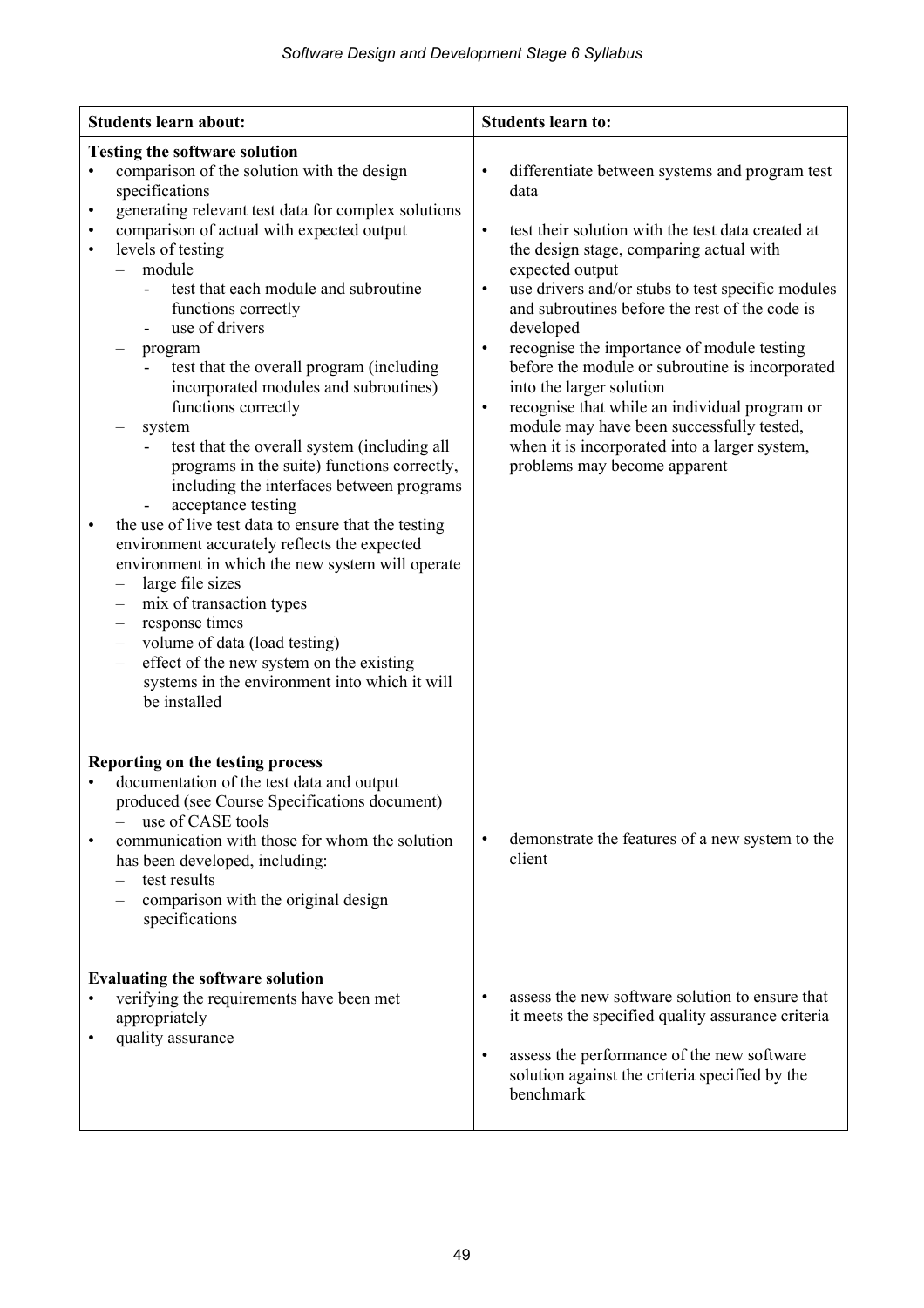| Students learn about:                                                                                                             | Students learn to: |
|-----------------------------------------------------------------------------------------------------------------------------------|--------------------|
| <b>Post implementation review</b><br>facilitation of open discussion and evaluation with<br>the client<br>client sign off process |                    |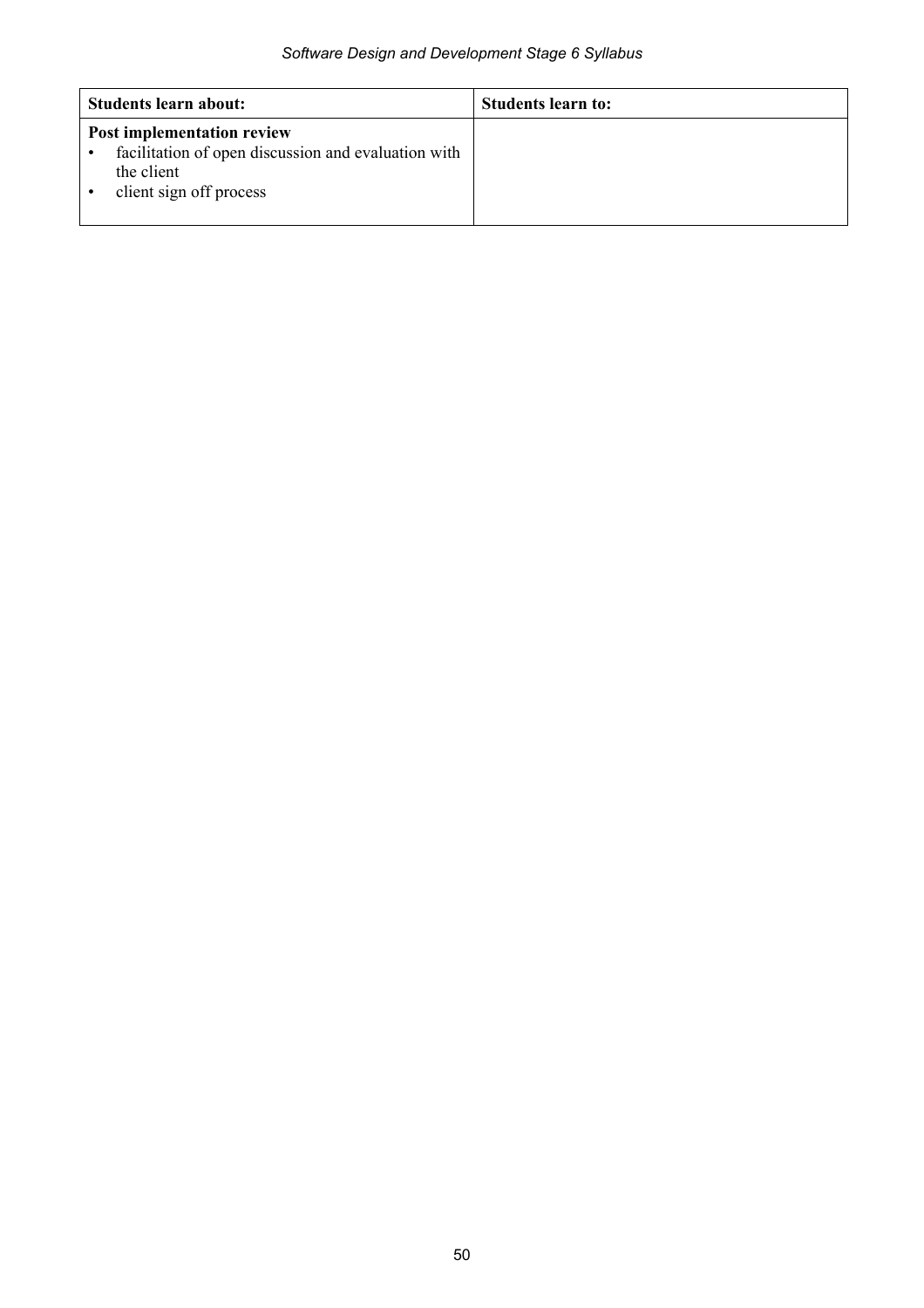#### **9.2.5 Maintaining software solutions**

Modifications to source code are often required. Often these are not made by the original developers. Under these circumstances, original documentation is of importance, as is the readability of the source code. As a minimum, all modified or new code should adhere to the standards of the original code.

Students should be given opportunities to modify and document their own code and experience modifying and documenting the code of others. Documentation is an integral part of this process.

#### **Outcomes**

- H1.2 differentiates between various methods used to construct software solutions
- H3.1 identifies and evaluates legal, social and ethical issues in a number of contexts
- H3.2 constructs software solutions that address legal, social and ethical issues
- H4.2 applies appropriate development methods to solve software problems
- H4.3 applies a modular approach to implement well structured software solutions and evaluates their effectiveness
- H5.1 applies project management techniques to maximise the productivity of the software development
- H5.2 creates and justifies the need for the various types of documentation required for a software solution
- H5.3 selects and applies appropriate software to facilitate the design and development of software solutions
- H6.1 assesses the skills required in the software development cycle
- H6.2 communicates the processes involved in a software solution to an inexperienced user
- H6.3 uses and describes a collaborative approach during the software development cycle
- H6.4 develops and evaluates effective user interfaces, in consultation with appropriate people

| <b>Students learn about:</b>                                                                                                                                                                                                                                                                                                                                                                                                                                                      | <b>Students learn to:</b>                                                                                                                                                                                                  |
|-----------------------------------------------------------------------------------------------------------------------------------------------------------------------------------------------------------------------------------------------------------------------------------------------------------------------------------------------------------------------------------------------------------------------------------------------------------------------------------|----------------------------------------------------------------------------------------------------------------------------------------------------------------------------------------------------------------------------|
| Modifying code to meet changed requirements<br>identifying reasons for change in source code<br>locating of sections to be altered<br>determining changes to be made<br>implementing and testing solution<br>Documenting changes<br>including relevant comments in the source code to<br>highlight the modification<br>updating associated hard copy documentation and<br>online help<br>using CASE tools to monitor changes and versions<br>(see Course Specifications document) | read and interpret source code created by other<br>developers<br>design, implement and test modifications<br>recognise the cyclical approach to maintenance<br>document modifications with dates and<br>reasons for change |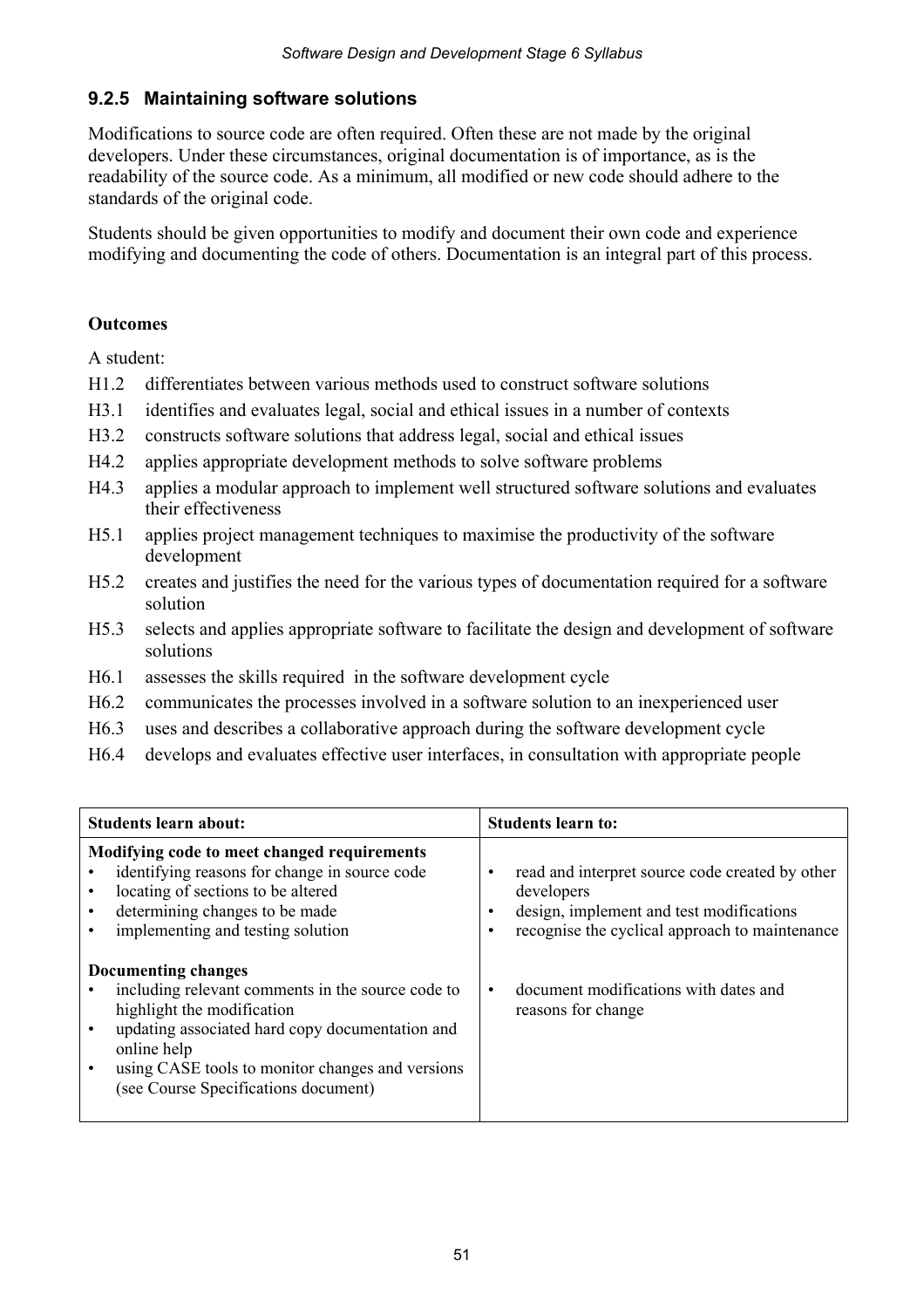### **9.3 Developing a Solution Package**

Project work in the HSC course is intended to reinforce the content covered in the other topics in the course. Students need to experience working collaboratively with their peers and others, as this is common in the computing field beyond school. In order to be able to develop software successfully, students need to be able communicate well with others. Project work gives students these opportunities.

The development of project(s) will build students' understanding of the content dealt with elsewhere in the course and should be integrated throughout the duration of this course.

#### **Outcomes**

- H1.1 explains the interrelationship between hardware and software
- H1.2 differentiates between various methods used to construct software solutions
- H1.3 describes how the major components of a computer system store and manipulate data
- H3.1 identifies and evaluates legal, social and ethical issues in a number of contexts
- H3.2 constructs software solutions that address legal, social and ethical issues
- H4.1 identifies needs to which software solutions are appropriate
- H4.2 applies appropriate development methods to solve software problems
- H4.3 applies a modular approach to implement well structured software solutions and evaluates their effectiveness
- H5.1 applies project management techniques to maximise the productivity of the software development
- H5.2 creates and justifies the need for the various types of documentation required for a software solution
- H5.3 selects and applies appropriate software to facilitate the design and development of software solutions
- H6.1 assesses the skills required in the software development cycle
- H6.2 communicates the processes involved in a software solution to an inexperienced user
- H6.3 uses and describes a collaborative approach during the software development cycle
- H6.4 develops and evaluates effective user interfaces, in consultation with appropriate people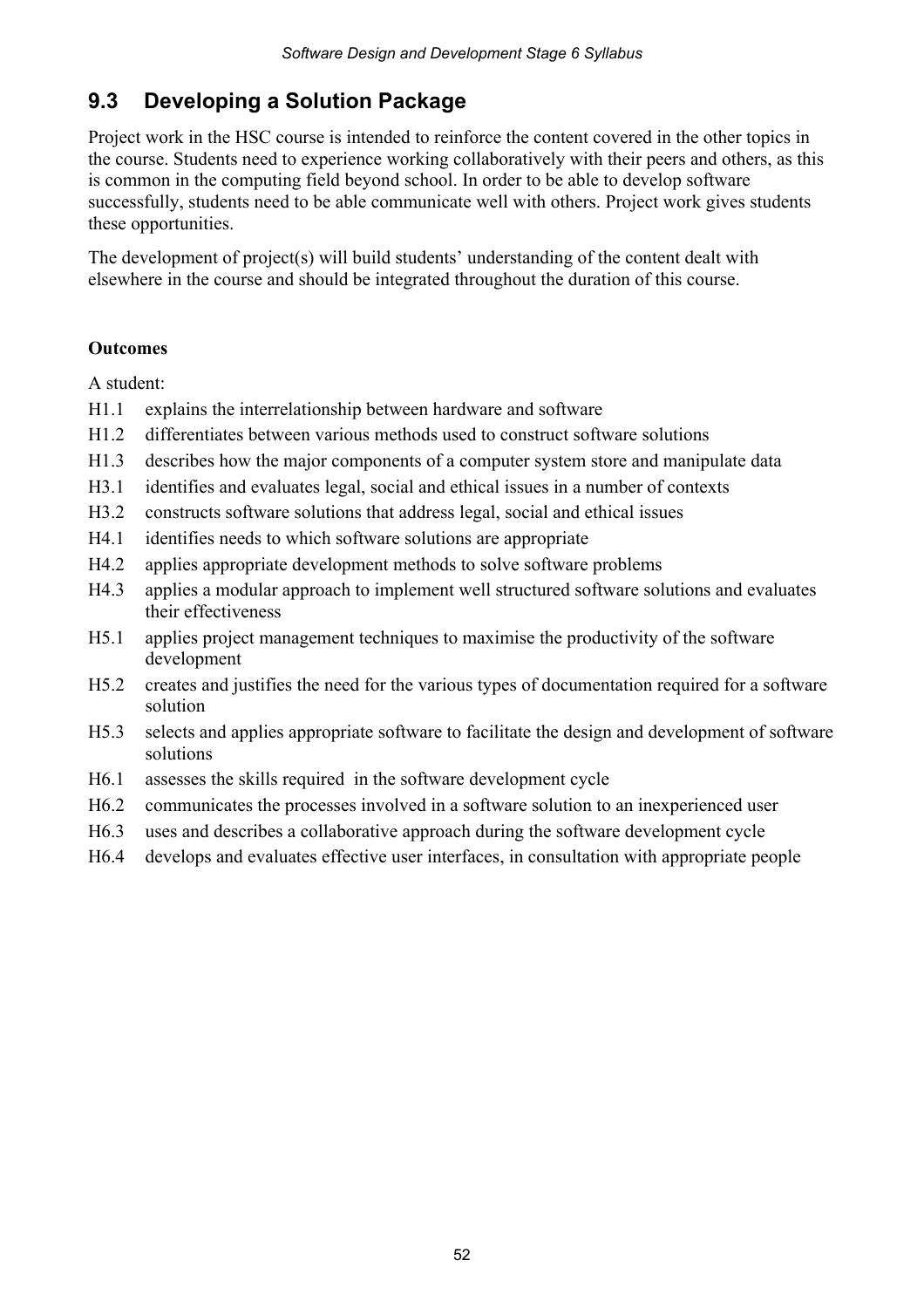|           | <b>Students learn about:</b>                                                            | <b>Students learn to:</b>                                    |
|-----------|-----------------------------------------------------------------------------------------|--------------------------------------------------------------|
|           | Designing and developing a software solution to a                                       |                                                              |
|           | complex problem                                                                         |                                                              |
| $\bullet$ | defining and understanding the problem                                                  | define the problem and investigate alternative<br>$\bullet$  |
|           | identification of the problem                                                           | approaches to a software solution                            |
|           | generation of ideas                                                                     | evaluate the ideas for practical implementation<br>$\bullet$ |
|           | communication with others involved in the                                               |                                                              |
|           | proposed system<br>draft interface design                                               | select an appropriate solution<br>$\bullet$                  |
|           | $\qquad \qquad -$<br>representing the system using diagrams<br>$\overline{\phantom{0}}$ | produce an initial Gantt chart<br>$\bullet$                  |
|           | selection of appropriate data structures<br>-                                           |                                                              |
|           | applying project management techniques<br>-                                             | use a logbook to document the progress of their<br>$\bullet$ |
|           | consideration of all social and ethical issues<br>$\qquad \qquad -$                     | project (see Course Specifications document)                 |
| $\bullet$ | planning and designing                                                                  | document the software solution<br>$\bullet$                  |
|           | algorithm design                                                                        |                                                              |
|           | refined systems modeling, such as:                                                      | generate a fully documented design for their<br>$\bullet$    |
|           | IPO diagrams                                                                            | project after communication with other                       |
|           | context diagrams                                                                        | potential users                                              |
|           | data flow diagrams (DFDs)<br>۰                                                          |                                                              |
|           | storyboards<br>٠                                                                        |                                                              |
|           | structure charts                                                                        |                                                              |
|           | system flowcharts<br>data dictionaries                                                  | use and modify a Gantt chart as appropriate<br>$\bullet$     |
|           | additional resources                                                                    |                                                              |
|           | Gantt charts                                                                            |                                                              |
|           | logbooks                                                                                |                                                              |
|           | algorithms<br>$\overline{\phantom{0}}$                                                  |                                                              |
|           | prototypes                                                                              |                                                              |
|           | selecting software environment<br>-                                                     |                                                              |
|           | identifying appropriate hardware<br>-                                                   |                                                              |
|           | selecting appropriate data structures<br>-                                              |                                                              |
|           | defining files<br>$\overline{\phantom{0}}$                                              |                                                              |
|           | purpose                                                                                 |                                                              |
|           | contents                                                                                |                                                              |
|           | organisation                                                                            |                                                              |
|           | defining records<br>defining required validation processes<br>$\overline{\phantom{0}}$  |                                                              |
|           | identifying relevant standard or common                                                 |                                                              |
|           | modules or subroutines                                                                  |                                                              |
|           | using software to document design                                                       |                                                              |
|           | identifying appropriate test data<br>$\qquad \qquad -$                                  |                                                              |
|           | enabling and incorporating feedback from                                                |                                                              |
|           | users at regular intervals                                                              |                                                              |
|           | considering all social and ethical issues                                               |                                                              |
|           | communicating with others involved in the                                               |                                                              |
|           | proposed system                                                                         |                                                              |
|           | applying project management techniques                                                  |                                                              |
| $\bullet$ | implementing<br>converting the solution into code                                       | implement a fully tested and documented<br>$\bullet$         |
|           | systematic removal of errors                                                            | software solution in a methodical manner                     |
|           | refining the data dictionary                                                            |                                                              |
|           | including standard or common modules or                                                 | use project management techniques to ensure<br>$\bullet$     |
|           | subroutines                                                                             | that the software solution is implemented in an              |
|           | using software to refine documentation                                                  | appropriate time frame                                       |
|           | creating online help                                                                    |                                                              |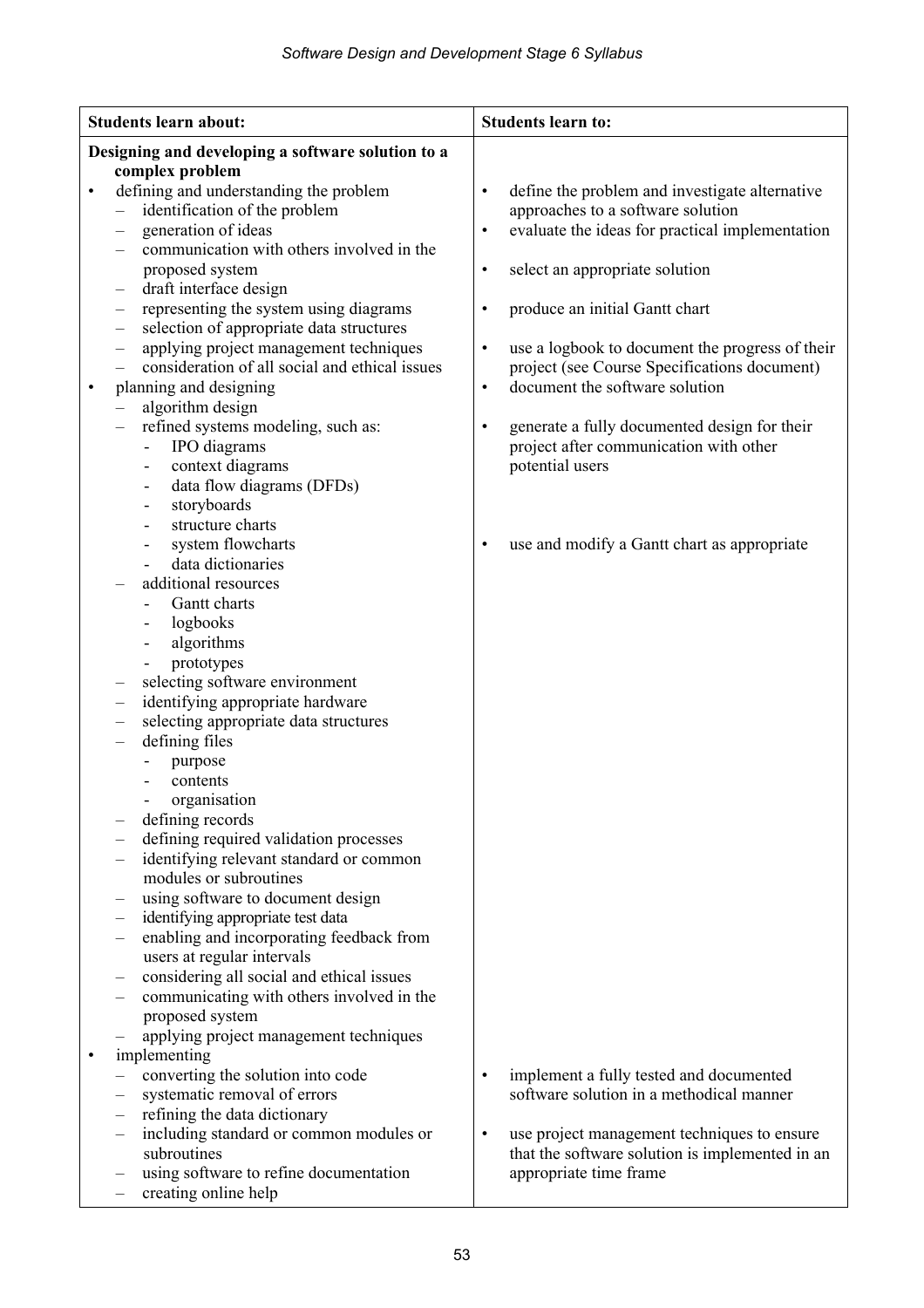| <b>Students learn about:</b>                                                                                                                                                                                                                                                                                                                                                                                                                                                                                                                        | <b>Students learn to:</b>                                                                                                                                                                                                                                                                   |
|-----------------------------------------------------------------------------------------------------------------------------------------------------------------------------------------------------------------------------------------------------------------------------------------------------------------------------------------------------------------------------------------------------------------------------------------------------------------------------------------------------------------------------------------------------|---------------------------------------------------------------------------------------------------------------------------------------------------------------------------------------------------------------------------------------------------------------------------------------------|
| reporting on the status of the system at regular<br>intervals<br>applying project management techniques<br>testing and evaluating<br>completing thorough program and system<br>testing<br>completing all user documentation for the<br>project<br>maintaining<br>$\bullet$<br>modifying the project to ensure:<br>an improved, more elegant solution<br>all needs have been met<br>the software solution operates under<br>changed environments or requirements<br>updating the software specifications and<br>documentation to reflect the changes | ensure that relevant ethical and social issues are<br>$\bullet$<br>addressed appropriately<br>evaluate the project in relation to the original<br>$\bullet$<br>understanding of the problem<br>review and evaluate the quality of the solution<br>$\bullet$<br>making the necessary changes |
| Whole project issues<br>project management techniques<br>social and ethical issues<br>$\bullet$<br>feedback from users at regular intervals                                                                                                                                                                                                                                                                                                                                                                                                         | manage the project effectively<br>$\bullet$<br>communicate effectively with potential users<br>$\bullet$                                                                                                                                                                                    |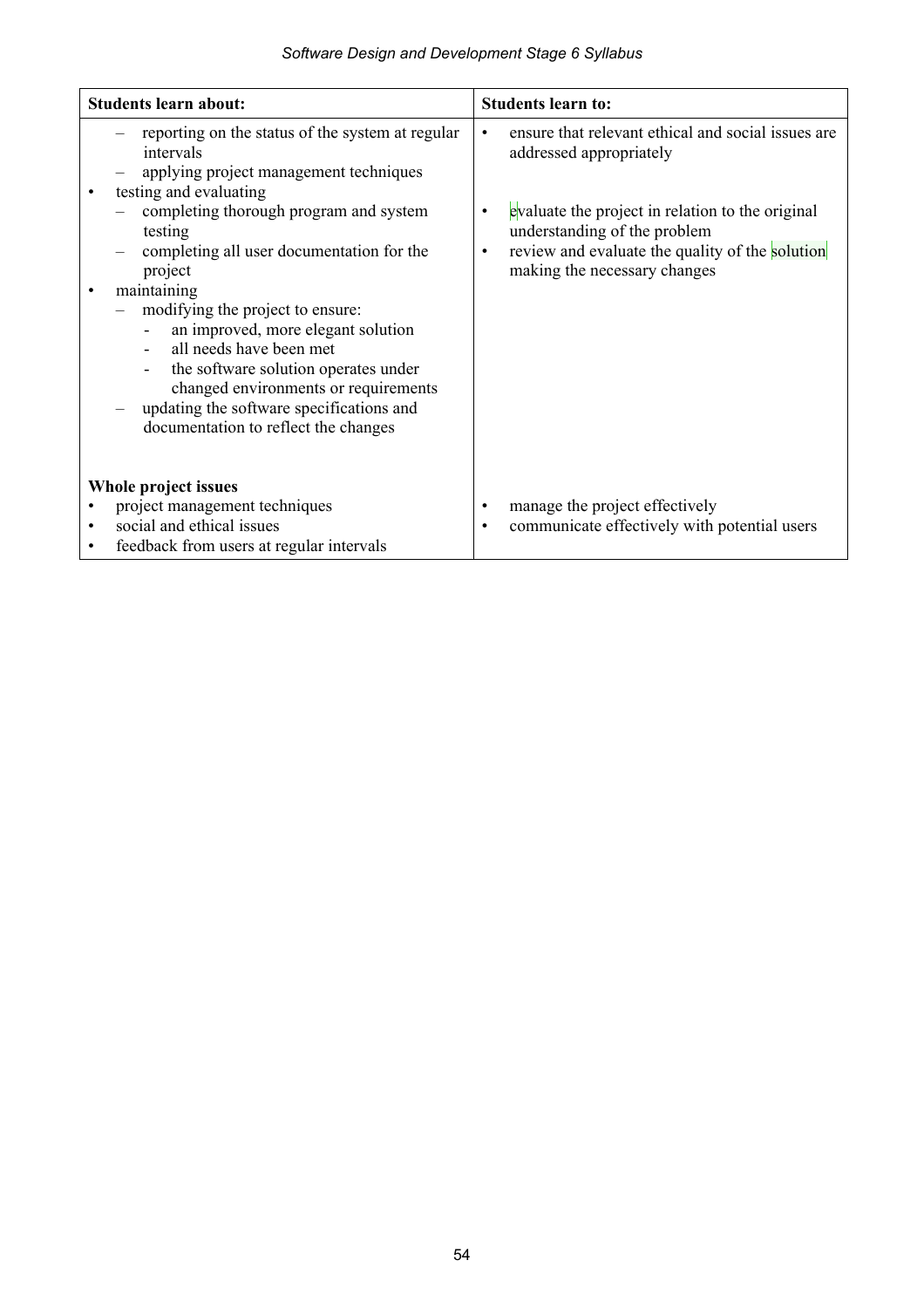### **9.4 Options**

The option topics in this course extend students' software development experiences in one of two dimensions.

Option 1 Programming Paradigms broadens students' understanding of different types of programming languages by looking at two different types and the reasons for their development.

Option 2 The Interrelationship Between Software and Hardware extends students' understanding of software development by investigating the more detailed relationships between hardware and software and how the hardware is used by the software to allow specified instructions to be performed.

### **9.4.1 Option 1 Programming Paradigms**

This topic offers students the opportunity to look at different types of programming languages. Each of these was developed in an attempt to improve programmer productivity. By focusing on each of the different paradigms, students should gain an insight into how effective each approach has been, together with an understanding of the specific areas where the use of a particular paradigm could be particularly appropriate. This understanding will broaden the students' experience of different paradigms and will also offer them a wider choice from which to select an appropriate language to solve a specific problem.

Students are expected to implement solutions to a number of small relevant problems using an appropriate language. A range of problems should be selected. Some problems will require the use of the logic paradigm, while other problems will require the use of the object oriented paradigm.

#### **Outcomes**

- H1.2 differentiates between various methods used to construct software solutions
- H2.1 explains the implications of the development of different languages
- H2.2 explains the interrelationship between emerging technologies and software development
- H4.1 identifies needs to which software solutions are appropriate
- H4.2 applies appropriate development methods to solve software problems
- H5.3 selects and applies appropriate software to facilitate the design and development of software solutions.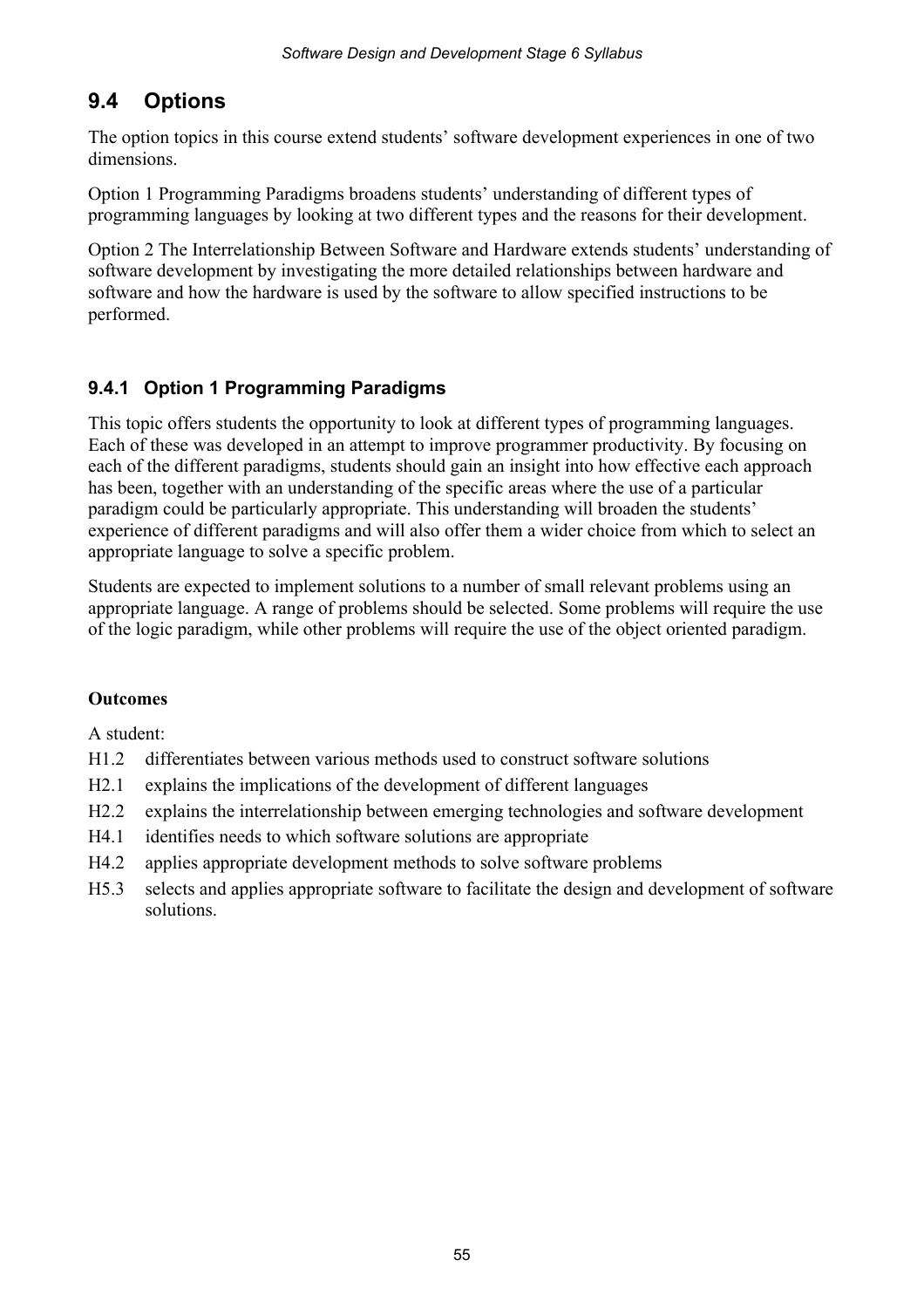| <b>Students learn about:</b>                                                                                                                                                                                                                                                                                                                                                                                                                                                                               | <b>Students learn to:</b>                                                                                                                                                                                                                                                                                                                                                                                                                                                                                                                                                                                                                                                                                                                                                            |
|------------------------------------------------------------------------------------------------------------------------------------------------------------------------------------------------------------------------------------------------------------------------------------------------------------------------------------------------------------------------------------------------------------------------------------------------------------------------------------------------------------|--------------------------------------------------------------------------------------------------------------------------------------------------------------------------------------------------------------------------------------------------------------------------------------------------------------------------------------------------------------------------------------------------------------------------------------------------------------------------------------------------------------------------------------------------------------------------------------------------------------------------------------------------------------------------------------------------------------------------------------------------------------------------------------|
| Development of the different paradigms<br>limitations of the imperative paradigm<br>difficulty with solving certain types of problems<br>$\overline{\phantom{0}}$<br>the need to specify code for every individual<br>$\overline{\phantom{0}}$<br>process<br>difficulty of coding for variability<br>emerging technologies<br>$\bullet$<br>simplifying the development and testing of some<br>$\bullet$<br>larger software projects<br>strengths of different paradigms<br>$\bullet$                       | identify the needs that led to the development<br>$\bullet$<br>of different paradigms<br>recognise the issues associated with using an<br>$\bullet$<br>imperative approach to solve some problems<br>such as Artificial Intelligence (AI) and<br>computer gaming                                                                                                                                                                                                                                                                                                                                                                                                                                                                                                                     |
| Logic paradigm<br>concepts<br>variables<br>rules<br>facts<br>heuristics<br>goals<br>$\overline{\phantom{0}}$<br>inference engine<br>$\qquad \qquad -$<br>backward/forward chaining<br>$\overline{\phantom{0}}$<br>language syntax<br>$\bullet$<br>variables<br>rules<br>facts<br>appropriate use, such as:<br>pattern matching<br>AI<br>expert systems<br>Object oriented paradigm                                                                                                                         | recognise representative fragments of code<br>$\bullet$<br>written using the logic paradigm (see Course<br>Specifications document)<br>recognise the use of the logic paradigm<br>$\bullet$<br>concepts in code<br>interpret a fragment of code written using the<br>$\bullet$<br>logic paradigm, and identify and correct logic<br>errors<br>modify fragments of code written using the<br>$\bullet$<br>logic paradigm to incorporate changed<br>requirements<br>code and test appropriate solutions in a<br>$\bullet$<br>language using the logic paradigm<br>assess the appropriateness of a software<br>$\bullet$<br>solution written using the logic paradigm<br>against a solution written using an imperative<br>approach                                                     |
| concepts<br>classes<br>objects<br>attributes<br>—<br>methods/operations<br>$\overline{\phantom{0}}$<br>variables and control structures<br>abstraction<br>—<br>instantiation<br>inheritance<br>polymorphism<br>encapsulation<br>language syntax<br>classes<br>objects<br>attributes<br>$\qquad \qquad -$<br>methods/operations<br>$\qquad \qquad -$<br>variables and control structures<br>$\qquad \qquad -$<br>appropriate use, such as<br>$\bullet$<br>computer games<br>web-based database applications | recognise representative fragments of code<br>$\bullet$<br>written using the object oriented paradigm<br>(see Course Specifications document)<br>recognise the use of the object oriented<br>$\bullet$<br>concepts in code<br>interpret a fragment of code written using the<br>$\bullet$<br>object oriented paradigm, and identify and<br>correct logic errors<br>modify fragments of code written using the<br>$\bullet$<br>object oriented paradigm to incorporate<br>changed requirements<br>code and test appropriate solutions in a<br>$\bullet$<br>language using the object oriented paradigm<br>assess the appropriateness of a software<br>$\bullet$<br>solution written using the object oriented<br>paradigm against a solution written using the<br>imperative approach |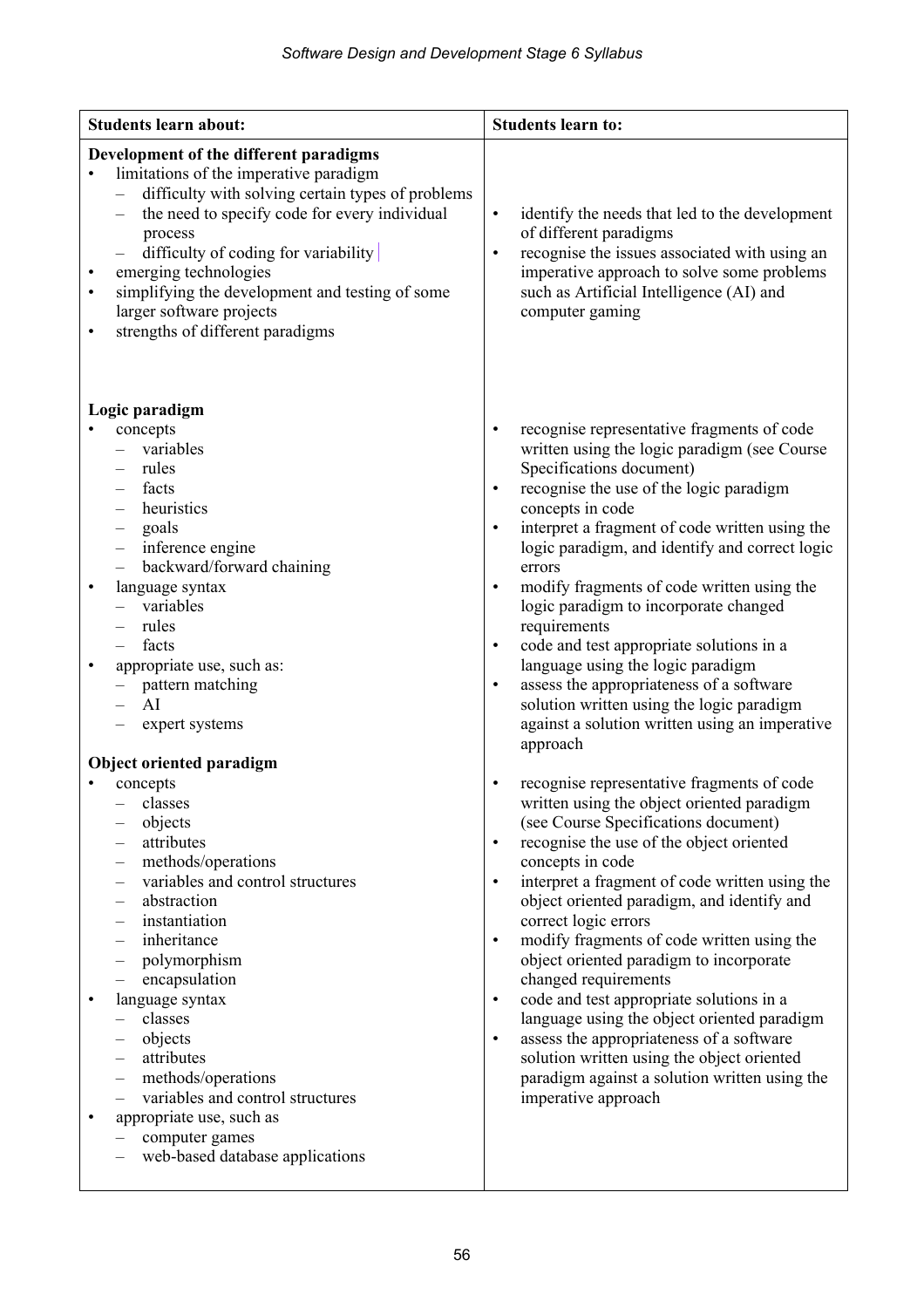| <b>Students learn about:</b>                                                                                                                                                                                                                                                             | <b>Students learn to:</b>                                                                                                                                                                                                                                          |
|------------------------------------------------------------------------------------------------------------------------------------------------------------------------------------------------------------------------------------------------------------------------------------------|--------------------------------------------------------------------------------------------------------------------------------------------------------------------------------------------------------------------------------------------------------------------|
| Issues with the selection of an appropriate paradigm<br>nature of the problem<br>available resources<br>efficiency of solution once coded<br>programmer productivity<br>learning curve (training required)<br>use of reusable modules<br>speed of code generation<br>approach to testing | describe the strengths of the imperative, logic<br>$\bullet$<br>and object oriented paradigms<br>identify an appropriate paradigm relevant for<br>٠<br>a given situation<br>evaluate the effectiveness of using a particular<br>paradigm to solve a simple problem |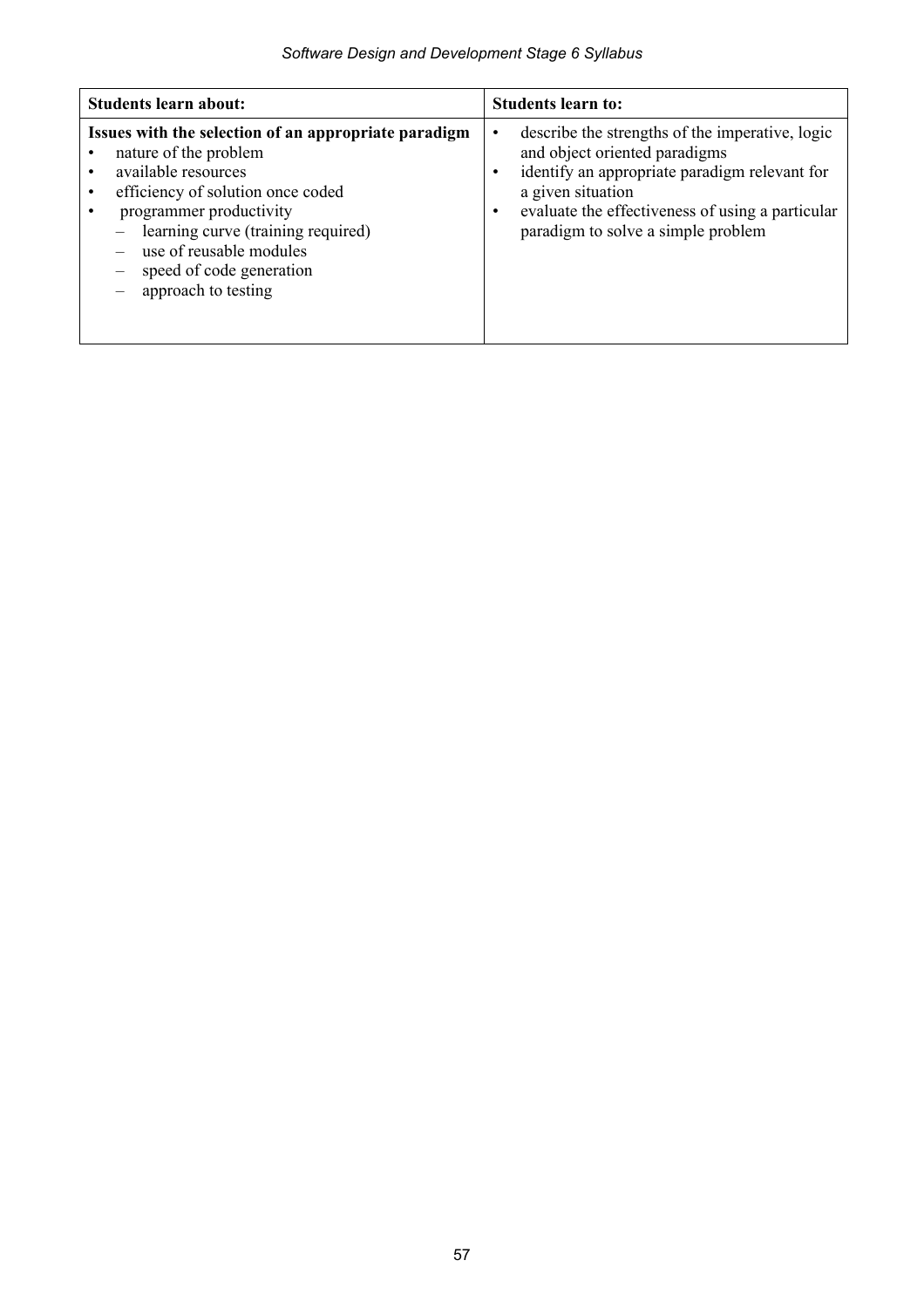#### **9.4.2 Option 2 The interrelationship between software and hardware**

This topic looks in much more depth at how software uses hardware to achieve the desired outcomes. In Section 9.2.3 Implementation of Software Solutions students are introduced to how instructions are processed by the CPU.

In this topic students are shown how data is stored in binary format. Students investigate further how the basic arithmetic processes and storage of data are performed by electronic circuitry. Students should recognise that the design of such circuitry follows the same cyclic process as the design of software – once the problem has been identified, an appropriate solution is designed and tested. A completed circuit can be modified to meet changing requirements and all solutions should be documented and subsequently evaluated.

This topic also introduces students to data streams and their use in communication between the CPU and a range of hardware devices.

#### **Outcomes**

- H1.1 explains the interrelationship between hardware and software
- H1.3 describes how the major components of a computer system store and manipulate data
- H2.2 explains the interrelationship between emerging technologies and software development
- H4.1 identifies needs to which software solutions are appropriate
- H5.2 creates and justifies the need for the various types of documentation required for a software solution
- H5.3 selects and applies appropriate software to facilitate the design and development of software solutions.

| <b>Students learn about:</b>                                                                                                                       | <b>Students learn to:</b>                                                                                                                                                                                                                                                                                                                                            |
|----------------------------------------------------------------------------------------------------------------------------------------------------|----------------------------------------------------------------------------------------------------------------------------------------------------------------------------------------------------------------------------------------------------------------------------------------------------------------------------------------------------------------------|
| Representation of data within the computer<br>character representation, namely:<br><b>ASCII</b><br>Unicode<br>(see Course Specifications document) | effectively use an ASCII table to convert a<br>$\bullet$<br>character to its equivalent ASCII value and vice<br>versa<br>recognise the relationship between upper and<br>$\bullet$<br>lower case letters and digits, and their ASCII<br>representation<br>use the Unicode table which represents a larger<br>$\bullet$<br>character set than is available with ASCII |
| representation of data using different number<br>systems<br>binary<br>hexadecimal<br>decimal                                                       | convert a binary or hexadecimal representation to<br>$\bullet$<br>its equivalent character from the ASCII or<br>Unicode table<br>represent a string of binary digits as its<br>hexadecimal equivalent and vice versa<br>convert integers between binary, decimal and<br>$\bullet$<br>hexadecimal representations                                                     |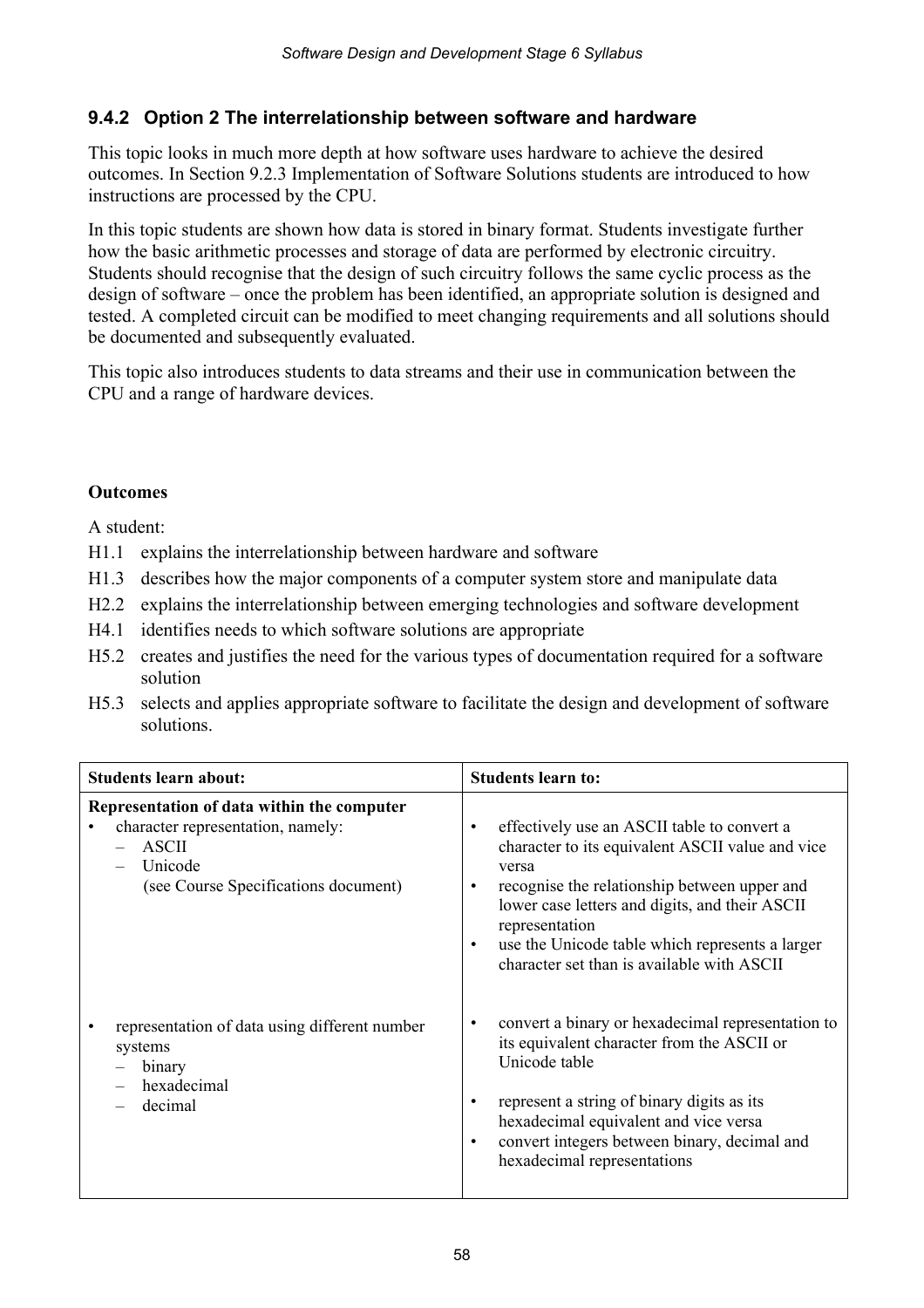| <b>Students learn about:</b>                                                                                                                                                                                                                                                                                                                                                                                                                                                                                                                                        | <b>Students learn to:</b>                                                                                                                                                                                                                                                                                                                                                                                                                                                                                                                                                                                                                                                                                                                                                                                                |
|---------------------------------------------------------------------------------------------------------------------------------------------------------------------------------------------------------------------------------------------------------------------------------------------------------------------------------------------------------------------------------------------------------------------------------------------------------------------------------------------------------------------------------------------------------------------|--------------------------------------------------------------------------------------------------------------------------------------------------------------------------------------------------------------------------------------------------------------------------------------------------------------------------------------------------------------------------------------------------------------------------------------------------------------------------------------------------------------------------------------------------------------------------------------------------------------------------------------------------------------------------------------------------------------------------------------------------------------------------------------------------------------------------|
| integer representation, including:<br>sign and modulus<br>1's complement<br>$\overline{\phantom{0}}$<br>2's complement<br>$\overline{\phantom{0}}$                                                                                                                                                                                                                                                                                                                                                                                                                  |                                                                                                                                                                                                                                                                                                                                                                                                                                                                                                                                                                                                                                                                                                                                                                                                                          |
| floating point/real representation<br>$\bullet$<br>very large positive and negative values<br>very small positive and negative values<br>integer and non-integer values<br>$\overline{\phantom{0}}$<br>limitations                                                                                                                                                                                                                                                                                                                                                  | convert between decimal fractions and the<br>$\bullet$<br>equivalent IEEE754 single precision floating<br>point representation<br>recognise implications of the limitations of<br>$\bullet$<br>particular data representations                                                                                                                                                                                                                                                                                                                                                                                                                                                                                                                                                                                           |
| binary arithmetic, including:<br>$\bullet$<br>addition<br>$ \,$<br>subtraction using 2's complement<br>$\qquad \qquad -$<br>representation<br>multiplication (shift and add)<br>division (shift and subtract)                                                                                                                                                                                                                                                                                                                                                       | perform arithmetic operations in binary<br>$\bullet$                                                                                                                                                                                                                                                                                                                                                                                                                                                                                                                                                                                                                                                                                                                                                                     |
| Electronic circuits to perform standard software                                                                                                                                                                                                                                                                                                                                                                                                                                                                                                                    |                                                                                                                                                                                                                                                                                                                                                                                                                                                                                                                                                                                                                                                                                                                                                                                                                          |
| operations<br>logic gates, including:<br>$\bullet$<br>- AND, OR, NOT, NAND,<br>NOR, XOR<br>truth tables<br>$\bullet$<br>Boolean algebra<br>$\bullet$<br>$-$ describing a circuit<br>- simplifying an existing circuit<br>circuit design steps<br>$\bullet$<br>identify inputs and outputs<br>$\qquad \qquad -$<br>identify required components<br>$\qquad \qquad -$<br>check solution with a truth table<br>$\overline{\phantom{0}}$<br>evaluate the circuit design<br>$-$<br>specialty circuits, including:<br>$\bullet$<br>half adder<br>full adder<br>flip-flops | generate truth tables for a given circuit<br>$\bullet$<br>describe the function of a circuit from its truth<br>$\bullet$<br>table<br>design a circuit to solve a given problem<br>$\bullet$<br>convert between the Boolean representation of a<br>$\bullet$<br>circuit and its circuit diagram<br>build and test both user-designed and specialty<br>$\bullet$<br>circuits using integrated circuits or simulation<br>software<br>use a cyclical approach when designing circuits<br>$\bullet$<br>modify an existing circuit design to reflect<br>$\bullet$<br>changed requirements<br>describe the function of specialty circuits<br>$\bullet$<br>analyse a specialty circuit in order to determine<br>its output<br>explain how a flip-flop can be used in the storage<br>$\bullet$<br>and shifting of a bit in memory |
| Programming of hardware devices<br>the data stream<br>format of the data stream<br>header information<br>data block<br>trailer information<br>use of control characters<br>use of hardware specifications to describe the<br>expected format of the data stream                                                                                                                                                                                                                                                                                                     | interpret a data stream for a device for which<br>$\bullet$<br>specifications are provided<br>modify a stream of data to meet changed<br>$\bullet$<br>requirements, given the hardware specifications<br>generate a data stream to specify particular<br>$\bullet$<br>operations for a hardware device, for which<br>specifications are provided such as a printer, to<br>specify line feed, form feed, font and style<br>change, and line spacing                                                                                                                                                                                                                                                                                                                                                                       |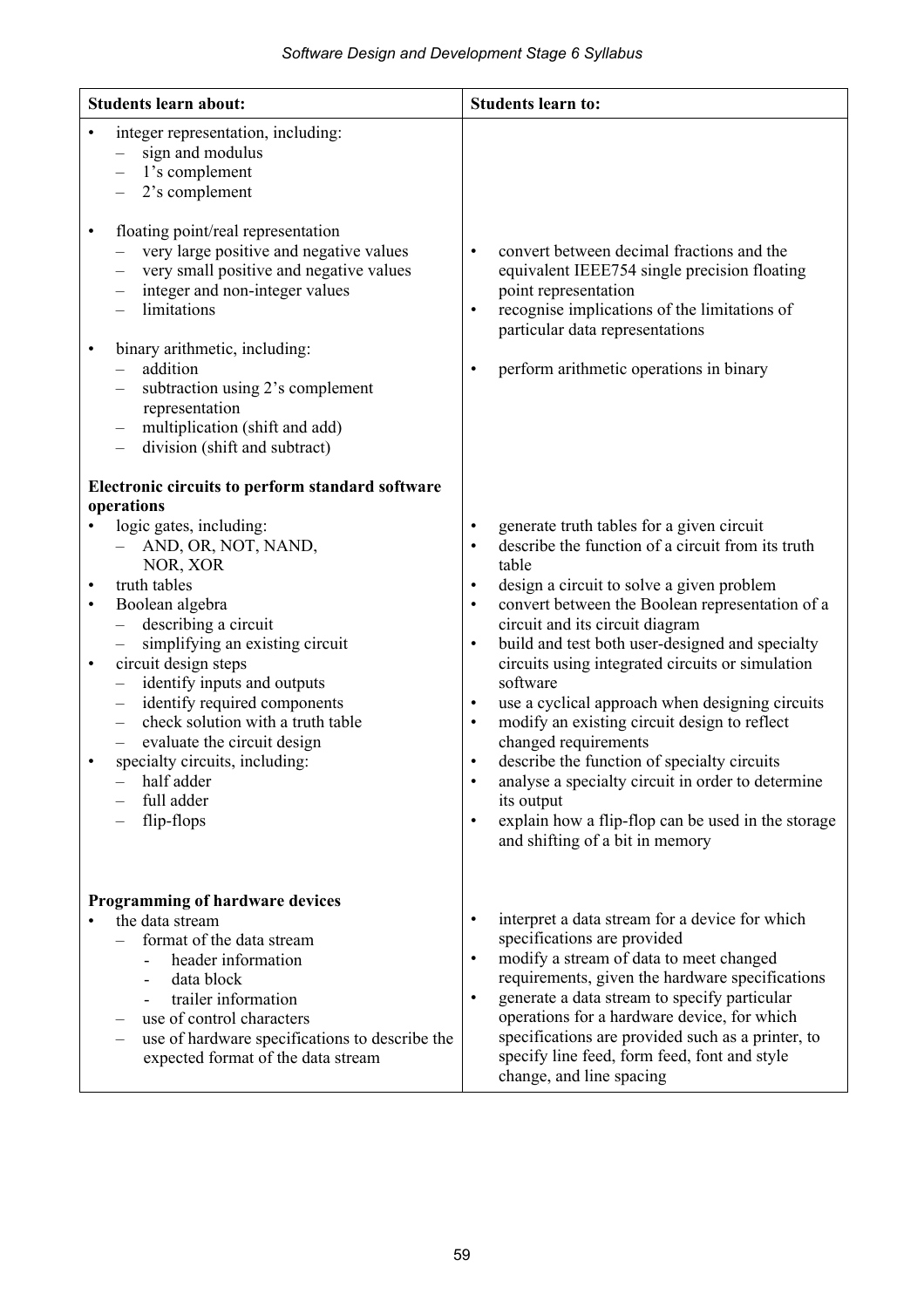| <b>Students learn about:</b>                                                                                                                                                                                                                                                                                                                                                                                                                                                                                                                                                                | <b>Students learn to:</b>                                                                                                                                                                                                                                            |
|---------------------------------------------------------------------------------------------------------------------------------------------------------------------------------------------------------------------------------------------------------------------------------------------------------------------------------------------------------------------------------------------------------------------------------------------------------------------------------------------------------------------------------------------------------------------------------------------|----------------------------------------------------------------------------------------------------------------------------------------------------------------------------------------------------------------------------------------------------------------------|
| processing an input data stream from sensors and<br>other devices<br>the structure of the data stream<br>the need to recognise and strip control<br>characters<br>the need to identify the data characters<br>interpreting the data stream<br>(see Course Specifications document)<br>generating output to an appropriate device<br>determining the purpose of the output<br>the structure of the data stream<br>required header information<br>the need for control characters<br>specification of data characters<br>required trailer information<br>(see Course Specifications document) | develop an algorithm to identify and extract data<br>$\bullet$<br>and/or control characters in order to interpret a<br>data stream sent from the hardware<br>develop an algorithm to generate a data stream to<br>٠<br>provide relevant instructions to the hardware |
| issues with interpreting data streams                                                                                                                                                                                                                                                                                                                                                                                                                                                                                                                                                       | recognise that a string of binary digits can have<br>٠<br>many different meanings<br>interpret a string of binary digits, given a number<br>$\bullet$<br>of different possible specifications                                                                        |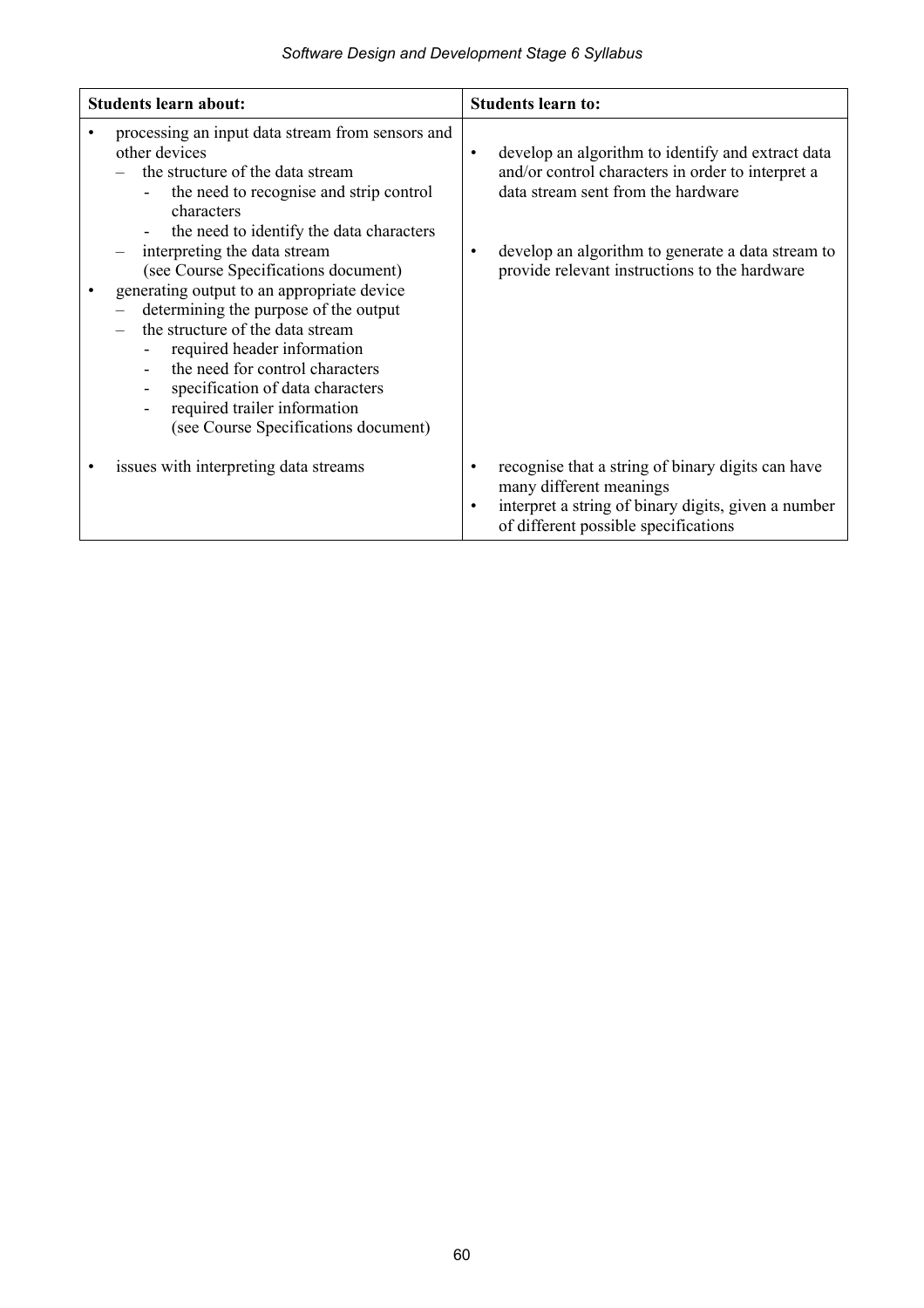# **10 Course Requirements**

The Software Design and Development Stage 6 Syllabus includes a Preliminary course of 120 hours (indicative time) and an HSC course of 120 hours (indicative time).

There is no prerequisite study for the Preliminary course. Completion of the Preliminary course is a prerequisite for the HSC course.

It is a mandatory requirement that students spend a minimum of 20% of Preliminary course time and 25% of HSC course time on practical activities using the computer.

### **Software Specifications and Methods of Algorithm descriptions prescribed for Software Design and Development Stage 6**

There are Software Specifications and Methods of Algorithm descriptions prescribed for Software Design and Development Stage 6 Preliminary and HSC courses. These are published in the Board Bulletin on the Board of Studies website (www.boardofstudies.nsw.edu.au).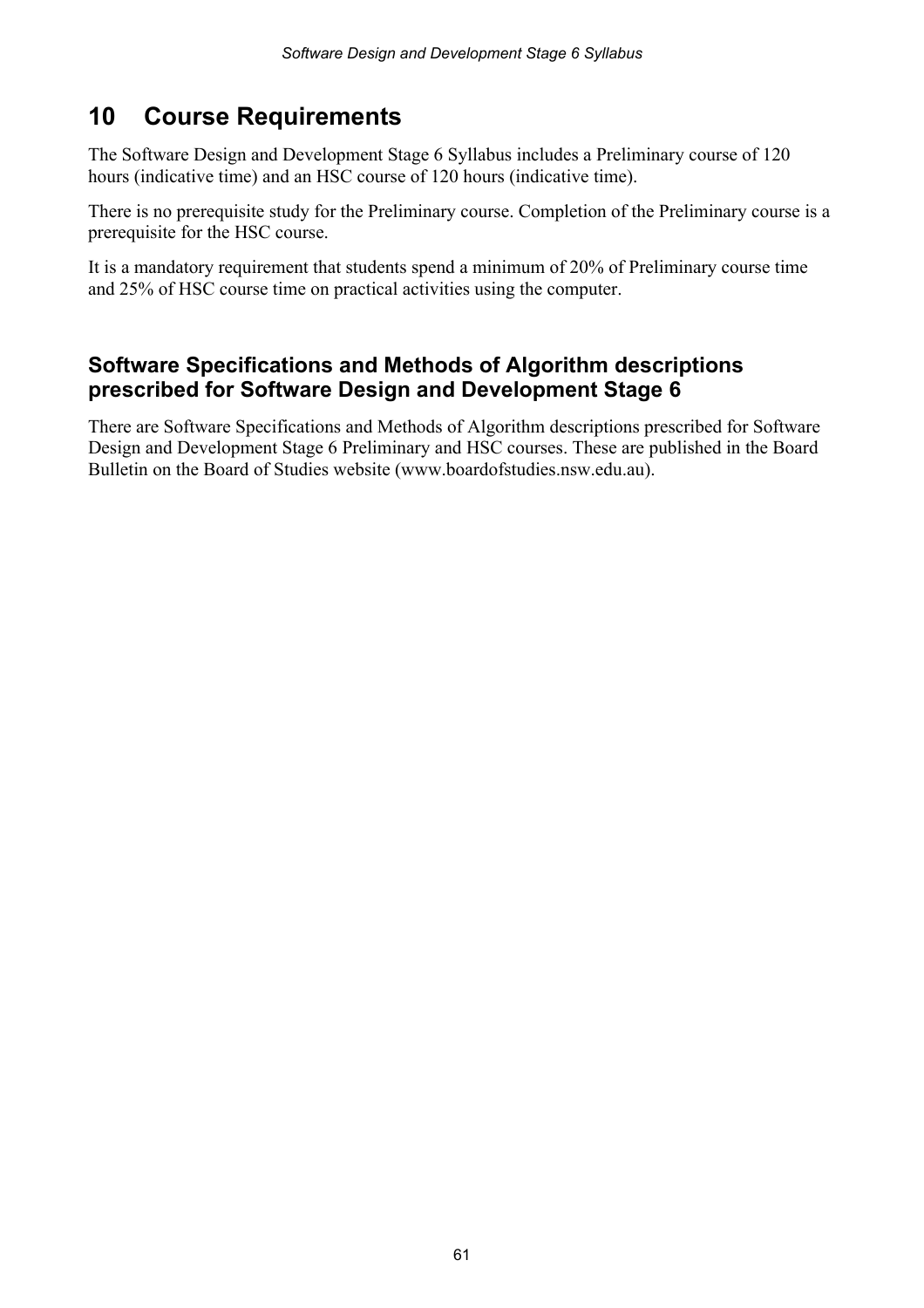# **11 Post-school Opportunities**

The study of Software Design and Development Stage 6 provides students with knowledge, understanding and skills that form a valuable foundation for a range of courses at university and other tertiary institutions.

In addition, the study of Software Design and Development Stage 6 assists students to prepare for employment and full and active participation as citizens. In particular, there are opportunities for students to gain recognition in vocational education and training. Teachers and students should be aware of these opportunities.

### **Recognition of Student Achievement in Vocational Education and Training (VET)**

Wherever appropriate, the skills and knowledge acquired by students in their study of HSC courses should be recognised by industry and training organisations. Recognition of student achievement means that students who have satisfactorily completed HSC courses will not be required to repeat their learning in courses at TAFE NSW or other Registered Training Organisations (RTOs).

Registered Training Organisations, such as TAFE NSW, provide industry training and issue qualifications within the Australian Qualifications Framework (AQF).

The degree of recognition available to students in each subject is based on the similarity of outcomes between HSC courses and industry training packages endorsed within the Australian Qualifications Framework. Training packages are documents that link an industry's competency standards to AQF qualifications. More information about industry training packages can be found on the National Training Information Service (NTIS) website (www.ntis.gov.au).

#### **Recognition by TAFE NSW**

TAFE NSW conducts courses in a wide range of industry areas, as outlined each year in the TAFE NSW Handbook. Under current arrangements, the recognition available to students of Software Design and Development in relevant courses conducted by TAFE is described in the HSC/TAFE Credit Transfer Guide. This guide is produced by the Board of Studies and TAFE NSW and is distributed annually to all schools and colleges. Teachers should refer to this guide and be aware of the recognition available to their students through the study of Software Design and Development Stage 6. This information can be found on the TAFE NSW website (www.tafensw.edu.au/mchoice).

#### **Recognition by other Registered Training Organisations**

Students may also negotiate recognition into a training package qualification with another RTO. Each student will need to provide the RTO with evidence of satisfactory achievement in Software Design and Development Stage 6 so that the degree of recognition available can be determined.